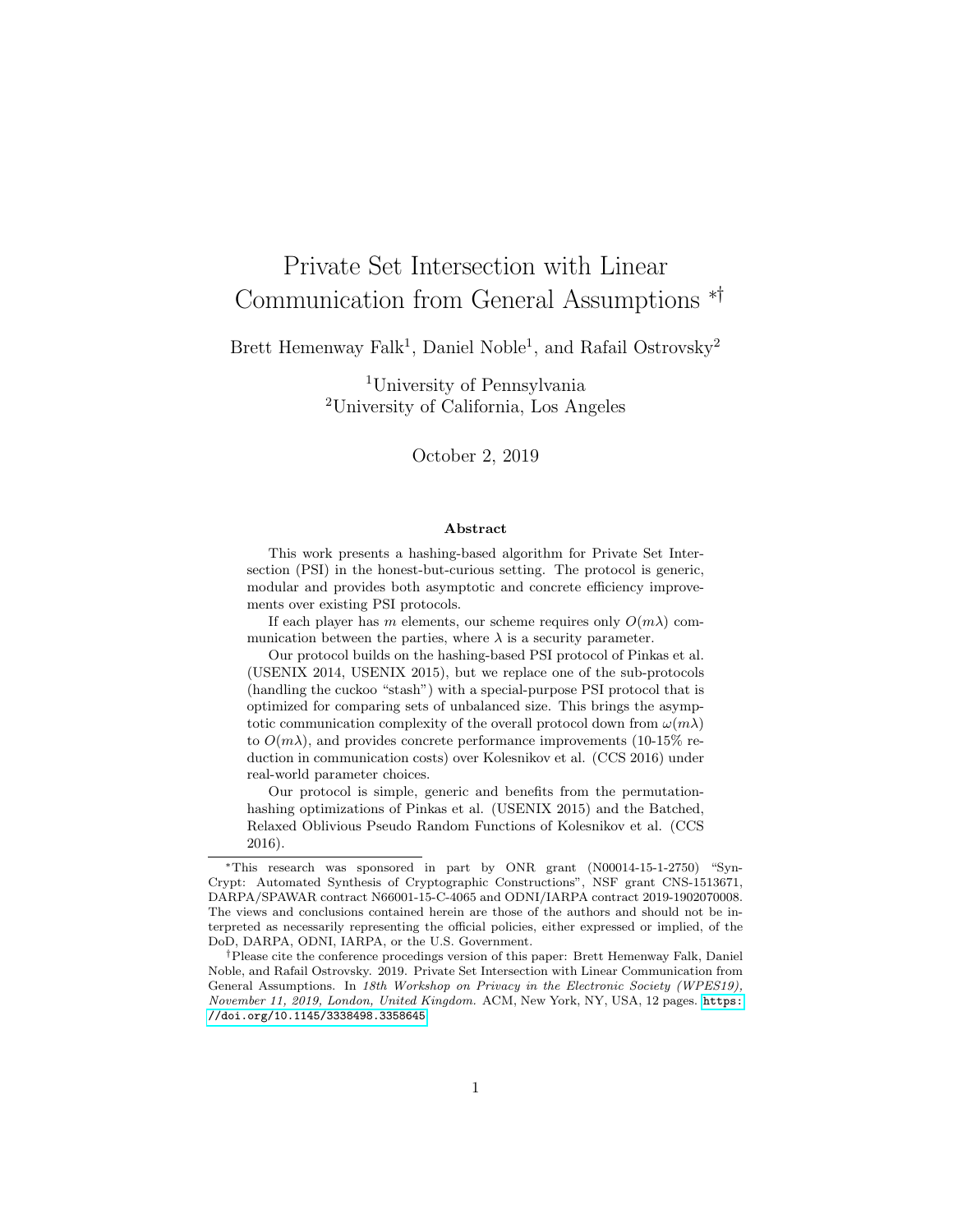## 1 Introduction

Private Set Intersection (PSI) is a secure Multi-Party Computation (MPC) protocol that allows two parties, who each hold a private set of elements from some universe,  $U$ , to compute the intersection of their (private) sets, without revealing information about the elements outside the intersection. PSI is an important cryptographic tool, and is a building block for many more complex functionalities and thus has received a lot of attention from the cryptographic community. In this work, we focus on PSI in the honest-but-curious setting, and thus we focus on comparing our protocol to other protocols that target the honest-butcurious security model.

A simple, generic method for privately computing set intersection would be to securely compute all pairwise comparisons between the elements. If each player has  $m$  elements, this would require  $m^2$  comparisons. The number of comparisons can be reduced by first hashing the elements into bins. The players would agree on a hash function  $h : U \to [n]$ , and then hash their elements into bins, where each bin is of size b. Then for each bin, the players can perform a secure comparison of all the elements. This basic hashing protocol requires  $nb^2$ secure comparisons. If  $n = O(m)$ , then with high probability, the maximum bin size is  $\log n / \log \log n$ , so this would require  $n (\log n / \log \log n)^2$  secure comparisons. If, instead of performing all pair-wise comparisons in each bin, we recursed, hashing each bin into sub-bins, we obtain a protocol that requires  $O(n \log n)$ secure comparisons.

This scheme can be improved by replacing one player's hash table with a cuckoo hash table [\[PSZ14,](#page-28-0) [PSSZ15,](#page-28-1) [KKRT16\]](#page-27-0). In this modification, the players choose two hash functions, and Alice hashes each of her elements into two bins, and Bob uses the two hash functions to hash his elements into a cuckoo-hash table with a stash [\[KMW09\]](#page-27-1). Then, for each location in Bob's cuckoo hash table, the players compute a secure comparison between the single element in that bucket and every element in Alice's corresponding bucket. Finally, they compare every element in Bob's stash against every element in Alice's table. Since Bob only has a single element in each of his buckets, this method only requires  $O(m)$  comparisons to compare Bob's cuckoo table against Alice's table. Unfortunately, comparing Bob's stash (of size s) against Alice's table still requires  $O(ms\lambda)$  communication in the protocols of [\[PSZ14,](#page-28-0) [PSSZ15,](#page-28-1) [KKRT16\]](#page-27-0). The entire protocol then requires  $O(ms\lambda)$  communication, and somewhat counterintuitively, the asymptotic communication complexity of the protocol is dominated by computing the intersection with the small  $(\omega(1)$ -sized) stash.

In this work, we give a novel PSI protocol that builds on the cuckoo-hashing based approach of [\[PSZ14,](#page-28-0) [PSSZ15,](#page-28-1) [KKRT16\]](#page-27-0) by incorporating an efficient protocol for unbalanced PSI (e.g. [\[KLS](#page-27-2)<sup>+</sup>17, [CLR17,](#page-24-0) [CHLR18,](#page-24-1) [RA18\]](#page-28-2)) to reduce the communication complexity of comparing Bob's stash to Alice's set. This provides both asymptotic and practical improvements in communication complexity. Our protocol reduces the communication cost of the stash-comparison step from  $\omega(m\lambda)$  to  $O(m\lambda)$ , thus reducing the communication complexity of the entire protocol from  $\omega(m\lambda)$  to  $O(m\lambda)$ . These asymptotic efficiency gains do not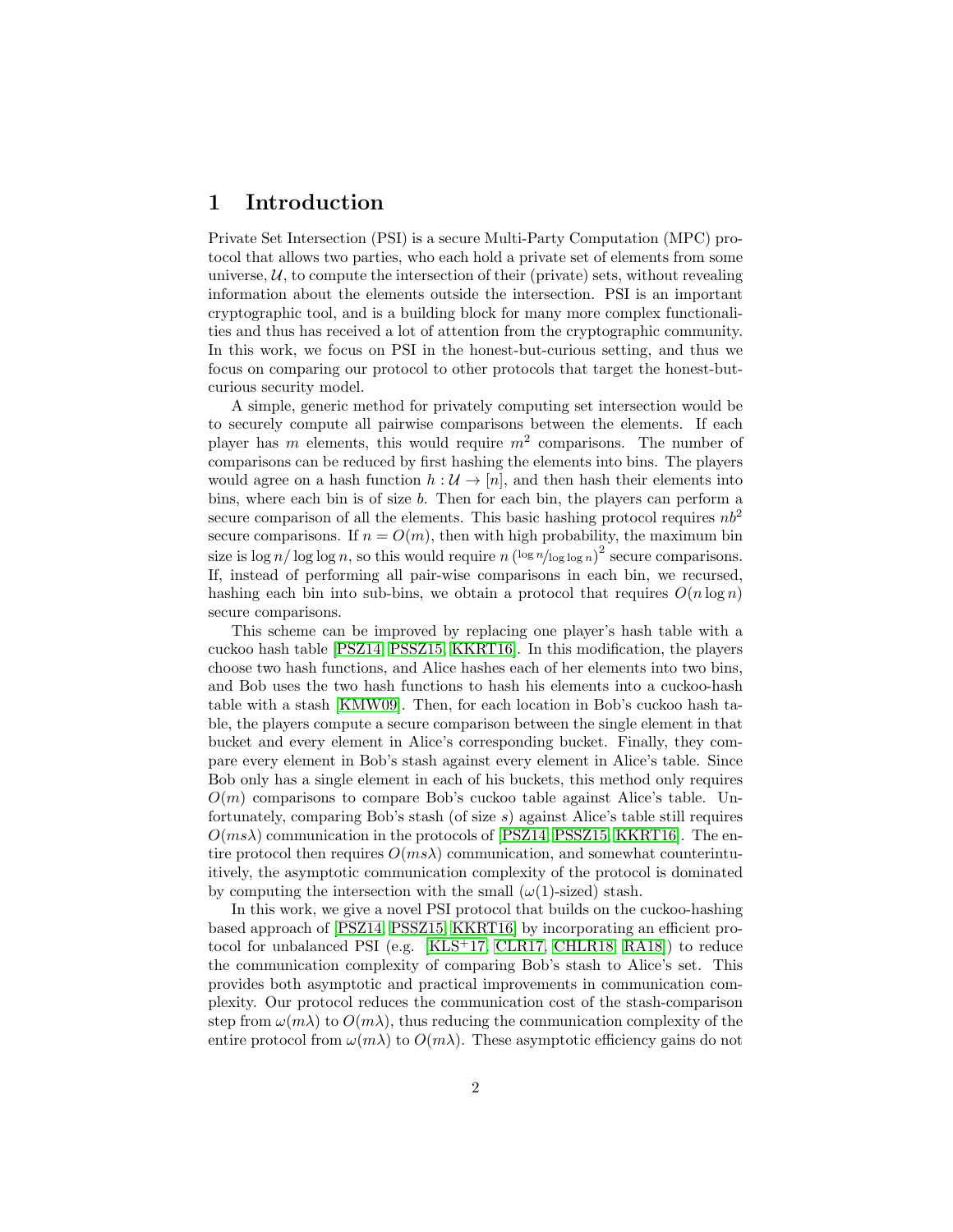rely on concrete number-theoretic hardness assumptions, but can be realized from OT alone.

In addition to the asymptotic improvements in communication complexity, this protocol provides concrete improvements in communication complexity in set sizes of about 4,000 elements. Many practical PSI applications involve sets of thousands or millions of elements. For instance the High Country Bandits case used the intersection of three cell tower dumps, of total size about 150,000, to find a phone that had been active near three different bank robberies [\[SFF14\]](#page-28-3). Another example are the FBI-maintained NCIC hotlists, which combined contain over 12 million records such as license plates of stolen vehicles [\[FBI19\]](#page-25-0). [1](#page-2-0) These are routinely interesected with police agencies who record tens of thousands of license plates per day. At present the agencies are given permission to store the lists locally to perform the intersection, however, since the data is restricted to authorized users, the FBI may prefer for intersections with certain lists to be computed privately.

In Section [5.5](#page-20-0) we calculate the actual communication cost of our protocol using different implementations of the unbalanced PSI sub-protocol, and compare these with the PSI protocol of Kolesnikov et al. (CCS 16) [\[KKRT16\]](#page-27-0).

We also observe that in the cuckoo-hashing schemes of [\[PSZ14,](#page-28-0) [PSSZ15,](#page-28-1) [KKRT16\]](#page-27-0) Bob's hashing protocol does not need to support dynamic insertions and deletions, and thus we can replace the cuckoo-hashing scheme with a 1-outof-k hashing scheme, and compute the optimal allocation of his elements in an offline pre-processing phase. Although the size of the hash table,  $n$ , remains  $n = O(m)$ , this allows us to guarantee that an optimal allocation is found. This is described in Section [4.2.](#page-13-0)

## 2 Previous work

There have been many approaches to the problem of private set intersection (PSI), and early works focused on building custom protocols to perform PSI (some examples include [\[FNP04,](#page-25-1) [KS05,](#page-27-3) [HL10,](#page-26-0) [JL09,](#page-26-1) [JL10,](#page-26-2) [DSMRY09,](#page-25-2) [DCT10,](#page-25-3) [DCT12\]](#page-25-4)). Over the years, many special-purpose PSI protocols have been proposed and implemented. Many of the early protocols were designed around Oblivious Polynomial Evaluation (OPE). In this framework, Alice interpolates a polynomial with roots at her elements, and then Alice and Bob work together to privately evaluate this polynomial at points given by Bob's (private) elements. The private evaluation can be done using any additively homomorphic cryptosystem. Some PSI protocols that fall into this framework include [\[FNP04,](#page-25-1) [HN10,](#page-26-3) [KS05,](#page-27-3) [DSMRY09\]](#page-25-2). These protocols typically have good communication complexity (each side sends  $O(m)$  ciphertexts), but high computational cost (each side must do  $O(m)$  public-key operations). See [\[DCT12,](#page-25-4) Appendix A] for an overview of many of the special-purpose PSI protocols.

<span id="page-2-0"></span><sup>&</sup>lt;sup>1</sup>Hotlist contents are not public, so while we here provide an estimate on the total number of records, we do not know the sizes of individual hotlists.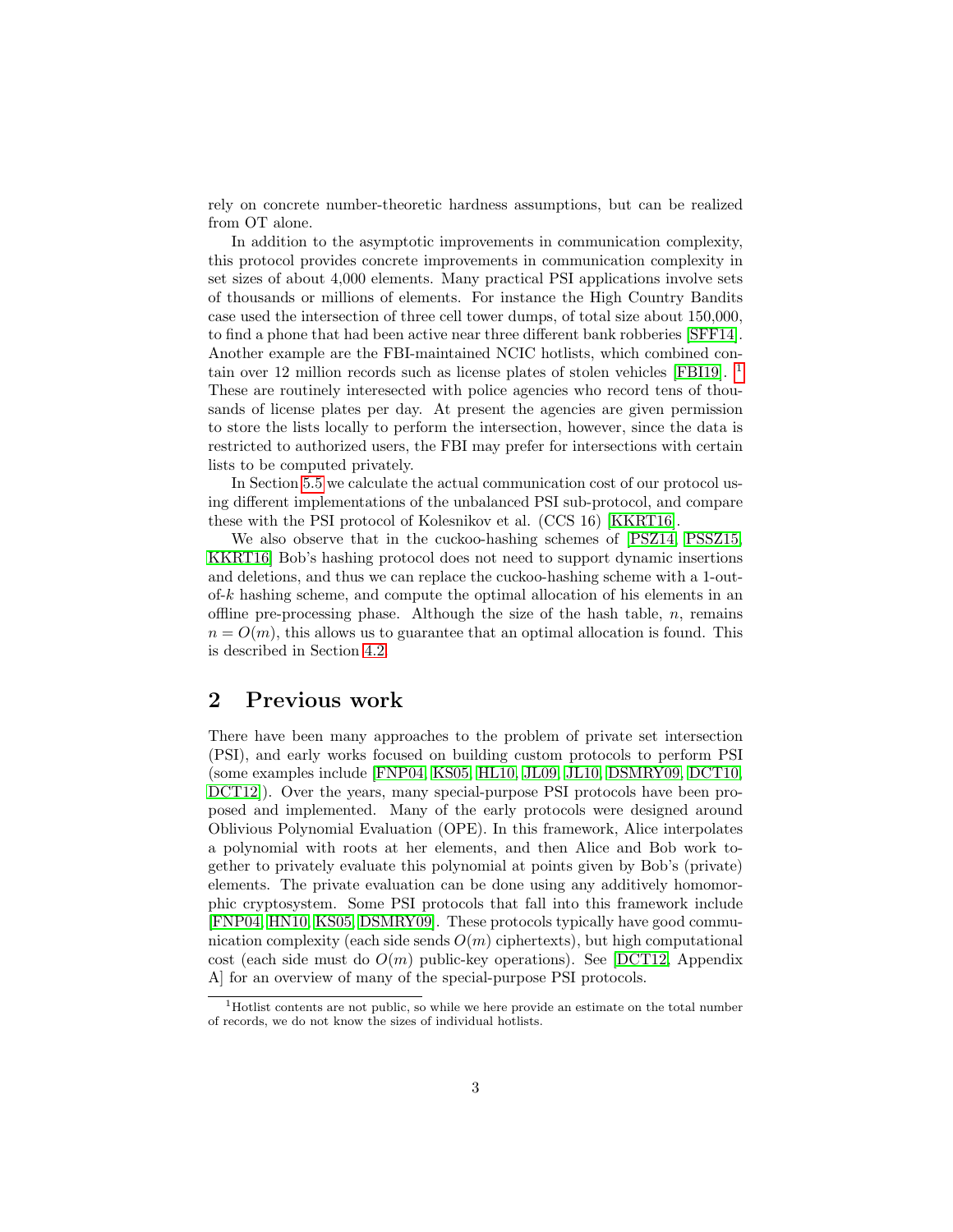Another class of PSI protocols use Oblivious Pseudo-Random Functions (OPRFs) [\[FIPR05\]](#page-25-5). An Oblivious PRF is a protocol where Alice holds a PRF key,  $\kappa$ , and Bob holds an input, x, and the OPRF protocol allows Bob to learn  $\text{PRF}_{\kappa}(x)$  while Alice learns nothing about x.

OPRFs provide a natural method for a linear-communication PSI protocol in the semi-honest model. If Alice has a set,  $X$ , and Bob has a set,  $Y$ , Alice will generate a key,  $\kappa$ , for an Oblivious PRF, and for every  $y \in Y$ , they will use the OPRF protocol to give Bob  $\text{PRF}_{\kappa}(y)$ . Then Alice will locally evaluate  $\text{PRF}_{\kappa}(x)$ for all  $x \in X$ , and send these evaluations to Bob. Bob can then locally compute the intersection by comparing his evaluations to those received from Alice.

OPRFs can be implemented generically, using secure Multiparty Computation to compute an ordinary PRF, where Alice's private input is the PRF key, and Bob's private input is his evaluation point. This approach was taken in [\[PSSW09\]](#page-28-4) where they used garbled circuits to obliviously compute the AESbased PRF. There have also been many special-purpose constructions of Oblivious PRFs designed specifically for set intersection protocols. The work of [\[HL10\]](#page-26-0) shows how to instantiate an oblivious version of the Naor-Reingold PRF (based on the DDH assumption), and make it secure against malicious adversaries. The works [\[DCT10,](#page-25-3) [DCT12\]](#page-25-4) use the one-more RSA assumption in Random Oracle Model to build an OPRF-based linear-time PSI protocol, and the work of [\[JL10\]](#page-26-2) uses an OPRF-based PSI protocol to provide security against malicious adversaries based on the one-more gap Diffie-Hellman problem in the Random Oracle Model. The work of [\[JL09\]](#page-26-1) builds an OPRF secure in the standard model under the Decisional Composite Residuosity assumption.

In [\[KLS](#page-27-2)<sup>+</sup>17] it was observed that the OPRF-based PSI protocols are wellsuited to applications where the parties hold sets of unequal size. In particular, if Bob's set Y is much smaller than Alice's set  $X$ , then using an OPRF-based PSI protocol, they only need |Y| OPRF calls, followed by |X| communication. In particular, they show that the natural approach of using garbled circuits to implement an AES-based PRF is extremely efficient when Bob's set is sufficiently small. The recent work of [\[CLR17\]](#page-24-0) uses leveled fully homomorphic encryption to create a PSI protocol for unbalanced set sizes, and this work was later extended to the malicious setting [\[CHLR18\]](#page-24-1). The work of [\[RA18\]](#page-28-2) uses cuckoo filters and a pairing-based public-key cryptosystem design and implements an efficient PSI protocol for unbalanced sets.

Unfortunately, when the set sizes are roughly balanced, the generic OPRF protocols that use general-purpose MPC machinery to obliviously evaluate a PRF are not as efficient as the custom-PSI protocols, whereas the custom OPRF-based PSI protocols like [\[DCT10,](#page-25-3) [DCT12,](#page-25-4) [JL10\]](#page-26-2) achieve linear complexity and practical efficiency, but under strong and non-standard cryptographic assumptions.

In the face of the plethora of custom PSI protocols, [\[HEK12\]](#page-26-4) proposed the idea, that circuit-based PSI protocols built on general-purpose MPC have many advantages, most notably that they were easy to implement and integrate into other, more complex secure computation protocols. The work of [\[HEK12\]](#page-26-4) identified three natural PSI protocols that could easily be implemented by an off-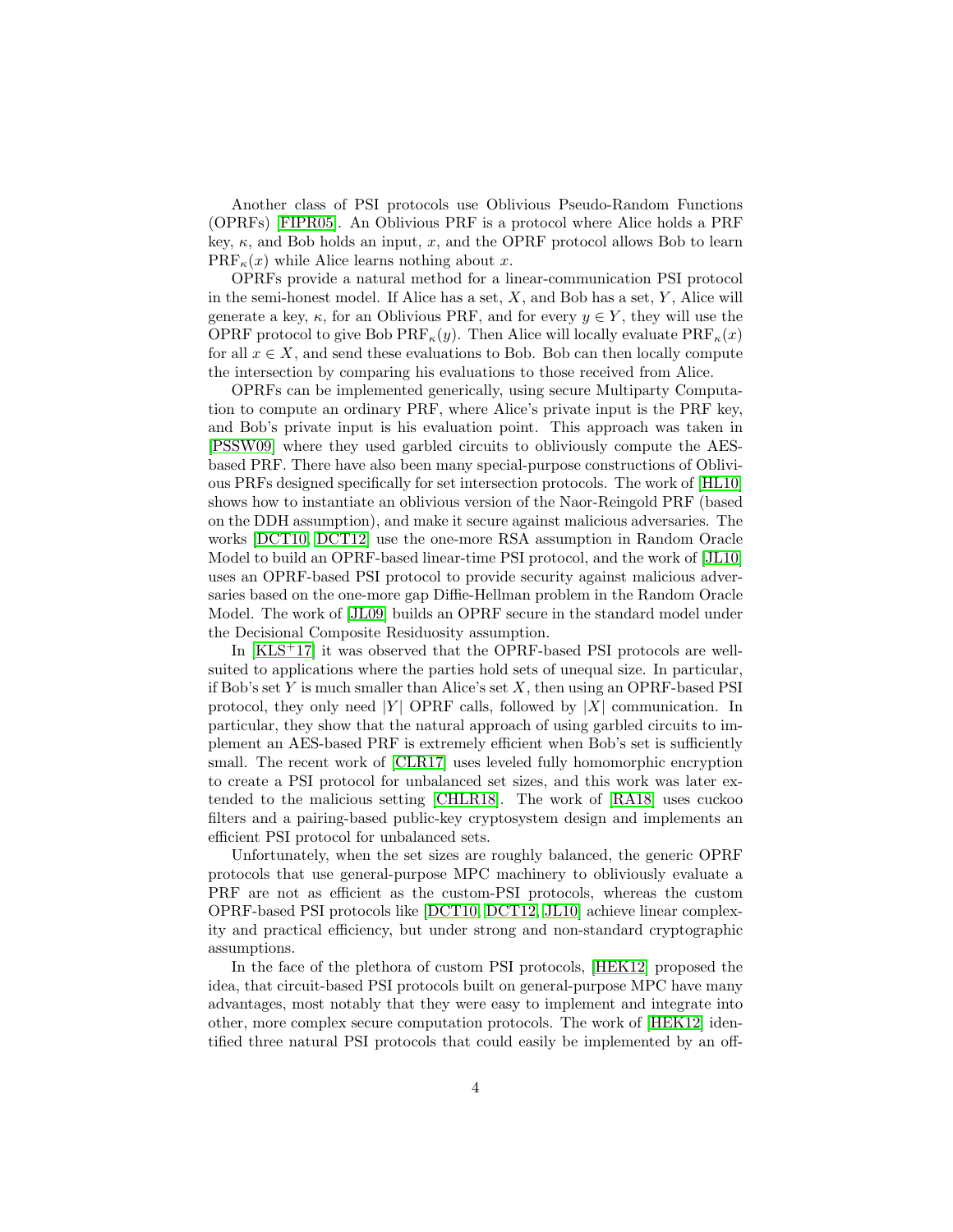the-shelf MPC protocol. If the universe  $U$  of elements is known in advance, and is not too large, the players can simply encode their sets as characteristic vectors in  ${0,1\}^{\vert U \vert}$ , and then perform  $\vert U \vert$  secure bit-wise AND operations to compute their intersection (called the Bit-Wise And (BWA) protocol). When the universe is not known in advance (or is too large), the players can securely perform all pairwise comparisons (this requires  $m^2$  secure comparisons to intersect two sets of size  $m$ ), this is called the Pair-Wise Comparison (PWC) protocol, and is included only as a baseline, or straw-man protocol. Finally, they introduce the Sort-Compare-Shuffle (SCS) paradigm, where each player locally sorts their sets, then they engage in a secure computation to securely merge their sorted sets (using the bitonic sorting network). After the joint multi-set is sorted, all elements in the intersection will occur twice in two adjacent positions. Thus the intersection can be computed using  $2m - 1$  secure comparisons (comparing element i and  $i + 1$  for  $i = 1, \ldots, 2m - 1$ . Finally, before the intersection can be revealed, it must be randomly shuffled (using the Waksman permutation network [\[Wak68\]](#page-29-0)) to hide information carried by the position of the intersected elements. The bitonic sorting network<sup>[2](#page-4-0)</sup> requires  $O(m \log m)$  comparisons to merge two sorted lists of length  $m$ , the Waksman permutation network requires  $O(m \log m)$  gates (each of which could be implemented using a comparison) to randomly permute  $m$  elements and thus the total number of comparisons required by the SCS approach is  $O(m \log m)$ . Another class of protocols uses hashing. If the players agree on a hash function (or hash functions), they can use the hash functions to locally sort their elements into bins, and then perform pairwise comparisons on the bins. In its simplest form, the players agree on a hash function,  $h : U \to [n]$ , and some bucket size b. Then they locally hash their  $m$  elements into  $n$  buckets of size  $b$ . If any bucket receives more than  $b$  elements, the protocol will fail, so  $b$  must be chosen to be large enough so that this probability is sufficiently small. Then for each bucket, the players will engage in a secure computation to compare all elements within that bucket. If they use brute-force comparison within the bucket, this requires  $b<sup>2</sup>$  comparisons, and the entire protocol requires  $nb^2$  comparisons to compute the intersection. If the players use the SCS method (described above) within each bucket, the number of comparisons drops to  $O(nb \log b)$ . If  $n = O(m)$ , then b must be  $O(\log m / \log \log m)$ , and the entire protocol is  $O(m \log m)$ .

The works of [\[PSZ14,](#page-28-0) [PSSZ15,](#page-28-1) [PSZ16\]](#page-28-5) outline an optimization of this approach, where Alice uses a  $k$ -out-of- $k$  hashing, while Bob uses cuckoo hashing. To do this, Alice and Bob agree on k hash functions  $h_1, \ldots, h_k$ , and Alice hashes each of her elements into the k buckets defined by these hash functions. Alice's buckets will be sized to store as many elements as necessary. Bob, on the other hand, uses  $h_1, \ldots, h_k$  to build a cuckoo hash table (with a stash), and hashes each element into this cuckoo hash table. For each of the n bins, Alice and Bob engage in a secure computation to compare the single element in that bin in

<span id="page-4-0"></span><sup>&</sup>lt;sup>2</sup>More precisely, this only uses the final "layer" of a bitonic sorting network, which merges two sorted lists using  $O(m \log(m))$  comparisons. A full bitonic sorting network sorts an arbitrarily permuted list and requires  $O(m \log^2(m))$  comparisons.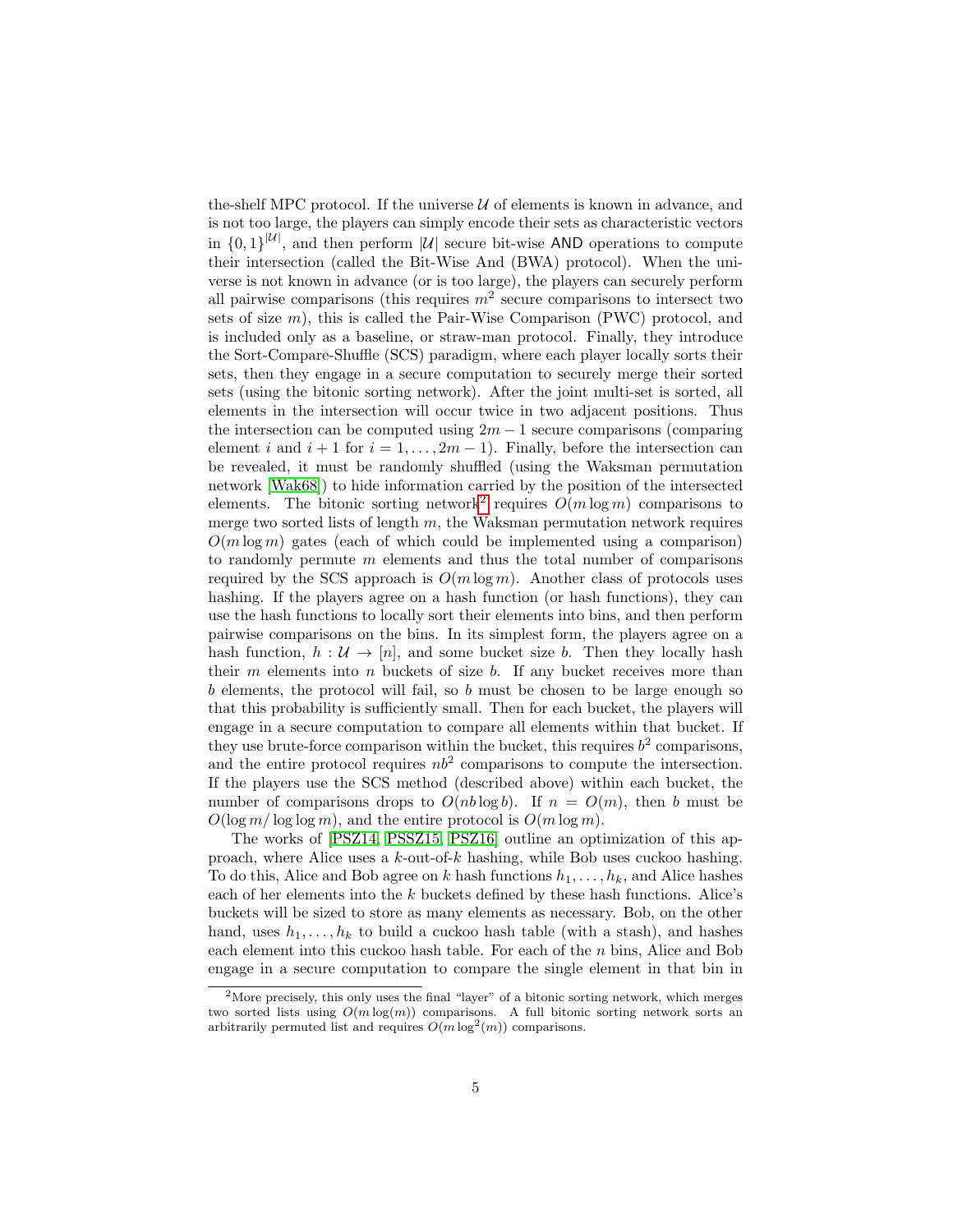Bob's cuckoo hash table to the b elements Alice has in her corresponding bin. Finally, they compare each element in Bob's stash to every one of Alice's elements. If the stash has size s, this requires  $nb + ms$  secure comparisons. Using cuckoo hashing, we can set  $n = O(m)$ ,  $s = \omega(1)$ , and as above  $b = O(\log(m))$ , and thus the protocol uses  $O(m \log m)$  secure comparisons. The protocols of [\[PSZ14,](#page-28-0) [PSSZ15\]](#page-28-1) use an OT-masking protocol to replace the  $(b + s)n$  secure comparisons to simply sending  $(1+s)n$  pseudo random masks. This reduces the communication complexity of these protocols to  $\omega(n\lambda) = \omega(m\lambda)$ . The primary improvement introduced in [\[PSSZ15\]](#page-28-1) is the notion of permutation-based hashing which reduces the complexity of each secure comparison (but not the number of secure comparisons). Permutation-based hashing can be used to improve the performance of all the hashing-based PSI protocols (including ours), and we review the details of permutation-based hashing in Section [4.1.](#page-12-0) The performance of [\[PSSZ15\]](#page-28-1) can be further improved by viewing the OT-based solution as a special OPRF-based solution, and instantiating it with novel, special-purpose OPRFs [\[KKRT16\]](#page-27-0). It appears that the communication of these OT-masking protocols can be improved by the use of "silent-OT" extension  $[BCG^+19]$  $[BCG^+19]$ , but this would come at a cost in terms of computation, and to the best of our knowledge this modification has never been implemented. We remark, however, that our techniques could still be applied to further improve the communication cost if the traditional OT extension were replaced by silent OT extension.

The recent work of [\[PRTY19\]](#page-28-6) improves the general cuckoo-hashing technique of [\[PSZ14,](#page-28-0) [PSSZ15,](#page-28-1) [PSZ16\]](#page-28-5), by replacing the OPRF with a multi-point OPRF. In [\[PSZ14,](#page-28-0) [PSSZ15,](#page-28-1) [PSZ16\]](#page-28-5) Bob uses cuckoo hashing to ensure that each of his hash buckets contains at most one element. This allows them to use a "onetime" OPRF for each bucket, where Bob learns the OPRF value calculated on the single element in his bucket, while Alice learns the OPRF key, and compute the values on all elements in her bucket. In [\[PRTY19\]](#page-28-6), Alice and Bob use a onetime multi-point OPRF, which allows Bob to hash to buckets that can hold more than one element, and this drives down both the asymptotic communication cost (to  $\Theta(m\lambda)$ ) and the concrete cost.

Bloom filters provide a natural, generic method for computing set intersections. If each participant inserts their m elements into a Bloom filter of size  $n$ , then they can use a secure bitwise-AND calculation to calculate the intersection of their Bloom filters. The players can locally query this "intersected" Bloom filter on each of their elements to find the intersection. This approach was taken in [\[MBD12\]](#page-27-4). It is straightforward to check that if an element appears in the intersection, it will also show up in the intersected Bloom filter. It is not too hard to see that the "intersected" Bloom filter created in this way may have extra ones that would not appear in a fresh Bloom filter created by inserting only the elements in the intersection of the two private sets. These extra ones, have the potential to leak information about the underlying sets, and thus this simple method of computing a set intersection using Bloom filters cannot be made to meet the security definitions of PSI.

Nevertheless, Bloom filters can be used to perform PSI. The protocol of [\[DCW13\]](#page-25-6) introduces the notion of a garbled Bloom filter. In a traditional Bloom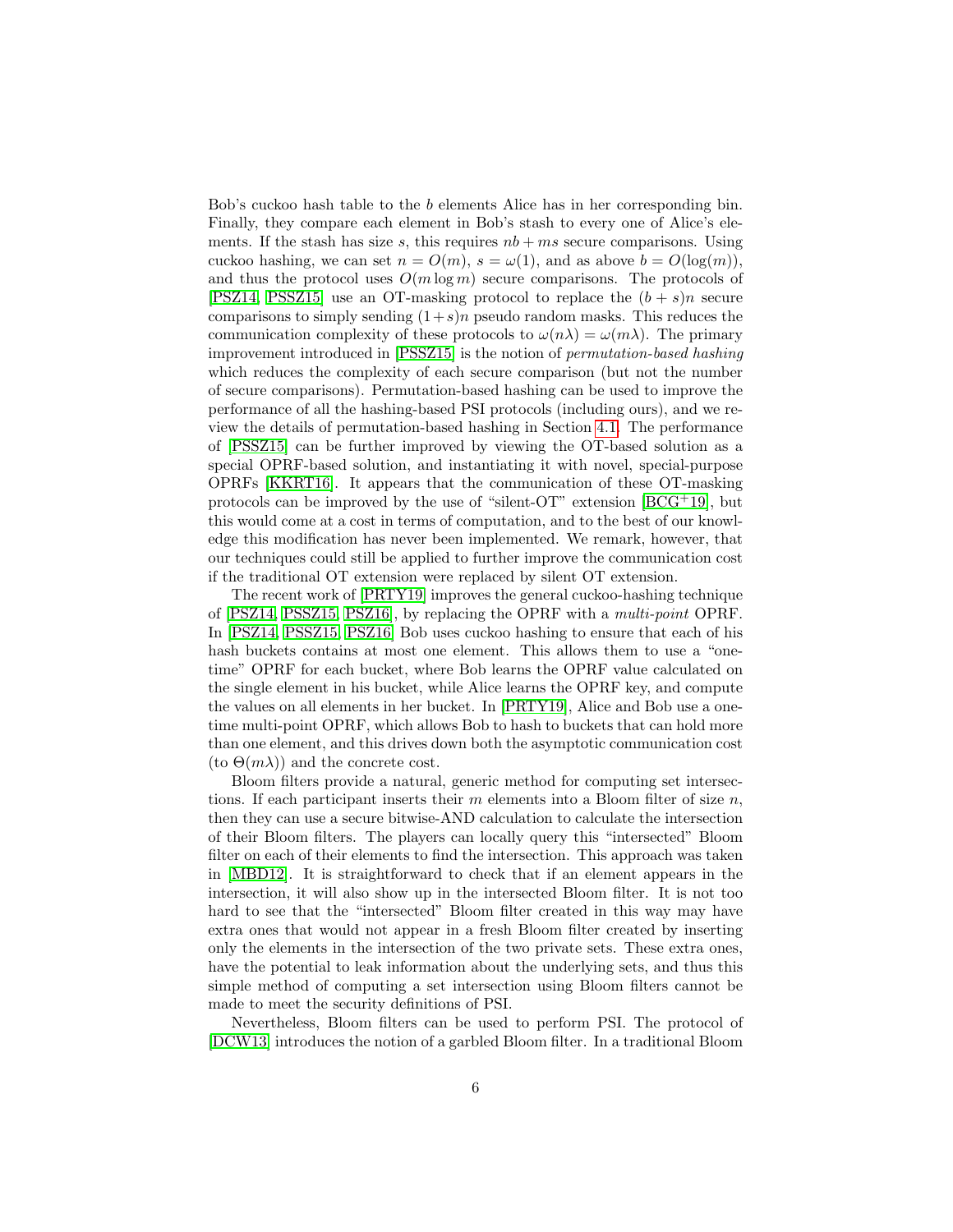filter, an empty set is represented by the all-zero vector. An element  $x$  is inserted by setting each of the k locations defined by the hash functions  $h_1, \ldots, h_k$  to 1. In a garbled Bloom filter, each entry holds a string (rather than a single bit), and an element x is inserted by secret-sharing x using a  $k$ -out-of- $k$  secret sharing scheme,  $(x = s_1 + \cdots + s_k)$  and inserting the shares  $s_i$  into the location determined by  $h_i$ . If the slot  $h_i(x)$  is occupied, we re-use the existing share in that location. As long as one of the  $k$  slots is unoccupied, there will be enough freedom to make the  $s_i$  sum to x. If all k slots are occupied, then the insertion fails (just as in a regular Bloom filter). This approach can also be made secure against malicious adversaries [\[RR17\]](#page-28-7).

The garbled Bloom filter can be made into a PSI protocol as follows. Alice will create a standard Bloom filter encoding her set, while Bob will create a garbled Bloom filter encoding his set. Denote these Bloom filters  $A \in \{0,1\}^n$  and  $B \in \left(\{0,1\}^{\lambda}\right)^n$ . Then for each entry  $i \in [n]$ , if  $A[i] = 0$ , then set  $C[i] \stackrel{\$}{\leftarrow} \{0,1\}^{\lambda}$ . If  $A[i] = 1$ , then  $C[i] = B[i]$ . It is not hard to check that this is a garbled Bloom filter that encodes all elements in the intersection. The somewhat surprising result from [\[DCW13\]](#page-25-6) is that this resulting garbled Bloom filter has exactly the same distribution as a garbled Bloom filter created by the intersection, and thus it leaks no information beyond the intersection. Implementing this PSI protocol using MPC requires  $n$  secure (single-bit) comparisons. Note that in the semihonest setting, Alice can generate all the random values (for when  $A[i] = 0$ ) and then Bob can receive the garbled Bloom filter, compute the intersection, and send the intersection to Alice, and thus there is no need to generate the random values within the MPC protocol. For a false-positive rate  $\epsilon$ , a Bloom filter holding m elements needs to be of size  $O(m \log(1/\epsilon))$ , thus when  $\epsilon = O(m^{-1})$ ,  $n = O(m \log m)$ .

Several recent works [\[CO18,](#page-24-3) [PSWW18,](#page-28-8) [PSTY19\]](#page-28-9) considered the problem of designing PSI protocols that do not reveal the intersection itself, but instead allow the players to compute secret shares of the intersection which could then be used in future secure computation protocols. Both these works build on the hashing-based PSI protocols of [\[PSZ14,](#page-28-0) [PSSZ15,](#page-28-1) [PSZ16\]](#page-28-5). In these hashingbased schemes, Bob uses cuckoo-hashing to hash each of his elements into one of  $k$  possible buckets, whereas Alice hashes each of her elements into all  $k$  potential buckets. Then, for each bucket, they must compare whether Bob's element matches one of Alice's elements in the corresponding bucket. Thus, for each bucket the players need a method for securely computing a Private Set Membership (PSM), where one party has a single element, and the other party has a large set. Prior works used OT to compute a one-time OPRF for each bucket [\[PSZ14,](#page-28-0) [PSSZ15,](#page-28-1) [PSZ16\]](#page-28-5), but the hashing-based PSI protocols can thus be instantiated with any secure PSM protocol in place of the one-time OPRF. If the PSM protocol can be made to output secret shares, rather than membership status in the clear, then the entire hashing-based PSI protocol can be made to output secret-shares, rather than the intersection in the clear. A generic MPC calculation of set membership would require a number of equality tests equal to the size of the set, and would thus result in a PSI protocol that is fairly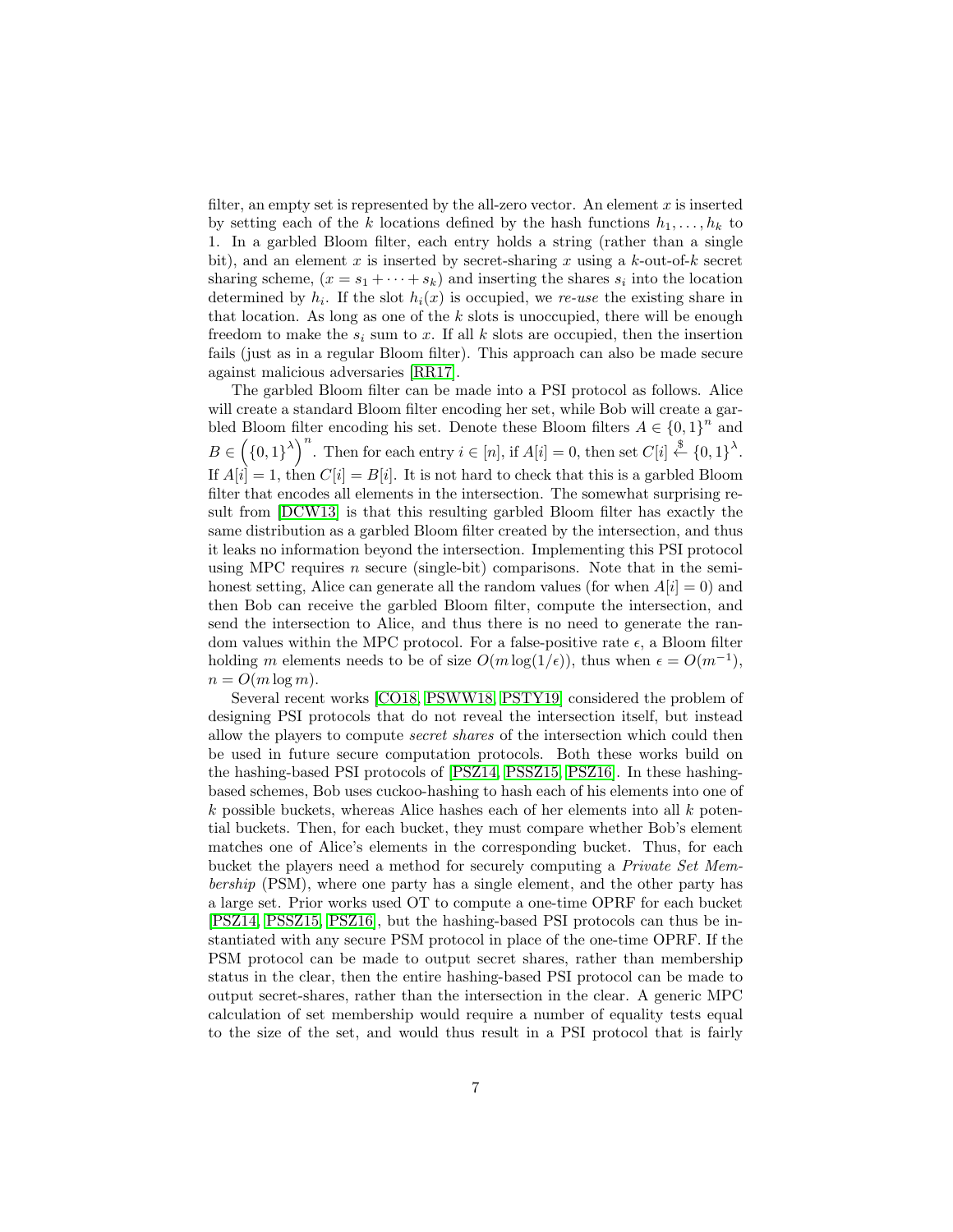inefficient. The primary technical contribution of [\[CO18\]](#page-24-3) is the development of a novel, efficient PSM protocol that outputs secret shares (or encryptions) of the membership query. At a high-level, their PSM protocol works as follows: the sender constructs a binary tree, each node of which contains a key for a symmetric key cryptosystem. If the tree has depth  $t$  (i.e., the sender's elements are bit-strings of length  $t$ ), then the sender and receiver engage in  $t$  $\binom{2}{1}$ -OTs, where the receiver's inputs are the bits of her element. This allows the receiver to traverse the tree obliviously, and learn a single value, corresponding to whether her element was in the sender's set. Using OT-extension, this PSM protocol has comparable efficiency to the one-time OPRF-based schemes of [\[PSZ14,](#page-28-0) [PSSZ15,](#page-28-1) [PSZ16\]](#page-28-5). Asymptotically, however, the protocol still requires  $\omega(m\lambda)$  communication.

The work of [\[PSWW18\]](#page-28-8) takes a different approach, and instead modifies the hashing structure, introducing the notion of two-dimensional cuckoo hashing. In the basic cuckoo-hashing scheme, Bob maps each of his elements into one of k buckets, and Alice maps her elements to  $k$ -out-of-k buckets, thus ensuring that if there is an overlap in their sets, it will result in an overlap in exactly one of the buckets. The reason this approach is not amenable to a generic circuitbased protocol is that Alice's buckets may have many (about  $\log m / \log \log m$ ) elements. The primary contribution of [\[PSWW18\]](#page-28-8) is to introduce a new type of hashing scheme, where there are two tables and Alice hashes each of her elements into one of the two tables using a 2-out-of-2 hashing scheme, and Bob hashes each of his elements into both of the two tables using a 1-out-of-2 (cuckoo) hashing scheme. Then a bucket-by-bucket equality test can be instantiated using any generic MPC protocol. The overall communication complexity of this approach is then  $\omega(m\lambda)$ . As in the cuckoo hashing protocols of [\[PSZ14,](#page-28-0) [PSSZ15,](#page-28-1) [PSZ16\]](#page-28-5) the protocol is  $\omega(m\lambda)$  instead of  $O(m\lambda)$  because asymptotically Bob's "stash" needs to be of size  $\omega(1)$ . In practice, however, they make do with a constant-sized stash, and this results in an extremely efficient circuitbased PSI that can then be implemented using any generic circuit-based MPC protocol. Note, however, that this "MPC-friendly" PSI protocol is significantly more communication intensive than existing "cleartext" PSI protocols (e.g., [\[PSZ14,](#page-28-0) [PSSZ15,](#page-28-1) [PSZ16\]](#page-28-5)).

The recent work of [\[PSTY19\]](#page-28-9) also computes secret shares of the intersection, but has lower communication cost than [\[CO18,](#page-24-3) [PSWW18\]](#page-28-8) both asymptotically  $(\Theta(m) \text{ cost})$  and concretely. The protocol of [\[PSTY19\]](#page-28-9) uses the same hashing techniques as [\[PSZ14,](#page-28-0) [PSSZ15,](#page-28-1) [PSZ16\]](#page-28-5), where Alice hashes her set into buckets using  $k$ -out-of-k hashing, and Bob uses 1-out-of-k (cuckoo) hashing to hash his elements into buckets, where each bucket holds a single element. Then, instead of doing one OPRF evaluation per bucket, they use a programmable OPRF, where, for each bucket, Alice programs the PRF to take the same value on all elements in her bucket. This programming can be easily achieved XOR-ing a traditional PRF output with a carefully interpolated polynomial. Then, they use a traditional MPC to do a single secure equality test for each bin (comparing only the PRF outputs). In this setting, where the results are secret shared, the stash can be handled, by simply reversing the roles of Alice and Bob, and having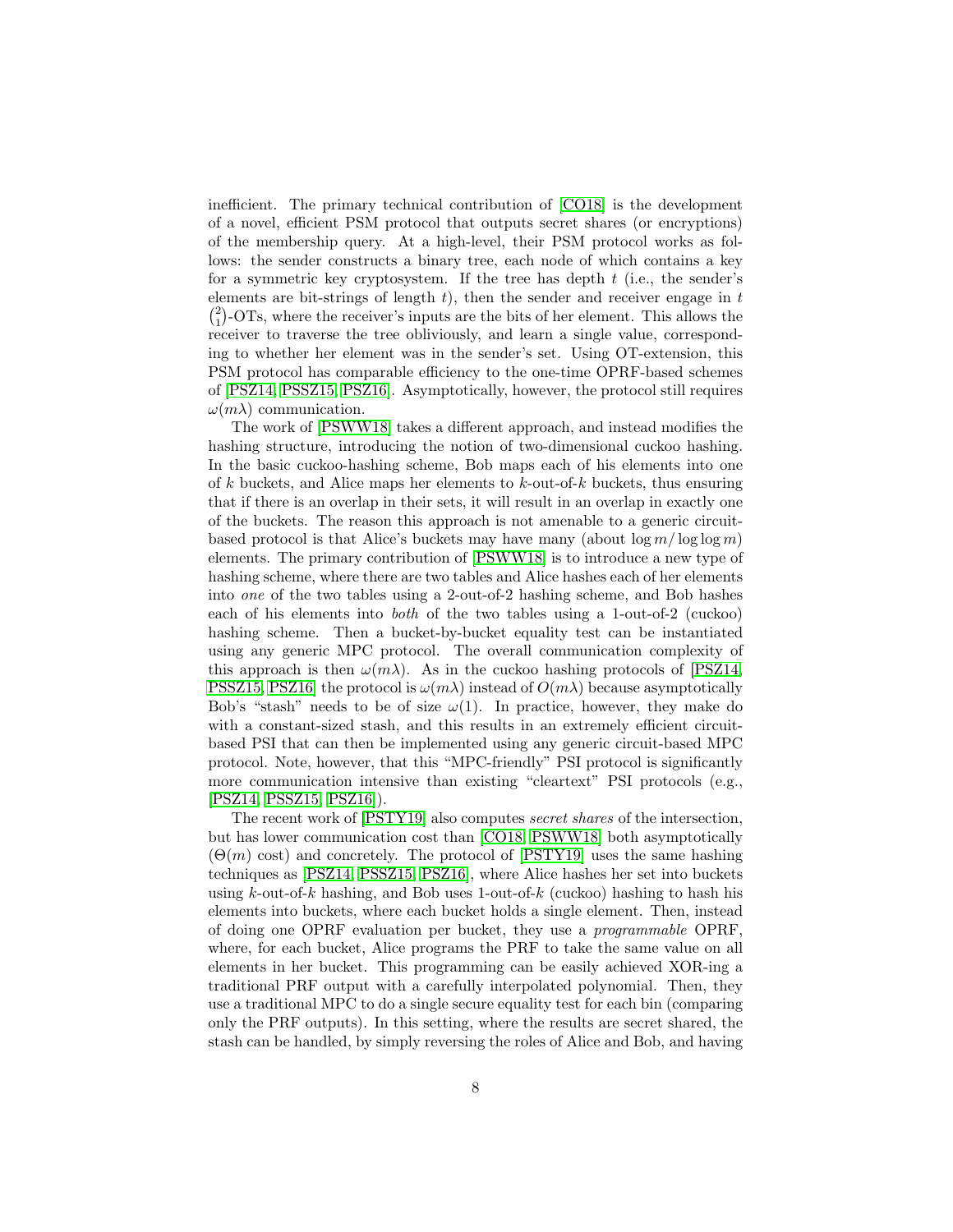Bob input only the elements he previously mapped to the stash.

## 3 Preliminaries

In this section, we review notation and some of the basic functionalities needed for our constructions. Our primitives are standard; we assume the reader has some familiarity with them, and thus we only provide brief reviews. Formal definitions can be found in cryptographic textbooks, e.g., [\[Gol01,](#page-25-7) [Gol04\]](#page-25-8).

#### 3.1 Common Notation

Below we show notation that is used repeatedly in the paper.

- $U$  The universe of possible set elements
- $m$  Number of elements in each set
- $n$  Number of bins
- b Size of bins
- s Size of stash
- h Hash function mapping elements to bins,  $h : U \rightarrow [n]$
- $\lambda$  A security parameter
- $\sigma$  A parameter determining the failure probability
- $k$  Number of hash functions used
- $\kappa$  Key of a PRF, OPRF, or some variant thereof
- X Alice's set  $|X| = m, X \subseteq \mathcal{U}$
- Y Bob's set  $|Y| = m, Y \subseteq \mathcal{U}$
- F A PRF, OPRF, or some variant thereof
- $A[i][j]$  The  $j^{th}$  element in Alice's  $i^{th}$  bin
- $B[i]$  The (unique) element in Bob's  $i^{th}$  bin
- $\mathsf{Stash}_B[i]$  The  $i^{th}$  element of Bob's stash
- $d$  Cost of an OPRF (bits)
- d 0 Cost of a one-time OPRF (bits, amortized)
- t Length of element bit-representation, typically  $t = \lceil \log_2 |\mathcal{U}| \rceil$

#### 3.2 Pseudorandom Functions

A pseudorandom function (PRF) is an efficiently computable, deterministic, keyed function with the property that for any adversary without the key, the outputs of the function  $F_{\kappa}(\cdot)$  are indistinguishable from independent uniformly random values.

**Definition 1** (PRF). A deterministic function  $F: \{0,1\}^{\lambda} \times \{0,1\}^n \rightarrow \{0,1\}^m$ , is a called a pseudorandom function (PRF) if it satisfies the security properties captured by the game below.

• The challenger generates a key,  $\kappa \stackrel{\$}{\leftarrow} \{0,1\}^{\lambda}$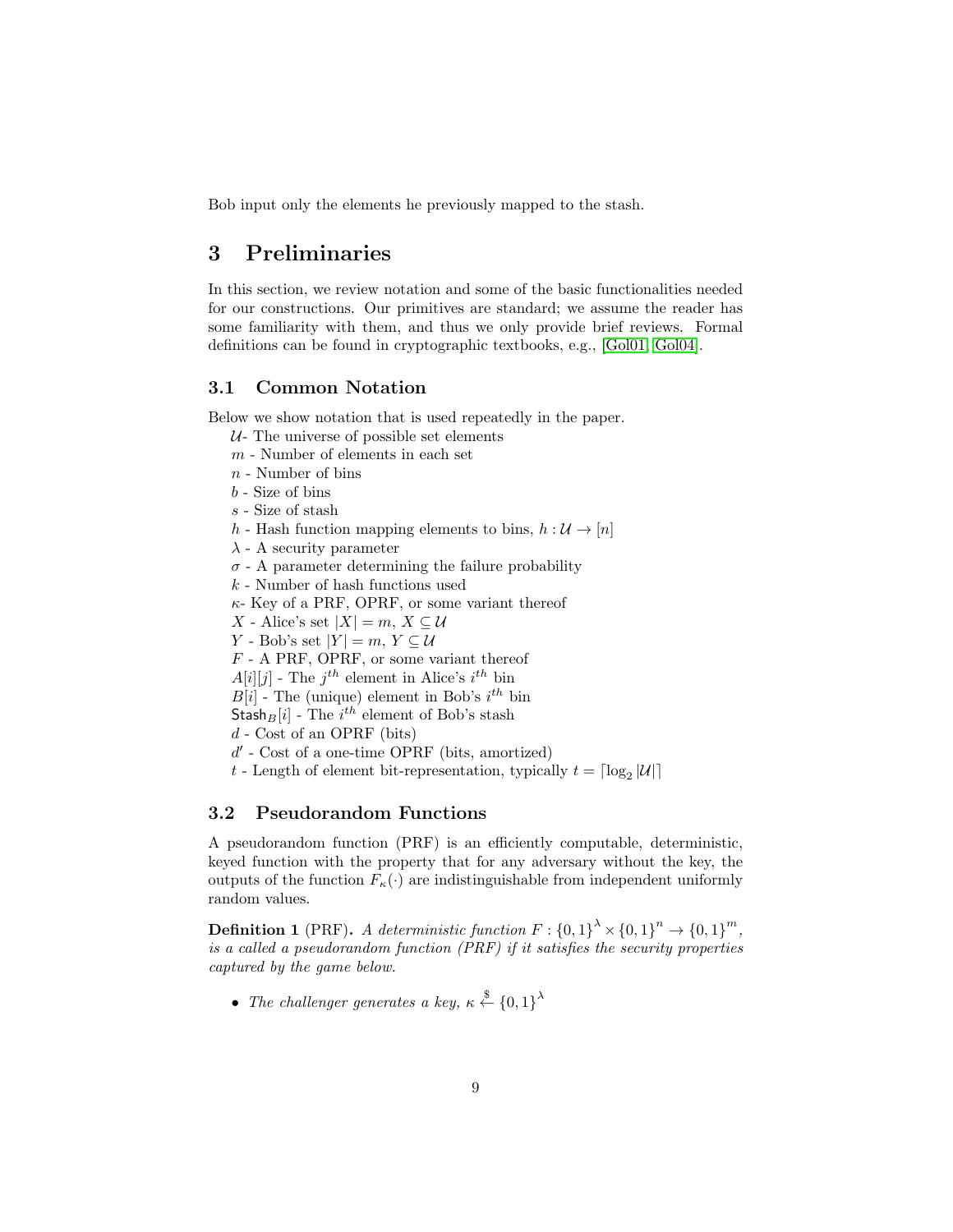

Figure 1: Oblivious Transfer. The sender provides two strings,  $x_0, x_1$ , and the receiver has a selection bit, b. The receiver receives a string  $x_b$ . The sender receives nothing.

- The challenger uniformly chooses a bit  $b \stackrel{\$}{\leftarrow} \{0,1\}$ , and initializes a set  $X = \emptyset$ .
- The challenger and adversary engage in the following protocol where the adversary sends the challenger an input  $x_i \in \{0,1\}^n$ , and receives a response  $y_i \in \{0,1\}^m$  until the adversary outputs a guess  $b'$ . The challenger generates its responses as follows
	- If  $b = 0$ , the challenger sets  $y_i = F_{\kappa}(x_i)$
	- $-If b = 1$ , the challenger checks if there is a pair  $(x_i, y) \in X$ , if so the challenger responds with the value y. If not, the challenger uniformly selects  $y \in \{0,1\}^m$ , and sets  $X = X \cup (x_i, y)$ , and returns y to the adversary.

The adversary is said to win the game if the adversary's guess  $b'$  is equal to the challenger's bit b. A PRF is said to be secure if any probabilistic polynomialtime adversary has a negligible (as a function of  $\lambda$ ) probability of winning the above game.

#### 3.3 OT

Oblivious Transfer (OT) [\[Rab81,](#page-28-10) [EGL85\]](#page-25-9) is a two party protocol that allows one party (Bob) to privately select one of two input strings held by the other party (Alice).

**Definition 2** (OT). Oblivious Transfer (OT) is a two party protocol that securely realizes the following functionality. **inputs**: Alice inputs strings  $x_0, x_1$ . Bob inputs a choice bit b.

**outputs**: Alice receives nothing. Bob receives  $x_b$ .

Sender Random-OT (ROT) is similar to oblivious transfer, except the strings  $x_0, x_1$  are not provided by Alice, but instead are randomly generated by the protocol itself. Although ROT seems to be a weaker primitive than OT, they are known to be equivalent  $[Cr\'{e}87]$ .

It is known that OT is symmetric (i.e., reversible) [\[WW06\]](#page-29-1) and that OT is sufficient ("complete") for general secure multiparty computation [\[Kil88,](#page-27-5) [IPS08\]](#page-26-5).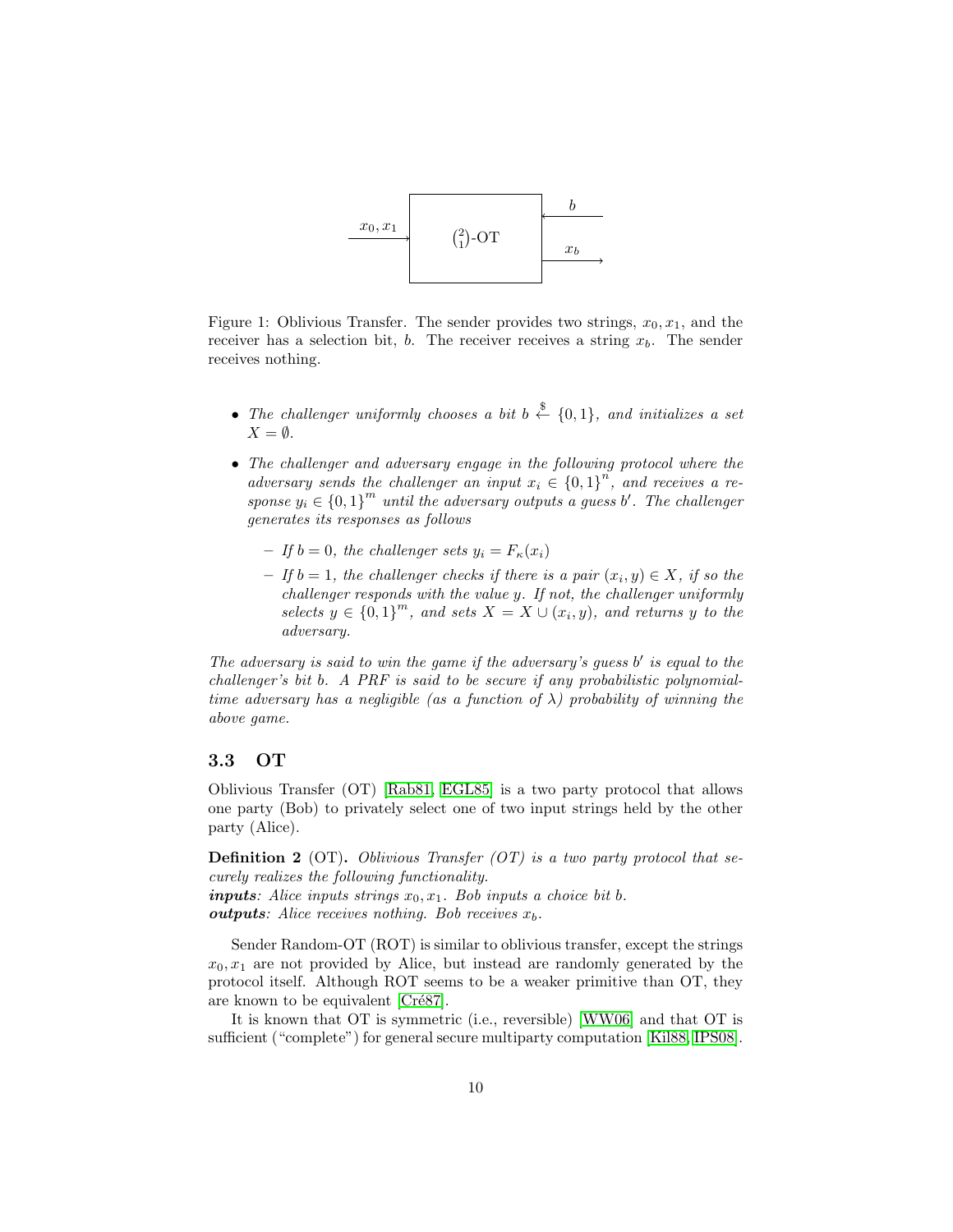

Figure 2: Random Oblivious Transfer. In the ROT functionality, the sender provides no input to the protocol, and instead the values  $x_0, x_1$  are generated uniformly at random by the protocol itself.

OT can be constructed generically from many different cryptographic primitives, including PIR [\[CMO00\]](#page-24-5), projective hash proofs [\[Kal05,](#page-26-6) [HK07\]](#page-26-7), dual-mode encryption  $[PVW08]$  and noisy channels  $[IKO+11]$  $[IKO+11]$ . On the other hand, a black-box construction of OT from one-way permutations would imply  $P \neq NP$  [\[IR89\]](#page-26-9), (perfect) OT cannot be constructed from quantum mechanical processes [\[Lo97\]](#page-27-6), and quantum mechanics doesn't even allow OT extension [\[SSS09,](#page-28-12) [WW10\]](#page-29-2).

One of the key features of OT is that a small number of "base" or "seed" OTs can be extended into a huge number of OTs with low overhead in terms of computation and communication [\[IKNP03\]](#page-26-10). Thus, although OT is inherently a public-key primitive (OT implies public-key encryption, but not viceversa  $[GKM^+00]$  $[GKM^+00]$ , protocols that require a large number of OTs (e.g., [\[PSZ14,](#page-28-0) [PSSZ15,](#page-28-1) [PSZ16\]](#page-28-5)) do not require a large number of public-key operations.

#### 3.4 OPRFs

An Oblivious pseudorandom function (OPRF) is a two-party protocol for securely computing a PRF. The OPRF protocol securely realizes the functionality where one party (Alice) provides a PRF key,  $\kappa$ , and the other party (Bob) provides an input value,  $x$ . In the ideal functionality, Alice learns nothing, while Bob learns  $F_{\kappa}(x)$ . See Figure [3.](#page-11-0)

OPRFs were introduced in [\[FIPR05\]](#page-25-5) as a means of achieving private keyword search, and since that time, many OPRF protocols have been introduced. A generic method for realizing the OPRF functionality is to use a general-purpose MPC protocol (e.g., garbled circuits) to implement a PRF.

Definition 3 (OPRF). An Oblivious Pseudo-Random Function (OPRF) is a two party protocol that securely realizes the following functionality, where F is a cryptographically secure pseudorandom function (PRF). inputs: Alice inputs a key  $\kappa$ . Bob inputs a value x.

**outputs**: Alice receives nothing. Bob receives  $F_{\kappa}(x)$ .

#### 3.5 One-time OPRFs

A one-time OPRF is essentially an OPRF where the PRF key is randomly generated by the protocol (instead of specified by one of the players). In this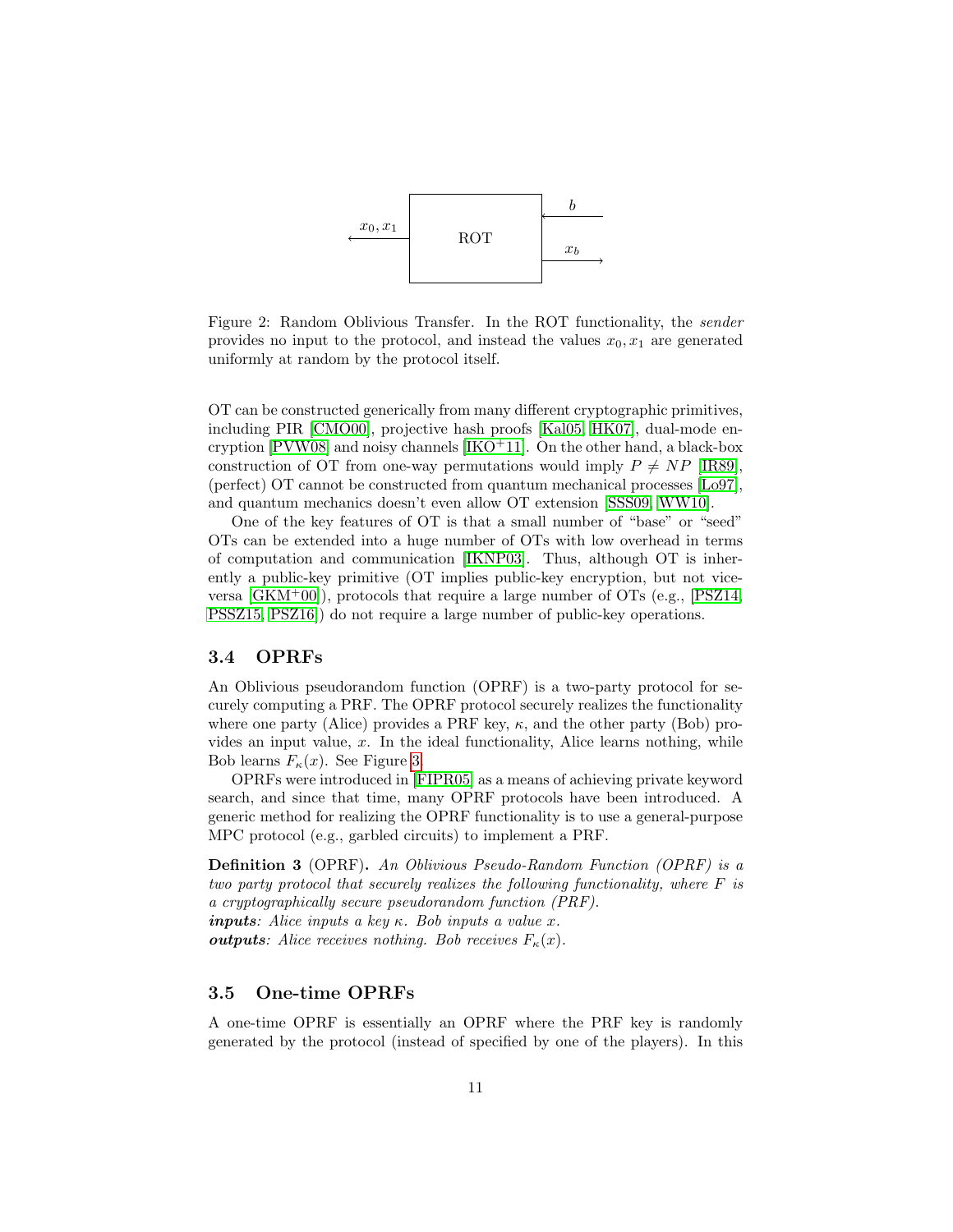

<span id="page-11-0"></span>Figure 3: The Oblivious PRF (OPRF) functionality. The sender provides a PRF key,  $\kappa$ , and the receiver provides an input, x. The receiver learns  $F_{\kappa}(x)$ , and the sender learns nothing.



Figure 4: The one-time OPRF functionality. In the one-time OPRF functionality, the PRF key is not specified by the sender, but instead is generated by the protocol itself.

sense, the relationship between a one-time OPRF and an OPRF is similar to the relationship between Random OT and OT. The qualifier one-time indicates that the one-time OPRF protocol can only be used to securely evaluate  $F_{\kappa}(\cdot)$ once, since each additional run of the one-time OPRF will evaluate the PRF at a different key.

Definition 4 (one-time OPRF). A one-time Oblivious Pseudo-Random Function (one-time OPRF) is a two party protocol that securely realizes the following functionality, where  $F$  is a cryptographically secure pseudorandom function  $(PRF)$ .

 $inputs: Alice inputs nothing. Bob inputs a value  $x$ .$ **outputs**: Alice receives a uniformly chosen key, κ. Bob receives  $F_{\kappa}(x)$ .

#### 3.6 Multiple-choice hashing and Cuckoo hashing

Multiple-choice hashing is a technique for representing a set  $S$  using an array  $A$ , that has efficient space utilization and allows constant look-up time. First, a set of hash functions  $h_1, \ldots, h_k$  is chosen, where  $h_i: \mathcal{U} \to [n]$ . An element  $x_j \in S$ , is stored in an index  $h_i(x_i)$  of A, for some  $i \in [k]$ . Look-ups of an element, x, simply require checking whether  $A[h_i(x)] = x$  for any  $i \in [k]$ . Multiple choice hashing assumes that the entire set is known in advance, so items in the set can be allocated indices in A using a 2D matching protocol.

A related technique, Cuckoo hashing, handles situations where the entire set is not known in advance, or may be modified dynamically. Like in Multiple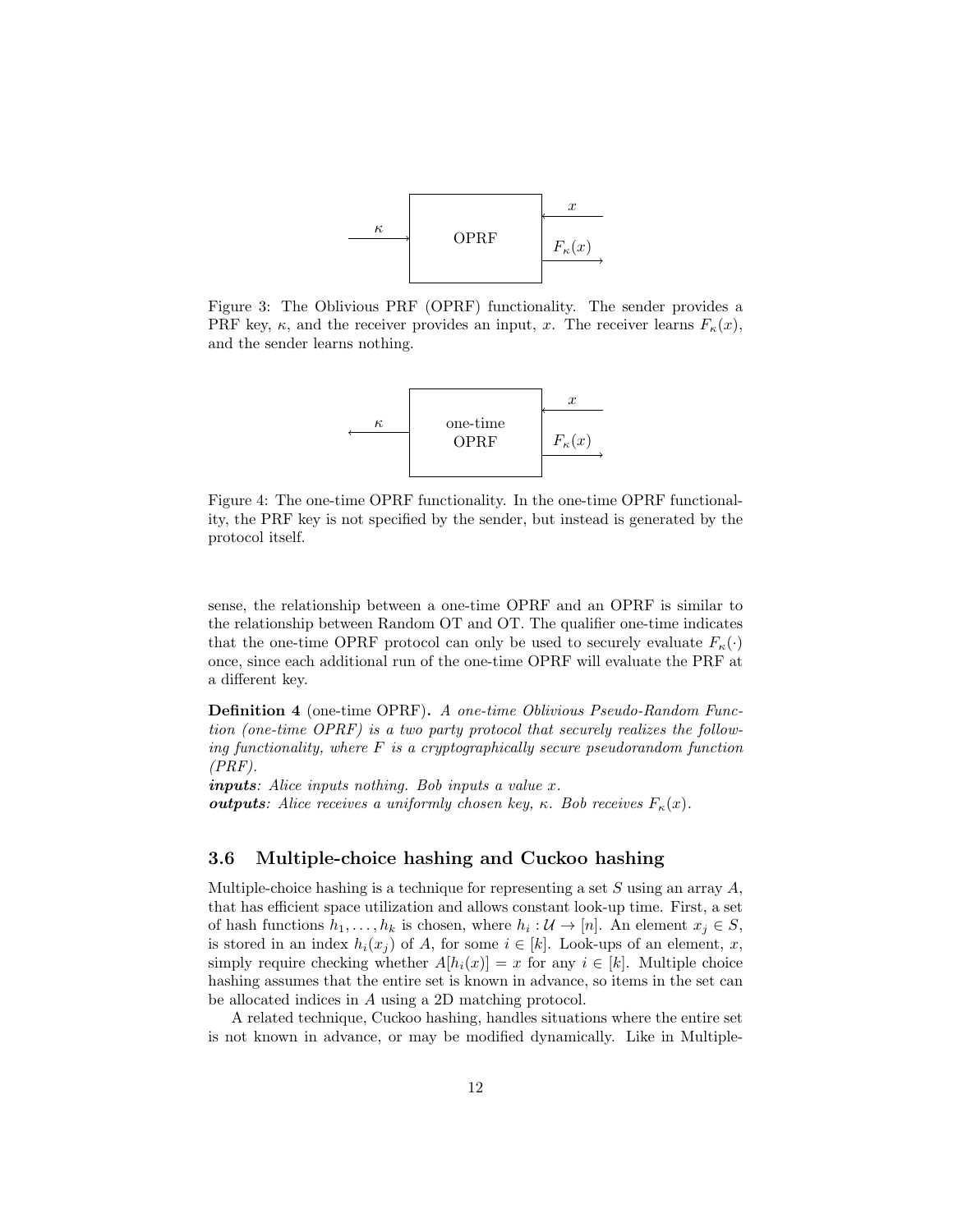choice hashing, an element  $x \in S$  will be stored in  $h_i(x)$  for some  $i \in [k]$ . The name Cuckoo hashing refers to the method used for insertion: a new element x will be placed in one of its allowed indices  $h_i(x)$  and if the spot is already occupied it will, like a Cuckoo bird taking over a nest, evict the existing element from that location. The evicted element will then seek a new home from its allowed indices, possibly evicting yet another element in the process. This process continues until an element can move to a space that was previously empty, or a pre-determined threshold in the number of evictions is reached, in which case the insertion fails.

Many previous PSI works refer to Cuckoo hashing. However, as outlined in more detail in Section [4.2](#page-13-0) in the PSI case the items are known in advance, so static multiple-choice hashing can be used instead of dynamic Cuckoo hashing. This means that an allocation can always be found if one exists.

However, there is the chance that no allocation exists. In the case where  $k = 2$ , if the table is of size  $2(1 + \epsilon)n$ , for any  $\epsilon > 0$ , the probability that multiple-choice hashing fails is  $\Theta(1/n)$ , where the constant in the Theta-notation depends on  $\epsilon$  [\[Kut06\]](#page-27-7). In many situations, a failure probability of  $\Theta(1/n)$  is not acceptable. A solution to this is to have a "stash", of maximum size s, in which to store any elements that were unable to be placed in the table. The probability of failure becomes  $\Theta(1/n^{s+1})$  [\[Mit09\]](#page-27-8). To acheive negligible failure probability,  $s = \omega(1)$  is needed. To acheive a fixed statistical failure probability  $2^{-\sigma}$ , it is required that  $s \geq \frac{\sigma}{\log(n)} + \frac{\log(c)}{\log(n)} - 1$  where c is the constant from the Theta-notation above.

## 4 Two generic optimizations for hashing-based PSI protocols

Here we present two improvements which can be used for hashing-based PSI protocols in general. Both are orthogonal to the primary contributions of this paper and the rest of the paper should still make sense if this section is skipped.

#### <span id="page-12-0"></span>4.1 Permutation-based hashing [\[ANS10,](#page-24-6) [PSSZ15\]](#page-28-1)

When hashing elements into buckets, the size of the representation of each element can be reduced using the notion of permutation-based hashing [\[ANS10,](#page-24-6) PSSZ15. In general, it takes  $log |\mathcal{U}|$  bits to store an element  $x \in \mathcal{U}$ . In a traditional hash table, a hash function,  $h : U \to [n]$  is chosen, and the element x is stored in the location indexed by  $h(x)$ . Notice, however, that the bucket index,  $h(x)$ , carries log n bits of information, so it should be possible to reduce the information stored in the bucket from  $\log |\mathcal{U}|$  bits to  $\log |\mathcal{U}|$  -log n bits, while still retaining the ability to uniquely recover an element  $x$ . This reduction in storage is possible, if we choose our hash function carefully. Permutation-based hashing provides a method for doing this, using a Feistel-style trick. First, we choose a public random permutation  $\pi : \mathcal{U} \to \mathcal{U}$  and, for each element x in a set, compute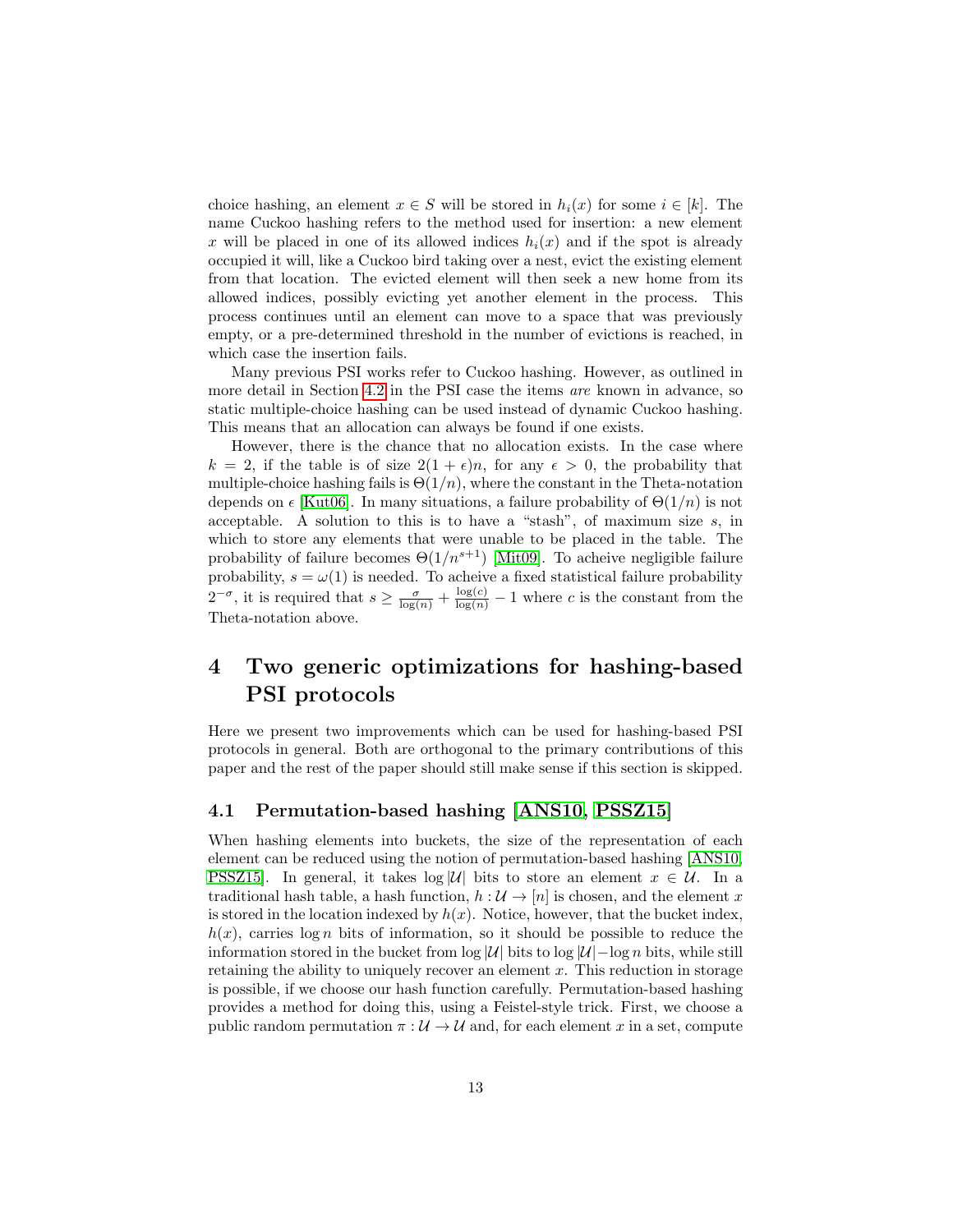$\hat{x} = \pi(x)$ . Suppose  $\hat{x}$  has bit-representation  $\hat{x} = \hat{x}_1 || \hat{x}_2$ , where  $\hat{x}_1$  has length  $\log n$ , and  $\hat{x_2}$  has length  $\log |\mathcal{U}| - \log n$ . Let  $f: \{0,1\}^{\log |\mathcal{U}| - \log n} \to \{0,1\}^{\log n}$  be a uniform hash function. Then we define  $h(\hat{x}) = \hat{x}_1 \oplus f(\hat{x}_2)$ , and we store  $\hat{x}_2$ in the bin defined by  $h(\hat{x})$ . The crucial observation here is that if  $\hat{x}$  and  $\hat{y}$  are in the same bin, and the stored values are the same  $(i.e., \hat{x_2} = \hat{y_2})$ , then that means  $f(\hat{x_2}) = f(\hat{y_2})$ , and since  $h(\hat{x}) = h(\hat{y})$ , we conclude that  $\hat{x_1} = \hat{y_1}$ , which means  $\hat{x} = \hat{y}$  and therefore  $x = y$ .

This trick allows us to reduce the size of the representation of elements within the bins, while still providing the property that if two elements have the same representation and are in the same bin, they must be equal. In the context of PSI, this means that secure computations are done on elements with smaller representations, and this can result in noticeable efficiency improvements (quantified in [\[PSSZ15\]](#page-28-1)). The random permutation,  $\pi(\cdot)$ , is needed because  $h(x)$ may no longer be a uniform hash function, even though  $f(x)$  is. If the input to h is correlated, this can increase the probability of a high number of hash-table collisions. The permutation guarantees that the inputs to  $h$  is uncorrelated. The permutation-based hashing trick can be used in all hashing-based PSI protocols, including ours. In the situation where there are multiple hash functions, the ID of the hash function must also be stored in the bin to allow equality tests [\[Lam16\]](#page-27-9).

#### <span id="page-13-0"></span>4.2 Static (offline) hashing

In many hashing-based PSI functions, Bob will allocate each element one of  $k$ possible hash functions, and Bob wishes to choose an optimal allocation, namely one that minimizes the number of elements that need to be stored in his stash.

Existing PSI protocols [\[PSZ14,](#page-28-0) [PSSZ15,](#page-28-1) [KKRT16\]](#page-27-0) have used online Cuckoo hashing to compute Bob's allocation. Cuckoo hashing is designed to allow dynamic insertion of elements, but we observe that in the PSI setting, both parties know their sets in advance. In particular, Bob can allocate hash functions to elements based on knowledge of his entire set.

Instead of using dynamic cuckoo hashing, Bob can statically calculate an optimal allocation. He does this by treating the problem as a 2D matching problem (matching elements to potential bins). For dynamic cuckoo hashing, however, it remains an open problem of whether an optimal allocation can be found [\[Mit09\]](#page-27-8). As such this simple modification provides a guarantee that hash functions are allocated optimally. It also eases reasoning about the probability of failure for a given stash size.

## 5 Linear communication PSI via hashing and OPRFs

Here we present a PSI protocol with linear communication cost. In short, it does this by combining a hashing-based PSI protocol with an unbalanced PSI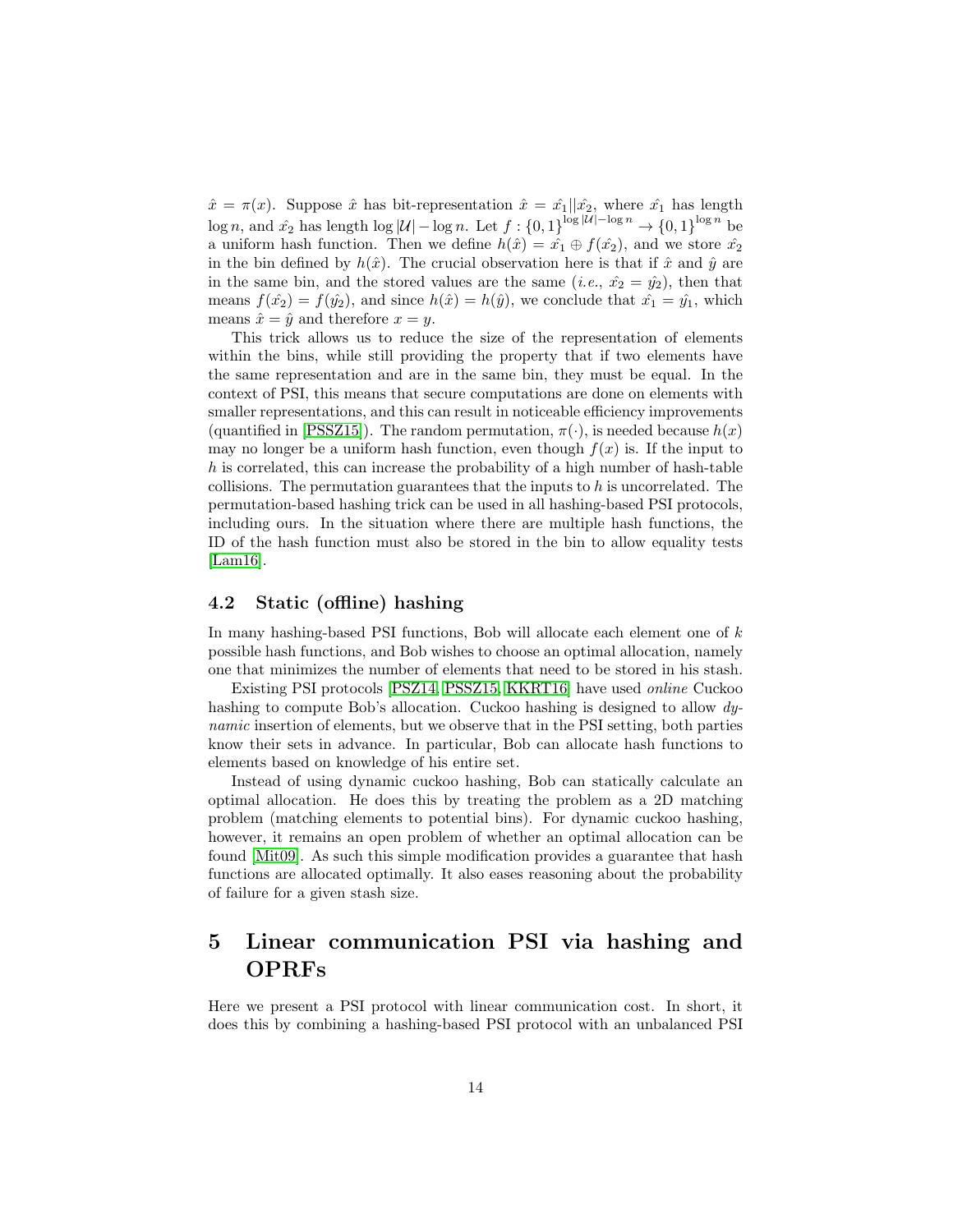scheme for handling the stash. Previous PSI protocols with linear communication tended to rely on oblivious polynomial evaluation, and instantiated the idea with an additively homomorphic cryptosystem [\[FNP04,](#page-25-1) [HN10,](#page-26-3) [KS05,](#page-27-3) [DSMRY09\]](#page-25-2) or require concrete number-theoretic assumptions [\[HL10,](#page-26-0) [DCT10,](#page-25-3) [DCT12,](#page-25-4) [JL09,](#page-26-1) [JL10\]](#page-26-2). By contrast, our protocol uses a hashing-based PSI protocol (like [\[PSZ14,](#page-28-0) [PSSZ15,](#page-28-1) [KKRT16\]](#page-27-0)) which can be instantiated from OT, combined with an OPRF (which can also be instantiated with OT).

#### <span id="page-14-0"></span>5.1 Construction

At a high level, our construction is as follows: Alice and Bob choose  $k$  hash functions,  $h_i: \{0,1\}^* \to [n]$ . Then Alice hashes each of her elements into k bins, and Bob uses multiple-choice hashing to hash each of his elements into 1 (out of  $k$  possible) bins. Then they perform pairwise comparisons on the bins. For constant k we can set n to be  $O(m)$  and the hashing will succeed with probability  $1 - o(n)$ . To make this failure probability negligible, we allow Bob to keep a super-constant sized "stash" of elements that could not be allocated to a single bin.

Then, for each of Bob's bins we use secure comparison protocol (like those described in [\[PSZ14,](#page-28-0) [PSSZ15,](#page-28-1) [KKRT16\]](#page-27-0)) to compare the element in Bob's bin to the elements in Alice's corresponding bin. Finally, we need to compare Bob's stash (of size  $\omega(1)$ ) to Alice's elements (of size  $O(m)$ ). To do this, we use an unbalanced PSI protocol like those described in [\[CLR17,](#page-24-0) [CHLR18,](#page-24-1) [RA18,](#page-28-2) [KLS](#page-27-2)+17]. For concreteness, we use the OPRF-based unbalanced PSI protocol described in [\[KLS](#page-27-2)+17] because its use of OPRFs is conceptually closest to the one-time OPRFs used in [\[KKRT16\]](#page-27-0), and because many implementations of OPRFs were available for our benchmarks.

**Remark 1.** Our construction is also compatible with silent-OT extension  $|BCG^+19|$ that could be used to reduce the communication complexity of [\[PSZ14,](#page-28-0) [PSSZ15,](#page-28-1) [KKRT16\]](#page-27-0). This reduction in communication cost would come at an increase in computation cost, and currently silent-OT extension is only known to be secure under a variant of the LPN assumption.

- 1. Set  $k \geq 2$ , and  $n = O(m)$ , and the players choose k hash functions  $h_i: \mathcal{U} \to [n].$
- 2. Bob will hash his elements into n bins using a 1-out-of-k hashing scheme, such that each bin obtains at most one element. Elements that cannot be allocated to a single bin will be put in a "stash", Stash<sub>B</sub>, of size  $s = \omega(1)$ . Bob can compute this allocation efficiently. Let  $B[i]$  denote the element stored in Bob's *i*th bin. Let  $\text{Stash}_B[i]$  for  $i \in [s]$  denote the *i*th element of the stash.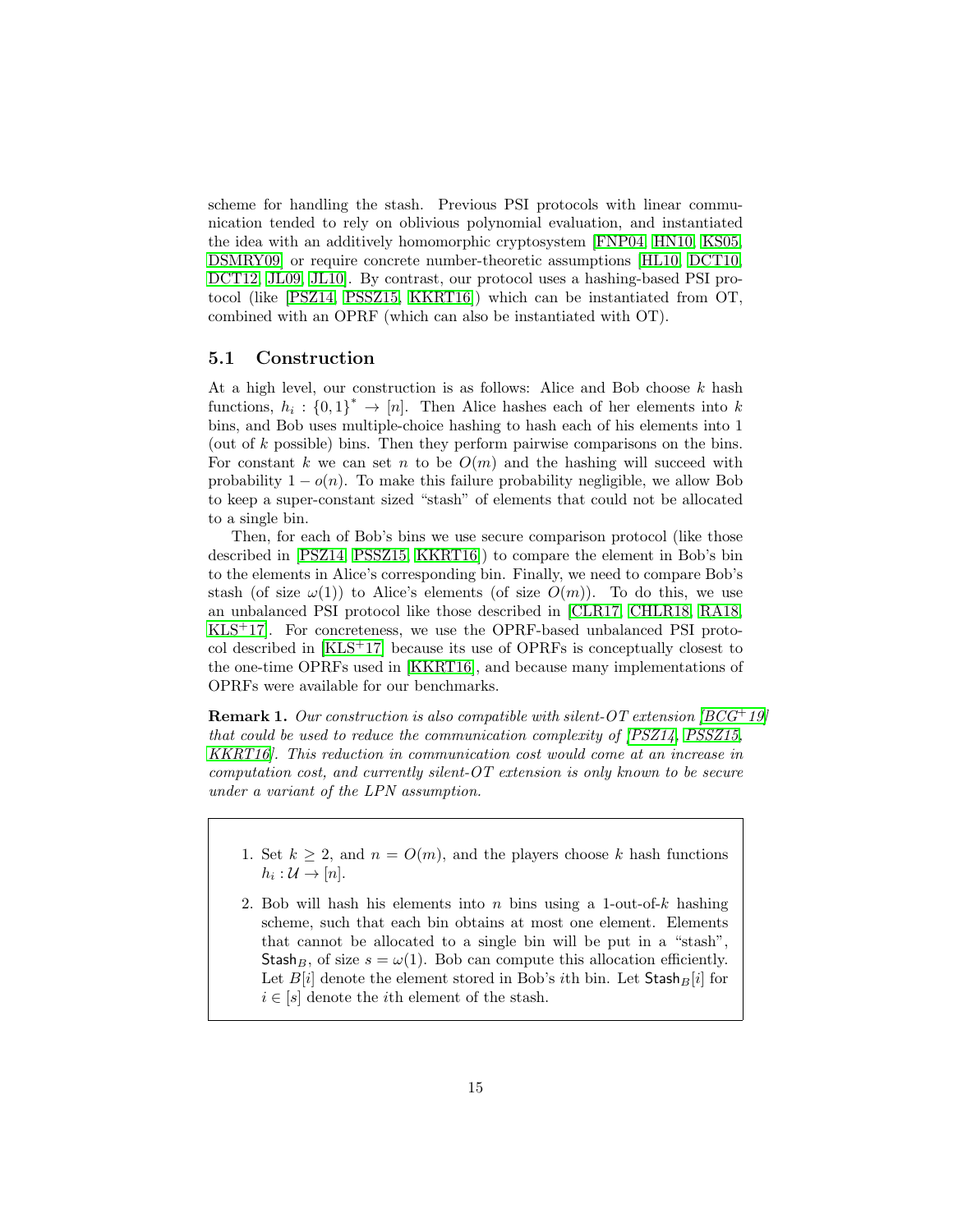- 3. Alice will hash her elements into n bins, using a  $k$ -out-of- $k$  hashing scheme. Let  $C[i]$  denote the number of elements in Alice's *i*th bin, and let  $A[i][j]$  denote the element in the bin for  $1 \leq i \leq n, 1 \leq j \leq C[i]$ .
- 4. Alice and Bob will engage in  $n$  parallel executions of a one-time OPRF, where for  $i \in [n]$ , Alice learns a key  $\kappa_i$ , and Bob learns  $S_B^i$  = PRF<sub> $\kappa_i(B[i])$ . For each  $i \in [n]$ , Alice will locally compute</sub>  $S_{A,j}^i = \text{PRF}_{\kappa_i}(A[i,j])$  for  $j = 1, \ldots, C[i]$ .
- 5. Alice will shuffle  $\{S_{A,j}^i\}_{i \in [n], j \in [C[i]]}$  and send the shuffled set to Bob. Note that this set will have exactly  $km$  elements.
- 6. Bob will locally compute the intersection of his non-stash set with Alice's set by finding which of the  $S_B^i$  are in the set received from Alice.
- 7. To handle the stash, Alice will generate a key,  $\kappa$ , for an OPRF, and Alice and Bob will engage in s executions of an OPRF protocol, where Bob learns  $R_B^i \stackrel{\text{def}}{=} \text{PRF}_{\kappa}(\text{Stash}_B[i])$  for  $i \in [s]$ .
- 8. Alice will compute  $R_A^i \stackrel{\text{def}}{=} \text{PRF}_{\kappa}(A[i][j])$  for  $i \in [n], j \in [C[i]]$  shuffle the set, and send it Bob who will locally compare these values to  ${R_B^i}_{i\in s}$  to find the intersection of Alice's set with the stash. Note that the set Alice sends will have exactly  $m$  elements.

<span id="page-15-1"></span>Figure 5: The high-level outline of our algorithm

The communication cost of the protocol is the sum of the costs of the following:

- $\bullet$  *n* parallel executions of a one-time OPRF. The cost of this will depend on how the one-time OPRF is instantiated.
- Alice will send Bob  $km$  evaluations of her inputs under the one-time OPRF keys.
- $s = \omega(1)$  secure computations of the Stash OPRF.<sup>[3](#page-15-0)</sup>
- Alice will send Bob  $m$  evaluations of her inputs under the Stash OPRF key.

The exact communication cost will depend on how the one-time OPRF and OPRF are instantiated, but standard constructions allow the entire protocol to run with communication linear in m.

<span id="page-15-0"></span><sup>3</sup> If the one-time OPRF and the OPRF compute the same PRF, a small optimization is possible. Rather than Alice generating the OPRF key, it could be generated by a one-time OPRF on the first element of the stash. The protocol would then use  $(n+1)$  parallel one-time OPRFs and  $(s - 1)$  OPRFs. The OPRF and one-time OPRF we used represent different PRFs, so we could not use this.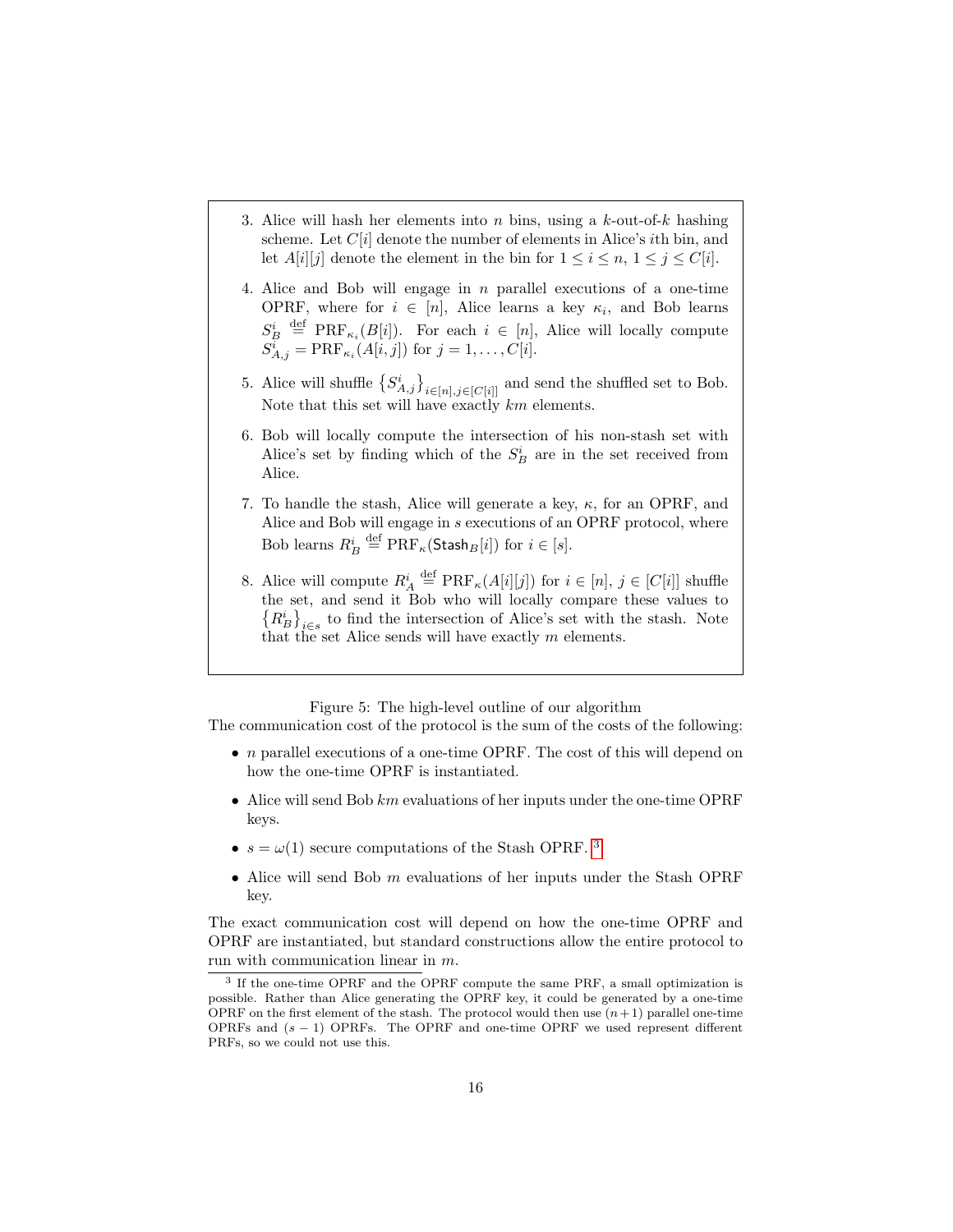In Sections [5.2](#page-16-0) and [5.3,](#page-16-1) we review existing methods for implementing the onetime OPRF using methods from [\[PSSZ15\]](#page-28-1) and [\[KKRT16\]](#page-27-0), and give the communication complexity of each approach. Then we describe how to implement the OPRF using methods from  $[KLS<sup>+</sup>17]$  $[KLS<sup>+</sup>17]$ . Finally, in Section [5.5](#page-20-0) we compare the concrete communication complexity of our modified protocol with the best existing protocol [\[KKRT16\]](#page-27-0).

#### <span id="page-16-0"></span>5.2 An OT-masking-based protocol

In this section, we review the OT-masking-based OPRF protocol from [\[PSZ16\]](#page-28-5). When instantiated with OT, this protocol implements a standard (multi-time) OPRF, when instantiated with ROT, this protocol implements a one-time OPRF, which is sufficient for the PSI applications.

- 1. Bob will represent his element,  $B[i]$ , (the contents of the *i*th bucket) as a bit vector of length  $t$ , including a tag for which of the  $k$  hash functions was used. Using permutation-based hashing (Section [4.1\)](#page-12-0), this can be done with  $t = \log_2 |\mathcal{U}| - \log_2 n + \log_2 k$ .
- 2. Alice constructs a vector of length  $2<sup>t</sup>$  of random masks, M. This vector is the OPRF key (in fact, actually a truth-table for a truly random function). For input  $j \in [2^t]$ ,  $M_j$  is the evaluation of the OPRF on input  $i$ . Since Alice can choose the key, this is a normal OPRF rather than a one-time OPRF. If Alice and Bob are using ROT (instantiating a one-time OPRF) they can skip this step.
- 3. To evaluate the (one-time) OPRF on his input,  $B[i]$ , Alice and Bob engage in a  $\binom{2^t}{1}$  $\binom{2^t}{1}$  string-OT (respectively  $\binom{2^t}{1}$  $\binom{2^2}{1}$  string-ROT). Bob uses his input  $B[i] \in [2^t]$  as the input to the OT. From this, Bob learns  $M_{B[i]}$ , which is the evaluation of the PRF on  $B[i]$ .

Figure 6: Implementing OPRF using Oblivious Transfer

This protocol requires a single  $\binom{2^t}{1}$  $_{1}^{2}$ <sup>2</sup>. String OTs (for random strings) for each bucket, and thus a total of  $n\binom{2^t}{1}$  $_{1}^{2}$ <sup>2</sup>)-string OTs. Using OT extension [\[IKNP03\]](#page-26-10), these can be generated using  $\lambda$  base OTs.

The outline above follows the construction of [\[PSZ16\]](#page-28-5), which fixed an error in earlier OT-masking approaches [\[PSZ14,](#page-28-0) [PSSZ15\]](#page-28-1).

#### <span id="page-16-1"></span>5.3 Batching OPRFs

In this section, we describe how to use our hashing scheme with the Batched, Related-Key OPRFs (BaRK-OPRFs) introduced in [\[KKRT16\]](#page-27-0). At a high level, this protocol is very similar to the OT-based protocol described in Section [5.2.](#page-16-0)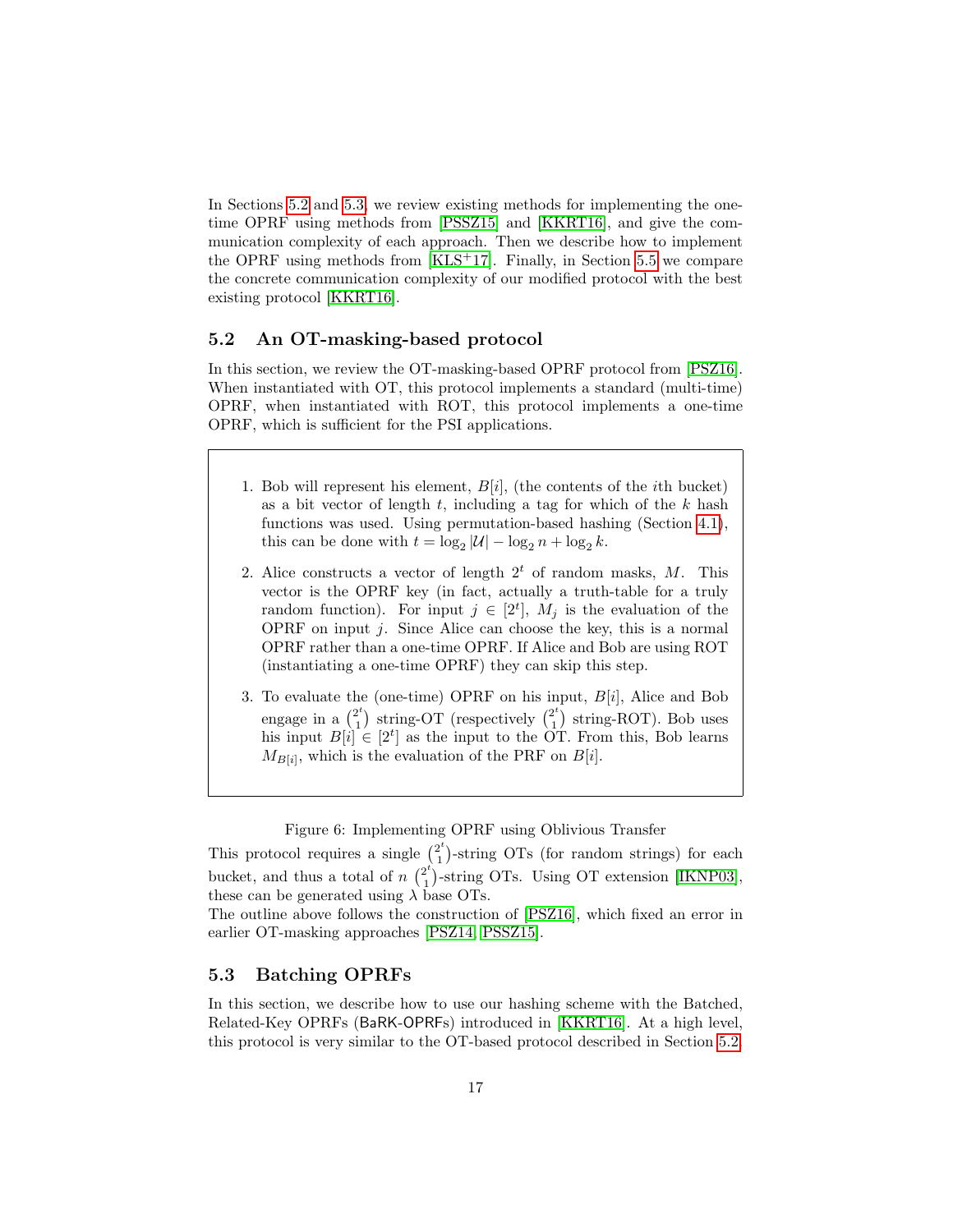As this is the most efficient instantiation of the one-time OPRF used in our scheme we provide a description in more detail below.

Before outlining the actual construction of [\[KKRT16\]](#page-27-0), we review some of the necessary terminology. First, a relaxed-PRF is a pair  $(F, \overline{F})$  where F is a PRF such that 1)  $F_{\kappa}(x)$  can be computed from  $\tilde{F}_{\kappa}(x)$  and 2)  $\tilde{F}_{\kappa}(x)$  does not improve the adversary's distinguishing advantage in the PRF security experiment. In other words, given query access to  $\tilde{F}_{\kappa}(\cdot), F_{\kappa}(\cdot)$  appears pseudo-random on all unqueried points.

The original OT-extension protocol of [\[IKNP03\]](#page-26-10) relied on a correlation-robust hash function. In [\[KKRT16\]](#page-27-0) the notion of correlation-robustness is extended as follows.

**Definition 5** (*k*-Hamming Correlation Robustness). Let  $H: \{0,1\}^* \to \{0,1\}^v$ be a hash function such that for all  $z_i \in \{0,1\}^*$ , and  $a_i, b_i \in \{0,1\}^n$  for  $i =$  $1, \ldots, m$ , with  $\text{wt}(b_i) \geq k$ , we have

$$
\left\{ \{ H(z_i || a_i \oplus [b_i \cdot s]) \}_{i \in [m]} \middle| s \stackrel{\$}{\leftarrow} \{0, 1\}^n \right\}
$$

$$
\approx
$$

$$
\left\{ \{r_i\}_{i \in m} \middle| r_i \stackrel{\$}{\leftarrow} \{0, 1\}^v \right\}
$$

The definition of correlation robustness in [\[IKNP03\]](#page-26-10) required  $k = n$ , i.e.,  $b_i \cdot s =$ s.

A pseudo-random code is a relaxation of an error-correcting code such that for any two distinct messages, their encodings have a large minimum distance with high probability over the choice of a specific code from the family.

**Definition 6** (Pseudo-Random Code [\[KKRT16\]](#page-27-0)). A family of functions,  $C$ , is called a  $(d, \epsilon)$  pseudorandom code (PRC) if for all strings  $x \neq x'$ ,

$$
\Pr_{C \leftarrow C} \left[ \text{wt} \left( C(x) \oplus C(x') \right) < d \right] \leq 2^{-\epsilon}
$$

The key security definition of [\[KKRT16\]](#page-27-0) is the notion of related-key, relaxed PRFs. These are PRFs that remain secure when the challenger chooses  $n$  keys,  $\kappa_1, \ldots, \kappa_n$ , and the adversary sees the *relaxed* output for each key, then any m additional outputs (of the PRF,  $F$ ) corresponding to any of the keys are indistinguishable from random.

<span id="page-17-0"></span>Definition 7 (m-related key PRFs [\[KKRT16\]](#page-27-0)). An m-related key PRF is a pair of functions  $F, F,$  and security is defined relative to the following game:

- 1. The adversary chooses input strings  $\{x_j\}_{j\in[n]}$  and pairs  $\{(j_i, y_i)\}_{i\in[m]},$ with  $j_i \in [n]$  and  $y_i \neq x_{j_i}$  for  $i \in [m]$ .
- 2. The challenger chooses PRF keys  $\kappa^*, \kappa_1, \ldots, \kappa_n$  and a challenge bit  $b \in$  ${0,1}.$ 
	- If  $b = 0$ , the challenger sends  $\left\{ \tilde{F}_{(\kappa^*,\kappa_j)}(x_j) \right\}$ j and  $\left\{F_{(\kappa^*,\kappa_{j_i})}(y_i)\right\}$ i to the adversary.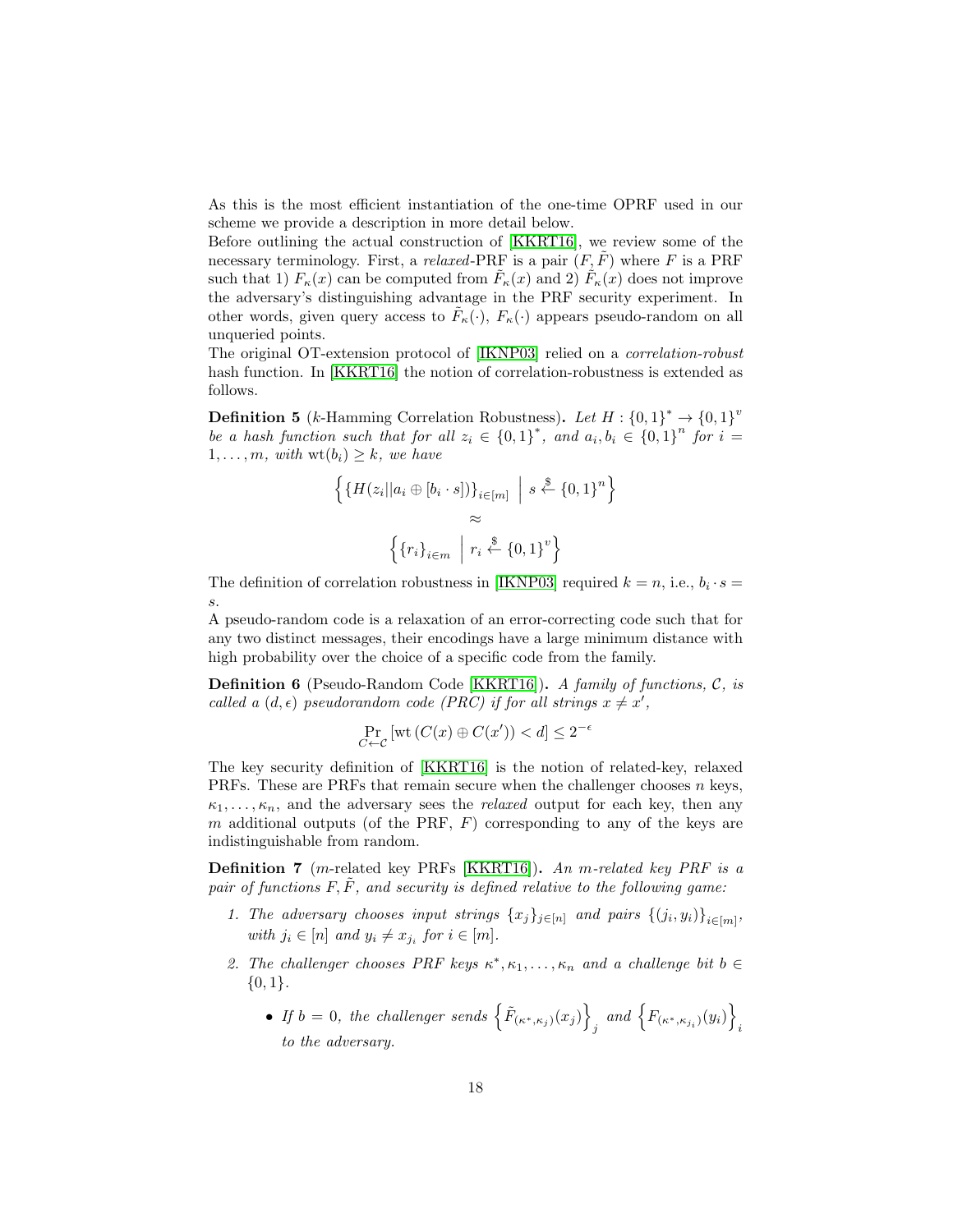- If  $b = 1$ , the challenger generates m random strings  $z_i \leftarrow \{0,1\}^v$ , and sends  $\left\{ \tilde{F}_{(\kappa^*,\kappa_j)}(x_j) \right\}$ and  ${z_i}_i$  to the adversary.
- 3. The adversary outputs a guess b', and the adversary wins if  $b' = b$ . We say the adversary's advantage is  $Pr[b' = b] - 1/2$ .

We say the pair  $F, \tilde{F}$  is secure if the adversary's advantage is negligible. Intuitively, the pair F,  $\tilde{F}$  is an m-related key PRF if the relaxed output,  $\tilde{F}$ , on n distinct keys, does not reveal information that would allow an adversary to distinguish F from a true random function, even if the inputs are arbitrarily correlated across keys.

Related-key PRFs can be efficiently instantiated using a pseudo random code, and a correlation robust hash function as follows.

**Lemma 1** (Lemma 5 in [\[KKRT16\]](#page-27-0)). If C is a  $(d, \epsilon + \log m)$ -pseudo random code, and  $2^{-\epsilon}$  is negligible and H is a d-Hamming correlation robust hash function, then

$$
F_{((C,s),(q,j))}(r) = H(j||q \oplus [C(r) \cdot s])
$$
  

$$
\tilde{F}_{((C,s),(q,j))}(r) = (j, C, q \oplus [C(r) \cdot s])
$$

is an m-related key PRF as in Definition [7.](#page-17-0)

- 1. Alice chooses a random PRC  $C \overset{\$} \leftarrow C$  and sends the code to Bob.
- 2. Alice chooses a key  $s \stackrel{\$}{\leftarrow} \{0,1\}^k$ .
- 3. Bob generates two matrices  $T_0, T_1 \in \{0,1\}^{m \times k}$  as follows. For  $j =$  $1, \ldots, m$ ,
	- (a) The jth row of  $T_0$  is generated uniformly at random  $t_{0,j} \stackrel{\$}{\leftarrow}$  ${0,1\}^k$ .
	- (b) The jth row of  $T_1$  is defined as  $t_{1,j} = C(r_j) \oplus t_{0,j}$ .

The *i*th columns of  $T_0$  and  $T_1$  are denoted  $t_0^i, t_1^i$  respectively.

- 4. Alice and Bob engage in k parallel instances of  $\binom{2}{1}$ -OT for strings of length  $m$  as follows:
	- Bob acts as sender and his inputs are the  $k$  columns of  $T_0$  and  $T_1$ , i.e., Bob's inputs to the OT are  $\{t^i_0, t^i_1\}_{i \in [k]}$
	- Alice acts as receiver and her inputs are the  $k$  bits of  $s$ , i.e.,  ${s_i}_{i \in [k]}$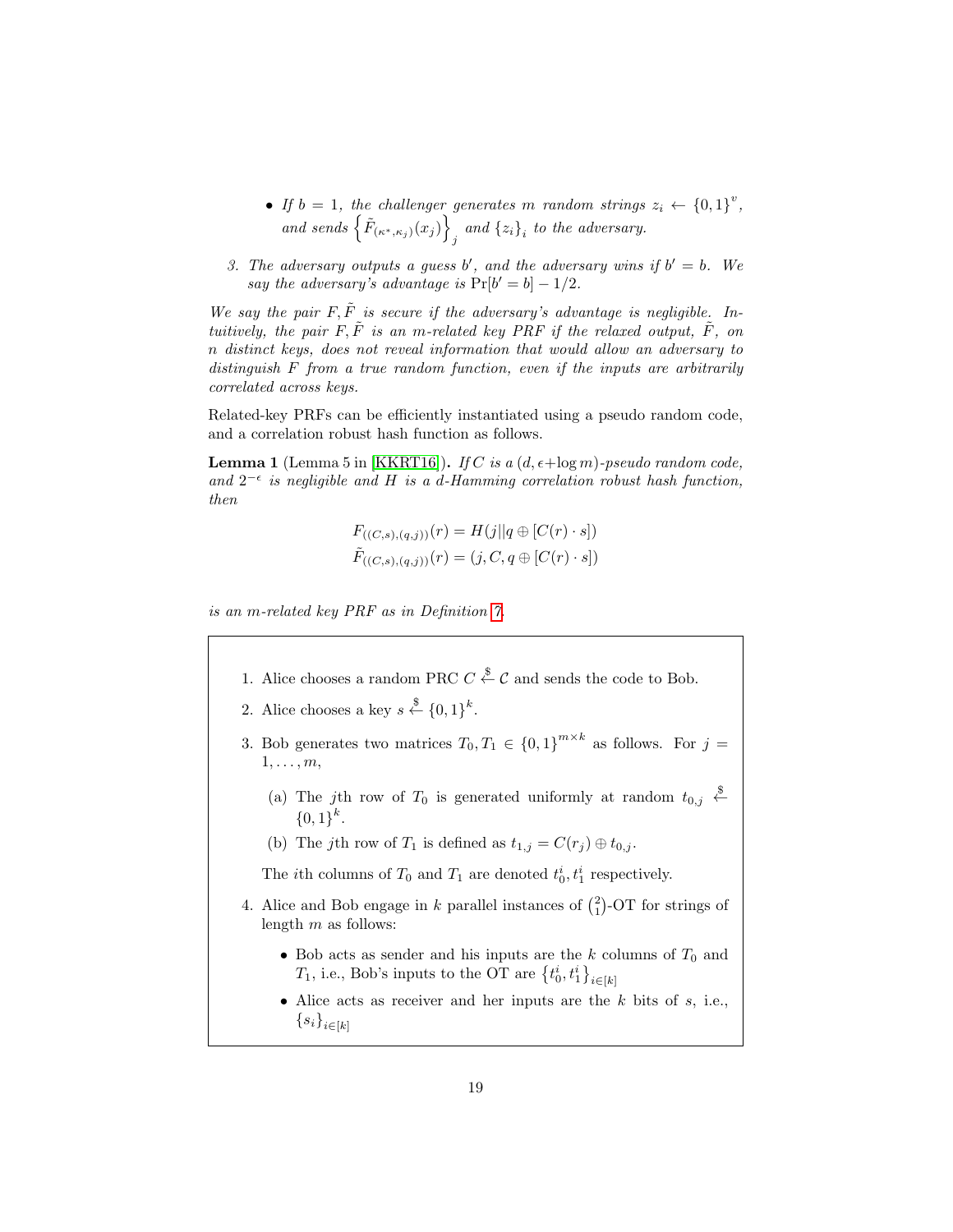• Alice receives k outputs (each of length m) denoted  $\{q^i\}_{i\in[k]}$ 

Alice creates the  $m \times k$  matrix Q whose columns are the received vectors  $\{q^i\}$ . Thus the *i*th column of Q is  $t^i_{s_i}$ . Let  $q_j$  denote the *j*th row of  $\tilde{Q}$ . Then

 $q_j = ((t_{0,j} \oplus t_{1,j}) \cdot s) \oplus t_{0,j} = t_{0,j} \oplus (C(r_j) \cdot s)$ 

- 5. For  $j \in [m]$ , Alice keeps the PRF seed  $((C, s), (j, q<sub>i</sub>))$
- 6. For  $j \in [m]$ , Bob keeps the relaxed PRF output  $(j, C, t_{0,j})$ .

Figure 7: Instantiating a BaRK-OPRF using OT [\[KKRT16\]](#page-27-0). At the end of the protocol in Figure [7,](#page-19-0) Alice has the keys  $\kappa^* = (C, s)$ , and  $\kappa_i = (j, q_i)$ , which allows her to evaluate the BaRK-OPRF

<span id="page-19-0"></span>
$$
F_{(\kappa^*,\kappa_j)}(r) = F_{((C,s),(j,q_j))}(r) = H(j||q_j \oplus [C(r) \cdot s])
$$

for any  $r$ , and Bob has the relaxed PRF outputs

$$
(j, C, t_{0,j}) = (j, C, q_j \oplus [C(r_j) \cdot s]) = \tilde{F}_{(\kappa^*, \kappa_j)}(r_j)
$$

which allows him to compute  $F_{(\kappa^*,\kappa_i)}(r_j)$ .

The BaRK-OPRF protocol allows Alice and Bob to securely compute n parallel, one-time OPRFs in a very efficient manner. Since the protocol is inherently "batched," it does not fit exactly into the one-time OPRF paradigm described in Figure [5.](#page-15-1) Conceptually, the idea is essentially the same. Alice and Bob will engage in a BaRK-OPRF protocol, where Bob learns  $\tilde{F}_{(k^*,k_j)}(B[i])$  for  $i=$  $1, \ldots, n$ , which allows him to learn the PRF outputs  $F_{(\kappa^*, \kappa_i)}(\check{B}[i])$ . Alice will learn the PRF keys,  $\kappa^*, \kappa_1, \ldots, \kappa_n$ .

- 1. Bob has inputs  $B[i]$ , for  $i = 1, \ldots, n$
- 2. Alice has no inputs
- 3. Alice and Bob will use the BaRK-OPRF protocol (Figure [7\)](#page-19-0) with Bob providing the contents of his  $n$  buckets as his inputs. At the end of the protocol, Alice has keys:

 $\kappa^*, \kappa_1, \ldots, \kappa_n$ 

and Bob has relaxed PRF outputs  $\tilde{F}_{(\kappa^*,\kappa_i)}(B[i])$ 

4. From the relaxed outputs, Bob can compute  $S_B^i \stackrel{\text{def}}{=} F_{(\kappa^*, \kappa_i)}(B[i])$ .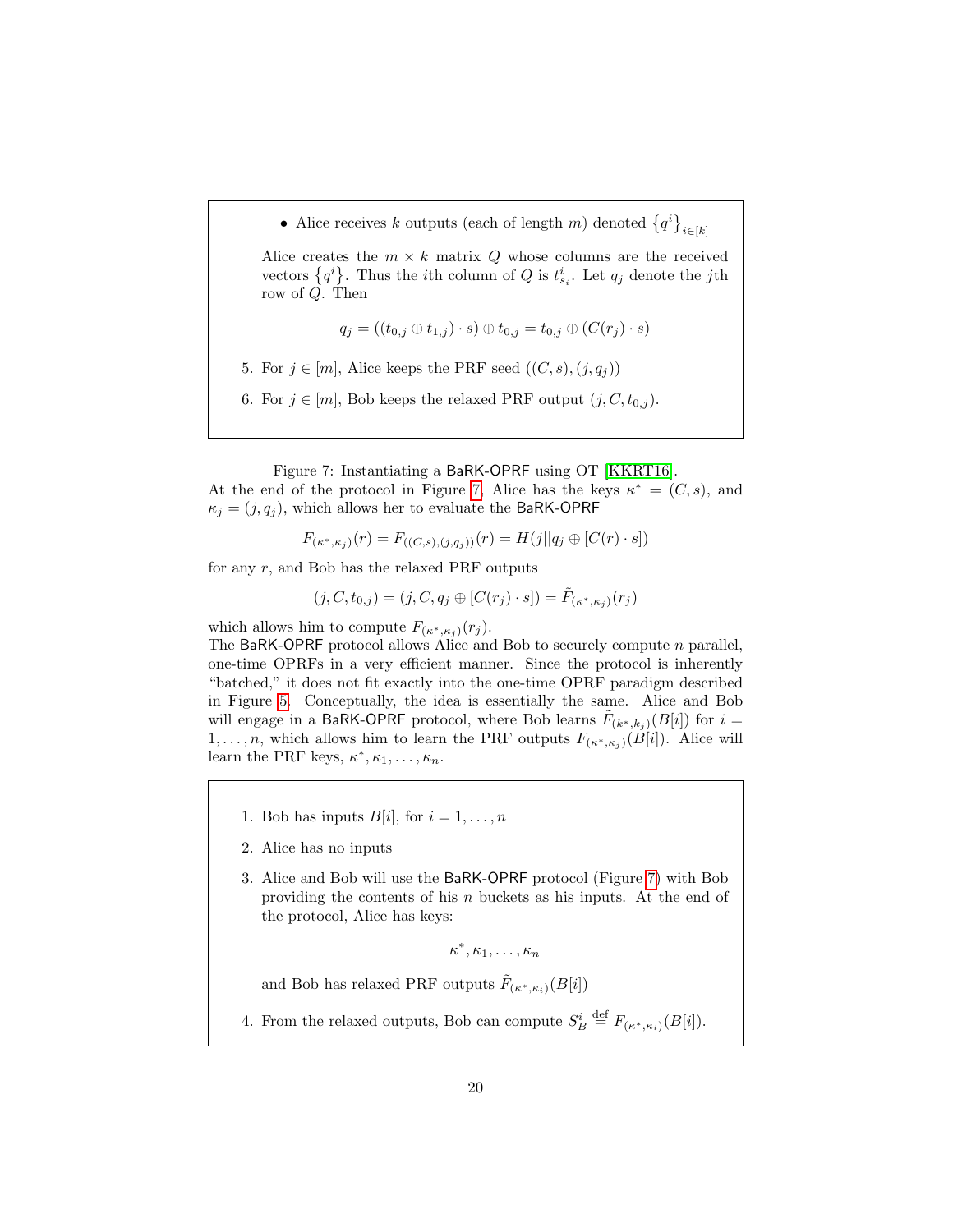5. From the PRF keys  $\kappa^*, \kappa_1, \ldots, \kappa_n$ , Alice can compute  $F_{(\kappa^*, \kappa_i)}(x)$  for any x of her choosing.

Figure 8: Using BaRK-OPRFs to instantiate n parallel one-time OPRFs. Concretely, our implementation will use the BaRK-OPRF protocol to compute the  $n$  parallel one-time OPRFs, and then use a different (multi-use) PRF for the stash comparison. See section [5.5.](#page-20-0)

#### 5.4 Security

The PSI protocols outlined in Section [5.1](#page-14-0) are formed by taking existing onetime OPRF-based PSI protocols (e.g. [\[PSZ14,](#page-28-0) [PSSZ15,](#page-28-1) [PSZ16,](#page-28-5) [KKRT16\]](#page-27-0)) and combining them (in parallel) with an OPRF-based PSI protocol (e.g.  $[KLS<sup>+</sup>17]$  $[KLS<sup>+</sup>17]$ ) to handle the unbalanced stash. The proof of security (against honest-butcurious adversaries) follows in a straightforward manner from the security of the two underlying protocols.

For completeness, we outline the security of our protocol here. We define security in the standard, simulation paradigm, i.e., a PSI protocol is secure if there exists an efficient (probabilistic polynomial-time) simulator that can simulate the view of each player given the output of the protocol alone.

In our basic protocol (Figure [5\)](#page-15-1), Alice's view consists of n parallel executions of a one-time-OPRF (from which she receives n random keys), and s applications of an OPRF (from which she receives nothing). Thus her view is completely independent of Bob's input and can be trivially simulated since her view consists solely of random strings. Bob's view consists of m PRF-outputs provided by the one-time OPRF protocol, km PRF outputs provided by Alice, s PRF outputs provided by the OPRF protocol for the stash, and m PRF outputs provided by Alice to compare with the stash. Given the intersection of Alice and Bob's sets, Bob's view can be easily simulated by providing  $km + m$  random strings (corresponding to the one-time OPRF round) with the correct intersection pattern, and  $s + m$  random strings (corresponding to the OPRF round) with the correct intersection pattern.

#### <span id="page-20-0"></span>5.5 Concrete communication benchmarks

In [\[KMW09\]](#page-27-1) it was shown that under the assumption that the dynamic (online) cuckoo hashing algorithm achieves the optimal load, allocating  $m$  elements to  $n = O(m)$  buckets with a stash of size s will succeed with probability at least  $1 - O(n^{-(s+1)})$ . The protocols of [\[PSZ14,](#page-28-0) [PSSZ15,](#page-28-1) [PSZ16,](#page-28-5) [KKRT16\]](#page-27-0) set  $n =$ 1.2m. Thus, under the assumption that online cuckoo hashing achieves the optimal offline load, to achieve a negligible probability of failure, the stash size, s, must be  $s = \omega(1)$  (e.g.,  $s = O(\log n)$ ).

In the context of PSI, a cuckoo-hashing failure reveals information about the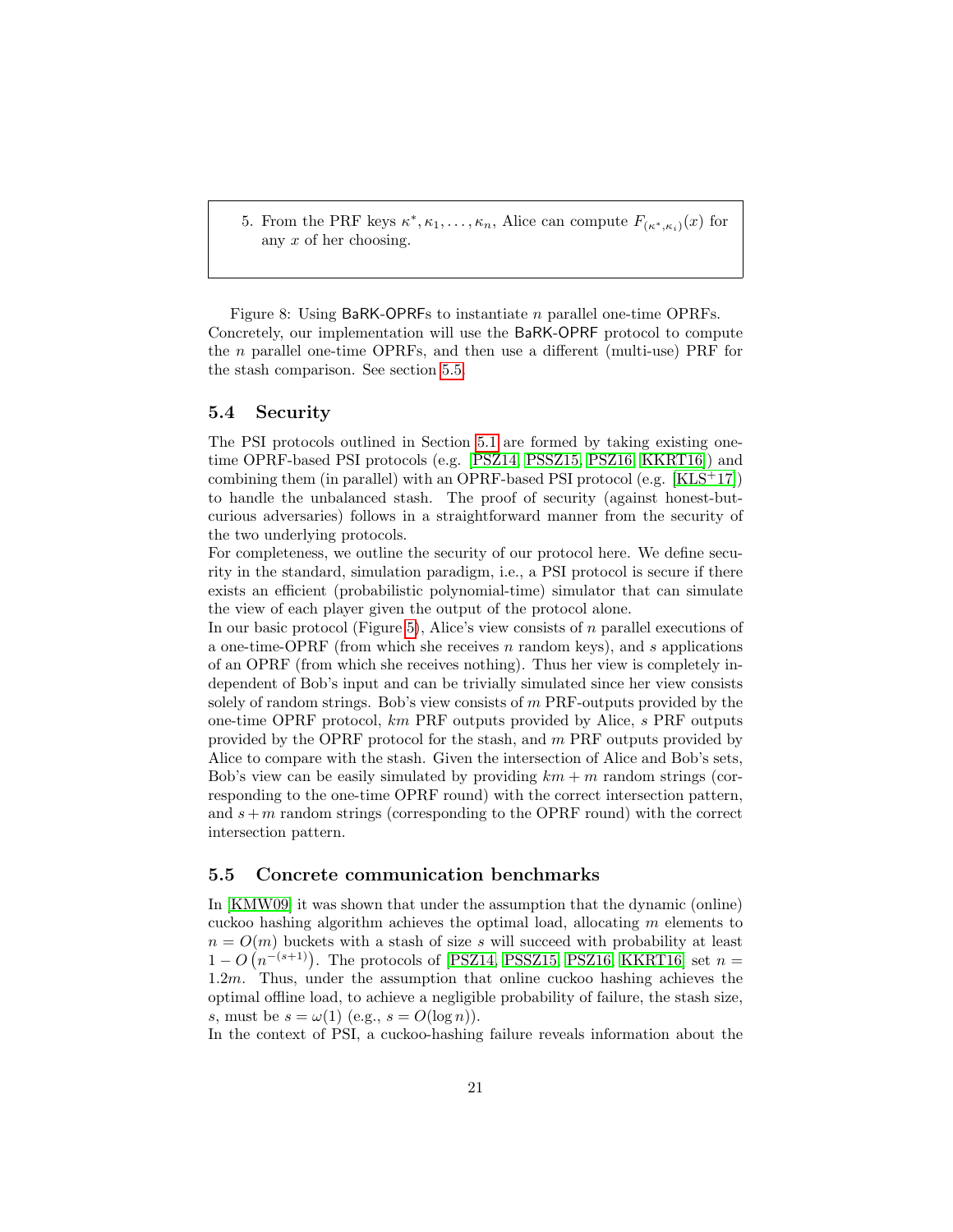players' sets, so the failure probability should be set below the security threshold. In the work of [\[PSZ14,](#page-28-0) [PSSZ15\]](#page-28-1), they set security threshold to be a constant  $2^{-\sigma}$ , with  $\sigma = 40$ , independent of the set sizes. The asymptotic failure rate is known to be  $\Theta(n^{-(s+1)})$  [\[KMW09\]](#page-27-1), which implies  $s \geq \frac{\sigma}{\log(n)} + \frac{\log(c)}{\log n} - 1$  provides failure probability below  $2^{-\sigma}$  for some constant c. In [\[PSSZ15\]](#page-28-1), they empirically tested the failure probability with 2-way cuckoo hashing, and different stash sizes for  $m$ up to about  $2^{14}$ . Then they extrapolated these failure probabilities up to larger set sizes, and used these values to choose the stash sizes to be  $s \sim 40/\log(n)$ (see [\[PSSZ15\]](#page-28-1) Figure 2). This is consistent with the analysis above, assuming the constant  $c$  is not very large. The scheme of  $[KKRT16]$  uses similar stash parameters even though they are hashing with three hash functions instead of two.

In practice, fixing a concrete security parameter that does not increase with  $m$ means that the necessary stash size decreases as the set sizes increase, whereas an asymptotic analysis (which assumes that the failure probability should be negligible in m) requires that the stash size *increases* as the set sizes increase. Thus this choice of a concrete security parameter means that the concrete and asymptotic performance metrics diverge as the set sizes increase.

For a hash table of size n, and a stash of size s, the hashing protocol of  $[KKRT16]$ requires n applications of a one-time OPRF, and the communication of  $n$  (truncated) PRF outputs in the main phase, and s one-time OPRF evaluations and the communication of ms PRF outputs in the stash phase.

We replace the stash computation with an unbalanced PSI protocol based on a standard (reusable) OPRF, reducing the communication in the stash phase to s evaluations of an OPRF followed by sending m PRF outputs.

In practice, because equality testing is done by comparing the pseudorandom masks (PRF outputs), there is no need to transmit the entire mask. Instead, to achieve error probability less than  $2^{-\sigma}$ , it is sufficient to transmit only about  $v = \sigma + 2 \log m$  bits of the mask, and in this case, by the birthday bound, the probability of a spurious collision between masks is negligible in  $m$ . This is what is done in practice by [\[PSSZ15,](#page-28-1) [KKRT16\]](#page-27-0).

Let d denote the number of bits required for an OPRF application, and  $d' < d$  be the number of bits required for a one-time OPRF evaluation. Then our protocol obtains a concrete performance improvement whenever  $sd + mv < sd' + msv$ . We therefore obtain a concrete improvement whenever

$$
\frac{s(d-d')}{v(s-1)} < m
$$

In [\[ARS](#page-24-7)<sup>+</sup>15], they report that a single (GMW-based) AES evaluation using ABY can be computed using only 170 kb of communication. Using their custom, "MPC-friendly" PRF, the garbled circuit can be computed using only 23 kb of communication ([\[ARS](#page-24-7)<sup>+</sup>15] Table 6). Similarly, 1024 garbled AES representations were computed using 185 Mb of communication ([\[KLS](#page-27-2)<sup>+</sup>17] Table 5]), which reduces to about 177 kb per AES circuit (including pregenerating the OTs).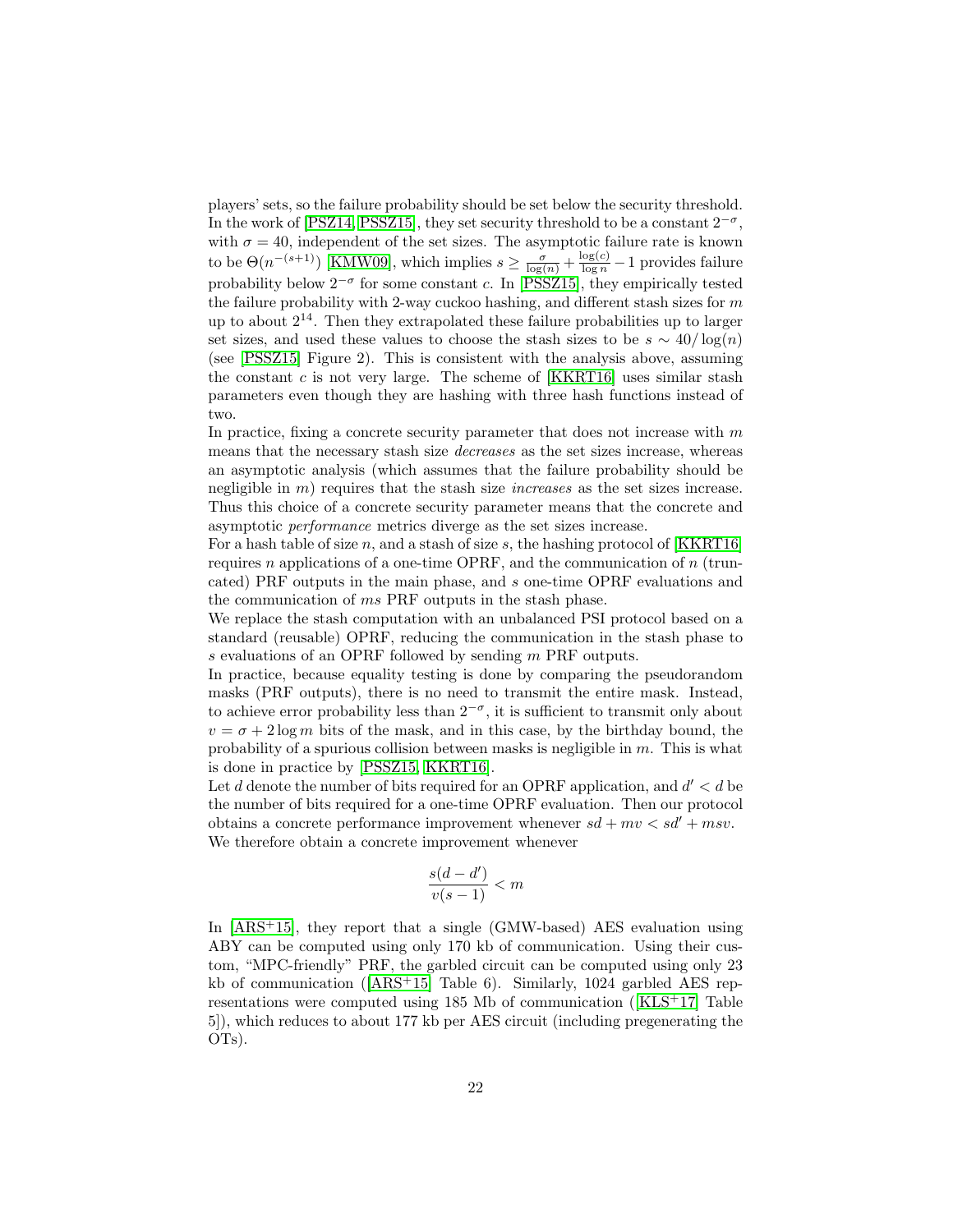<span id="page-22-0"></span>Table 1: This table shows the communication cost of a single OPRF evaluation, and the minimum number of elements for which replacing the OPRF-based comparison of the stash in [\[KKRT16\]](#page-27-0) would be improved by switching to our protocol. The AES Obliv-C and AES EMP benchmarks were obtained via our internal tests. The ABY benchmarks were taken from [\[ARS](#page-24-7)+15], the Yao benchmarks were taken from  $[KLS+17]$  $[KLS+17]$ , and the LowMC benchmarks were taken from  $[ARS<sup>+</sup>15]$  $[ARS<sup>+</sup>15]$ .

|                                                       |         | $m$ at which |
|-------------------------------------------------------|---------|--------------|
|                                                       | Comm.   | our          |
| <b>OPRF</b>                                           | Cost    | protocol     |
|                                                       | (d)     | outperforms  |
|                                                       |         | KKRT16       |
| $AES (Yao - Obliv-C)$                                 | 8 Mb    | $2^{21}$     |
| AES (Yao - EMP)                                       | 212 Kb  | $2^{16}$     |
| $AES (GMW - ABY) [ARS+15]$                            | 170 Kb  | $2^{15}$     |
| $AE\overline{S}$ (Yao - ObliVM) [KLS <sup>+</sup> 17] | 177 Kb  | 215          |
| LowMC $[ARS+15]$                                      | $23$ Kb | $2^{12}$     |

Although our protocol outperforms [\[KKRT16\]](#page-27-0) asymptotically, the exact point at which it starts to outperform [\[KKRT16\]](#page-27-0) concretely depends on the exact implementation of the OPRF. In Table [1](#page-22-0) we show the communication costs of four different standard OPRF implementations, and give the number of elements  $(m)$  at which our protocol starts to outperform that of [\[KKRT16\]](#page-27-0).

Thus, using an off-the-shelf AES128 implementation, we start to see concrete improvements in communication costs by replacing the one-time OPRF protocol of [\[KKRT16\]](#page-27-0) with a true OPRF, whenever the sets being compared have more than  $2^{15} = 32768$  elements. Using the "MPC-friendly" PRF, LowMC [\[ARS](#page-24-7)<sup>+</sup>15], we start to see concrete efficiency improvements for sets of size  $2^{12} = 4096$ .

Figure [9](#page-23-0) shows the overall reduction in communication when the BaRK protocol [\[KKRT16\]](#page-27-0) is replaced with our protocol instantiated with LowMC. Figure [10](#page-23-1) shows the overall reduction in communication (over [\[KKRT16\]](#page-27-0)) when our protocol is instantiated using different OPRF instantiations. Since the OPRF  $\cot$  does not increase with m, all three instantiations of our protocols approach the same asymptotic improvement (about 10%) over the protocol of [\[KKRT16\]](#page-27-0). Note that these results are conservative, in that we use the same stash sizes as [\[KKRT16\]](#page-27-0) which assumes that the probability of failure is constant and therefore the stash sizes decrease as  $m$  increases. The step-down points of nondifferentiability in Figures [9](#page-23-0) and [10](#page-23-1) correspond to these decreases in the stash size. From a theoretical perspective to maintain negligible failure rates, the stash must be increasingin m, and in that setting we would see corresponding step-up points in the graphs at each point where the stash size increased.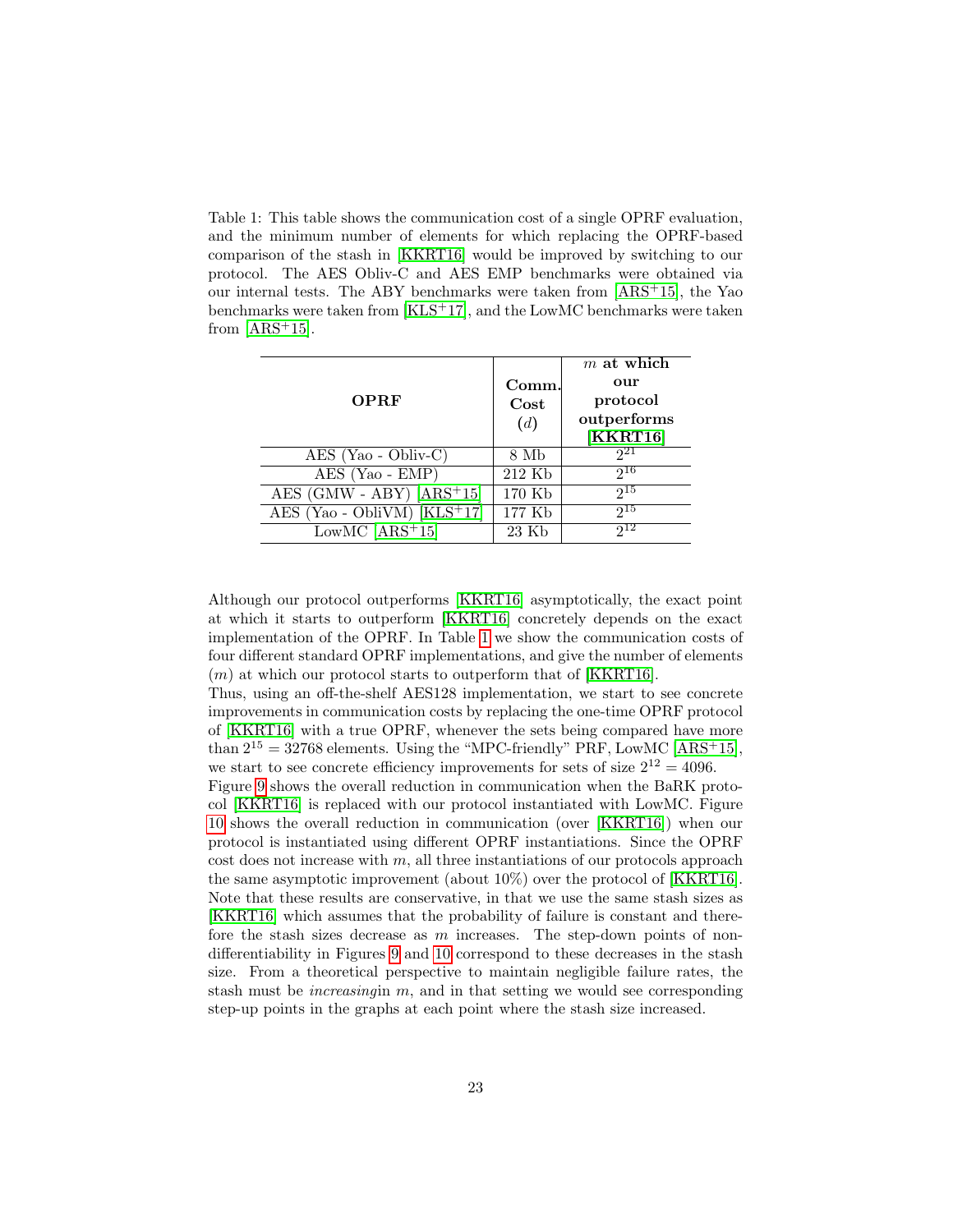<span id="page-23-0"></span>

Figure 9: The percentage improvement in overall communication cost when modifying the BaRK protocol to use the LowMC-based PRF to compare the stash. For most values of  $m$ , our modification reduces the overall communication cost of the protocol by 10 to 15%. The points of non-differentiability in the graph correspond to the places where the stash sizes drop (we use the same stash sizes as [\[PSSZ15,](#page-28-1) [KKRT16\]](#page-27-0))

<span id="page-23-1"></span>

Figure 10: As m increases, and the stash size stays at 2, all three OPRF protocols tend towards a 10% improvement in communication cost over the BaRK protocol of [\[KKRT16\]](#page-27-0)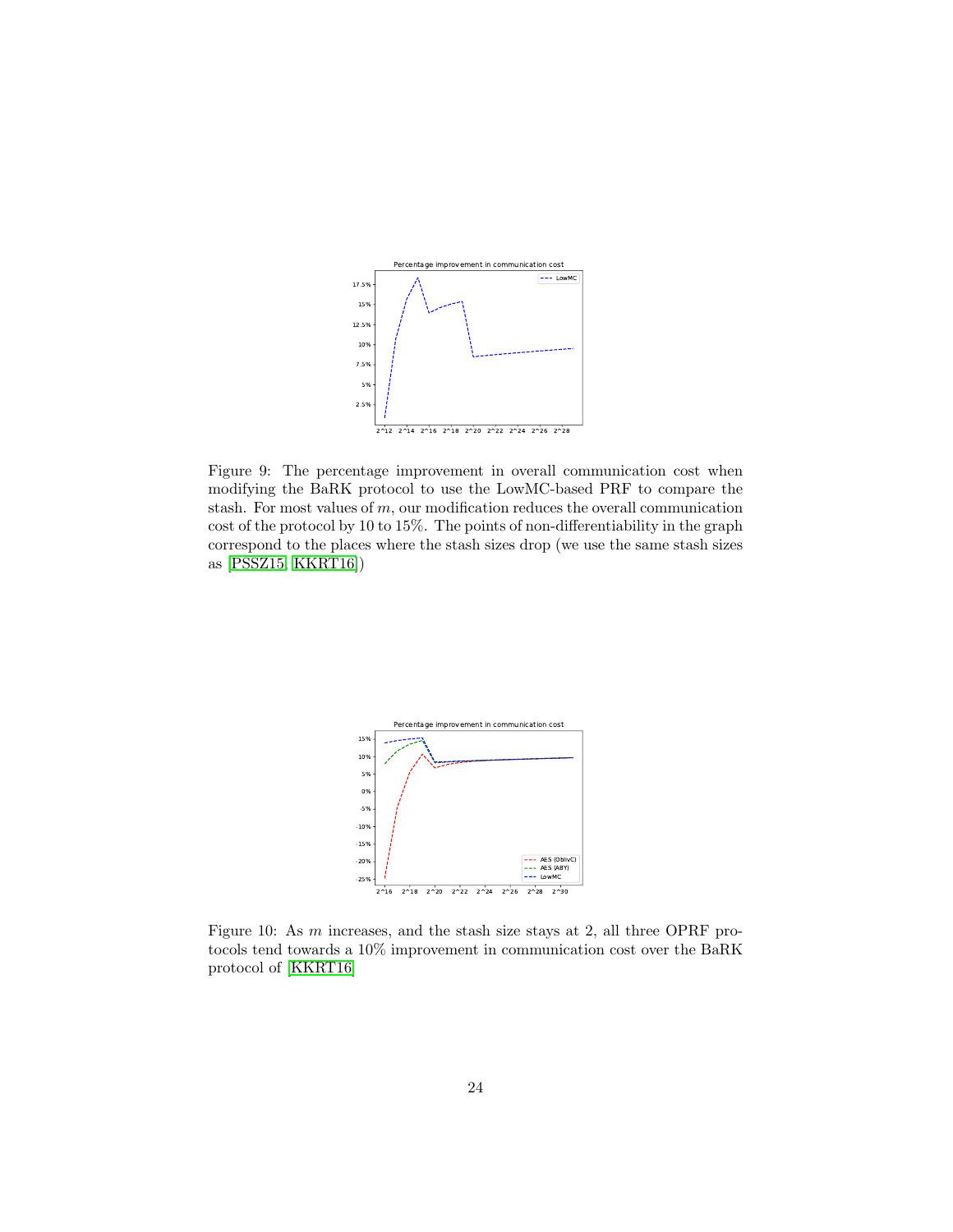## 6 Conclusion

PSI is one of the most basic and fundamental types of secure computation, and numerous diverse types of PSI protocols have been proposed and implemented. Existing PSI protocols are highly optimized and extremely efficient.

In this work, we show how simple, modular composition of existing PSI protocols leads to both asymptotic and concrete improvements in efficiency. Specifically we show that the one-time OPRF protocols of [\[PSZ14,](#page-28-0) [PSSZ15,](#page-28-1) [KKRT16\]](#page-27-0) can be improved both asymptotically (from super-linear to linear) and, for  $n \geq$  $2^{12}$ , concretely by replacing the stash-comparison step with an unbalanced PSI protocol  $[KLS<sup>+</sup>17]$  $[KLS<sup>+</sup>17]$ .

## References

- <span id="page-24-6"></span>[ANS10] Yuriy Arbitman, Moni Naor, and Gil Segev. Backyard cuckoo hashing: Constant worst-case operations with a succinct representation. In FOCS, pages 787–796. IEEE, 2010.
- <span id="page-24-8"></span>[AP11] Rasmus Resen Amossen and Rasmus Pagh. A new data layout for set intersection on gpus. In Parallel  $\mathcal B$  Distributed Processing Symposium (IPDPS), 2011 IEEE International, pages 698–708. IEEE, 2011.
- <span id="page-24-7"></span>[ARS+15] Martin R Albrecht, Christian Rechberger, Thomas Schneider, Tyge Tiessen, and Michael Zohner. Ciphers for MPC and FHE. In EUROCRYPT, pages 430–454. Springer, 2015.
- <span id="page-24-2"></span>[BCG+19] Elette Boyle, Geoffroy Couteau, Niv Gilboa, Yuval Ishai, Lisa Kohl, and Peter Scholl. Efficient pseudorandom correlation generators: Silent OT extension and more. IACR ePrint 2019/448, 2019.
- <span id="page-24-1"></span>[CHLR18] Hao Chen, Zhicong Huang, Kim Laine, and Peter Rindal. Labeled PSI from fully homomorphic encryption with malicious security. In CCS, pages 1223–1237. ACM, 2018.
- <span id="page-24-0"></span>[CLR17] Hao Chen, Kim Laine, and Peter Rindal. Fast private set intersection from homomorphic encryption. In CCS, pages 1243–1255, 2017.
- <span id="page-24-5"></span>[CMO00] Giovanni D. Crescenzo, Tal Malkin, and Rafail Ostrovsky. Single Database Private Information Retrieval Implies Oblivious Transfer. In Eurocrypt, volume 1807, pages 122–138, 2000.
- <span id="page-24-3"></span>[CO18] Michele Ciampi and Claudio Orlandi. Combining private setintersection with secure two-party computation. In SCN, 2018.
- <span id="page-24-4"></span>[Cré87] Claude Crépeau. Equivalence between two flavours of oblivious transfers. In CRYPTO, pages 350–354, 1987.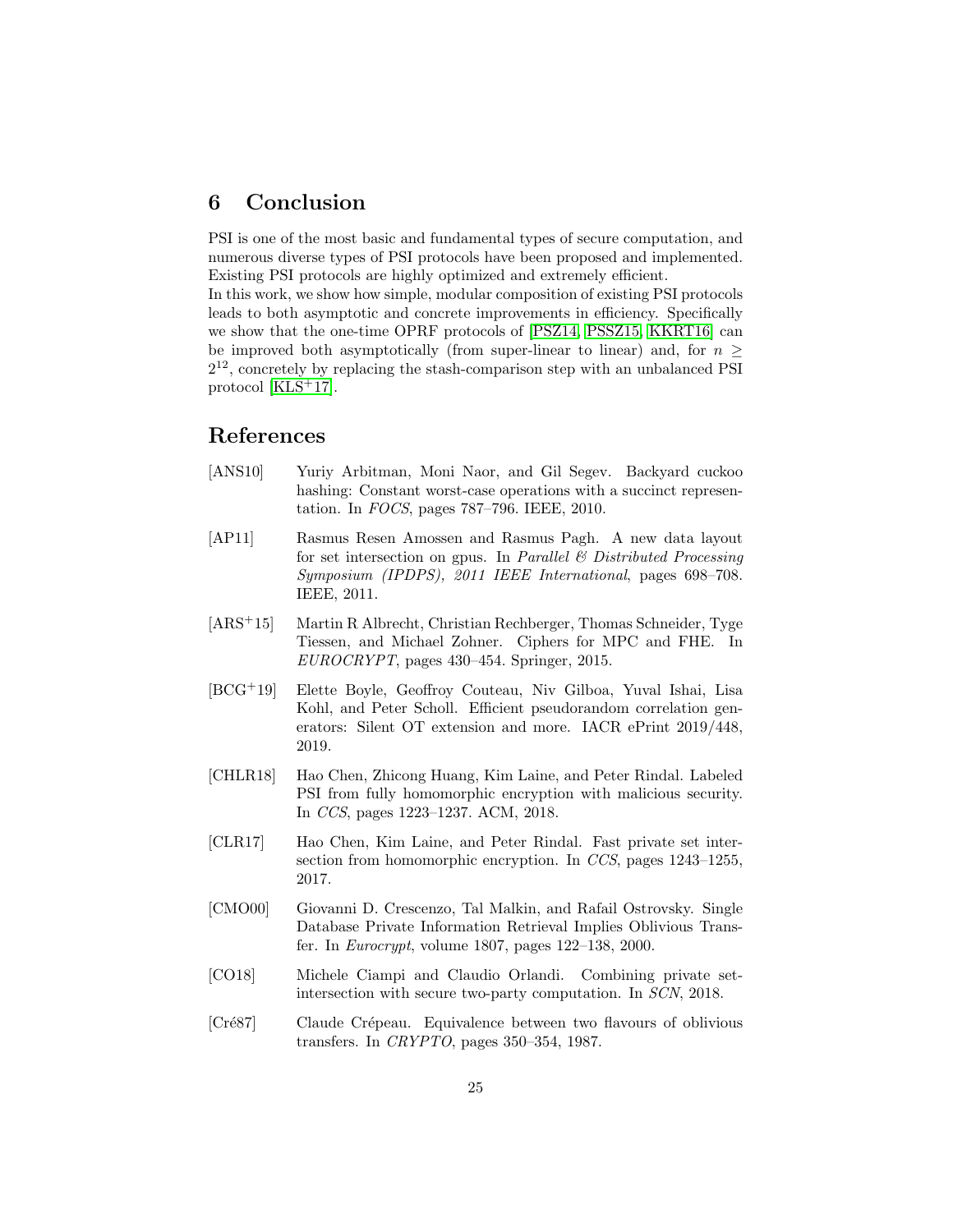- <span id="page-25-3"></span>[DCT10] Emiliano De Cristofaro and Gene Tsudik. Practical private set intersection protocols with linear complexity. In FC, volume 10, pages 143–159. Springer, 2010.
- <span id="page-25-4"></span>[DCT12] Emiliano De Cristofaro and Gene Tsudik. Experimenting with fast private set intersection. Trust, 7344:55–73, 2012.
- <span id="page-25-6"></span>[DCW13] Changyu Dong, Liqun Chen, and Zikai Wen. When private set intersection meets big data: an efficient and scalable protocol. In CCS, pages 789–800, 2013.
- <span id="page-25-2"></span>[DSMRY09] Dana Dachman-Soled, Tal Malkin, Mariana Raykova, and Moti Yung. Efficient robust private set intersection. In *Applied Cryp*tography and Network Security, pages 125–142. Springer, 2009.
- <span id="page-25-12"></span>[DSZ15] Daniel Demmler, Thomas Schneider, and Michael Zohner. Aby-a framework for efficient mixed-protocol secure two-party computation. In NDSS, 2015.
- <span id="page-25-9"></span>[EGL85] Shimon Even, Oded Goldreich, and Abraham Lempel. A randomized protocol for signing contracts. Communications of the ACM, 28(6):637–647, 1985.
- <span id="page-25-0"></span>[FBI19] FBI. National crime information center (ncic). [https://www.fbi.](https://www.fbi.gov/services/cjis/ncic) [gov/services/cjis/ncic](https://www.fbi.gov/services/cjis/ncic), July 2019.
- <span id="page-25-5"></span>[FIPR05] Michael J Freedman, Yuval Ishai, Benny Pinkas, and Omer Reingold. Keyword search and oblivious pseudorandom functions. In TCC, volume 3378, pages 303–324, 2005.
- <span id="page-25-1"></span>[FNP04] Michael J Freedman, Kobbi Nissim, and Benny Pinkas. Efficient private matching and set intersection. In EUROCRYPT, pages 1–19, 2004.
- <span id="page-25-10"></span>[GKM+00] Yael Gertner, Sampath Kannan, Tal Malkin, Omer Reingold, and Mahesh Viswanathan. The relationship between public key encryption and oblivious transfer. In FOCS, page 325, 2000.
- <span id="page-25-13"></span>[GMW87] Oded Goldreich, Silvio Micali, and Avi Wigderson. How to play any mental game. In STOC, pages 218–229, 1987.
- <span id="page-25-7"></span>[Gol01] Oded Goldreich. Foundations of cryptography: volume 1. Cambridge university press, 2001.
- <span id="page-25-8"></span>[Gol04] Oded Goldreich. Foundations of cryptography: volume 2. Cambridge university press, 2004.
- <span id="page-25-11"></span>[GW10] Pu Gao and Nicholas C Wormald. Load balancing and orientability thresholds for random hypergraphs. In Proceedings of the fortysecond ACM symposium on Theory of computing, pages 97–104. ACM, 2010.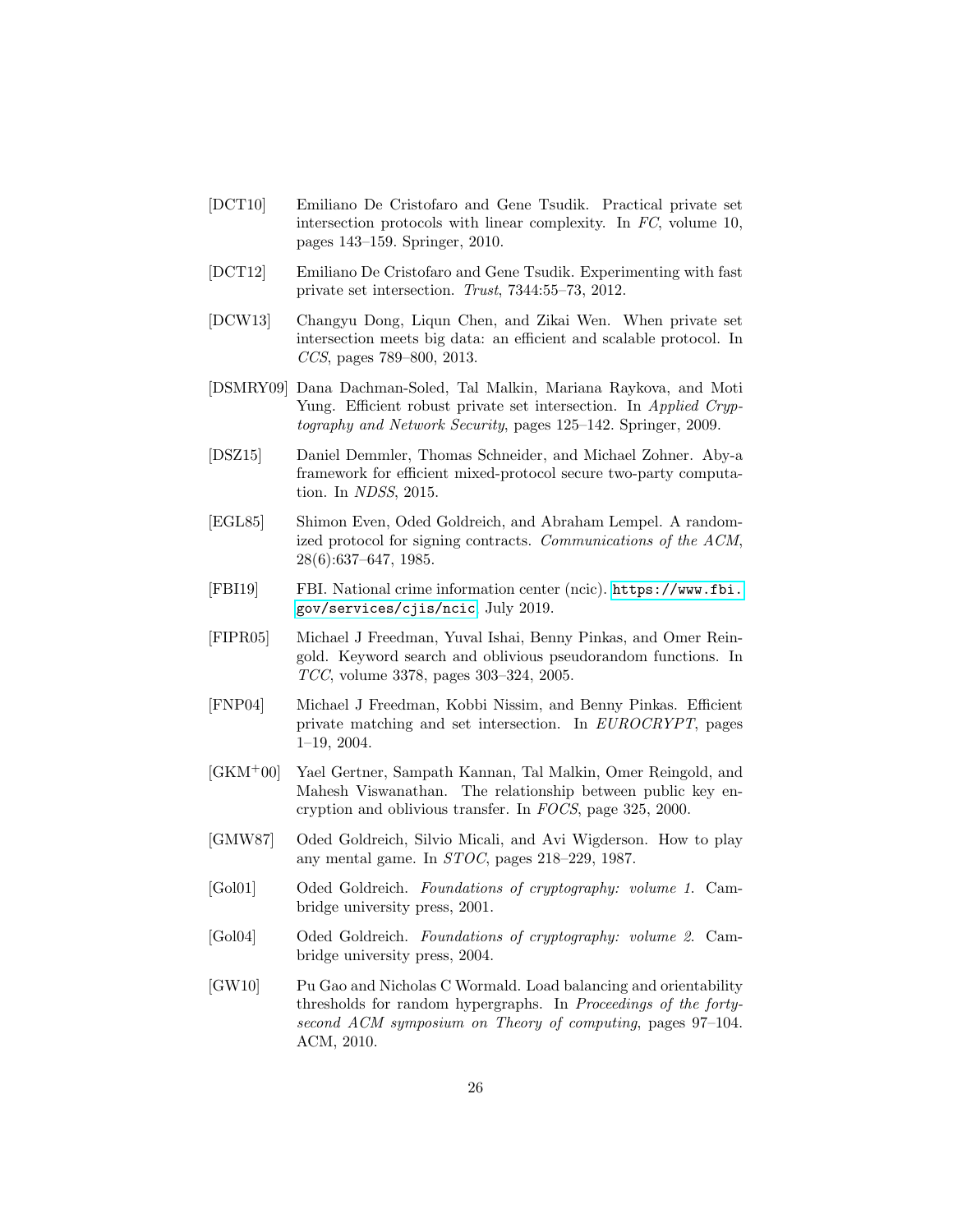- <span id="page-26-4"></span>[HEK12] Yan Huang, David Evans, and Jonathan Katz. Private set intersection: Are garbled circuits better than custom protocols? In NDSS, 2012.
- <span id="page-26-7"></span>[HK07] Dennis Hofheinz and Eike Kiltz. Secure hybrid encryption from weakened key encapsulation. In CRYPTO, Berlin, Heidelberg, 2007.
- <span id="page-26-0"></span>[HL10] Carmit Hazay and Yehuda Lindell. Efficient protocols for set intersection and pattern matching with security against malicious and covert adversaries. Journal of cryptology, 23(3):422–456, 2010.
- <span id="page-26-3"></span>[HN10] Carmit Hazay and Kobbi Nissim. Efficient set operations in the presence of malicious adversaries. In PKC, volume 6056, pages 312–331, 2010.
- <span id="page-26-10"></span>[IKNP03] Yuval Ishai, Joe Kilian, Kobbi Nissim, and Erez Petrank. Extending oblivious transfers efficiently. In CRYPTO, volume 2729, pages 145–161. Springer, 2003.
- <span id="page-26-8"></span>[IKO+11] Yuval Ishai, Eyal Kushilevitz, Rafail Ostrovsky, Manoj Prabhakaran, Amit Sahai, and Jürg Wullschleger. Constant-Rate Oblivious Transfer from Noisy Channels. In CRYPTO, volume 6841, chapter 38, pages 667–684. 2011.
- <span id="page-26-11"></span>[IKOS08] Yuval Ishai, Eyal Kushilevitz, Rafail Ostrovsky, and Amit Sahai. Cryptography with constant computational overhead. In STOC, pages 433–442, 2008.
- <span id="page-26-5"></span>[IPS08] Yuval Ishai, Manoj Prabhakaran, and Amit Sahai. Founding Cryptography on Oblivious Transfer - Efficiently. In CRYPTO, pages 572–591, 2008.
- <span id="page-26-9"></span>[IR89] Russell Impagliazzo and Steven Rudich. Limits on the Provable Consequences of One-Way Permutations. In STOC, pages 44–61, 1989.
- <span id="page-26-1"></span>[JL09] Stanislaw Jarecki and Xiaomin Liu. Efficient oblivious pseudorandom function with applications to adaptive ot and secure computation of set intersection. In TCC, volume 5444, pages 577–594. Springer, 2009.
- <span id="page-26-2"></span>[JL10] Stanisław Jarecki and Xiaomin Liu. Fast secure computation of set intersection. Security and Cryptography for Networks, pages 418–435, 2010.
- <span id="page-26-6"></span>[Kal05] Yael T. Kalai. Smooth Projective Hashing and Two-Message Oblivious Transfer. In EUROCRYPT, pages 78–95, 2005.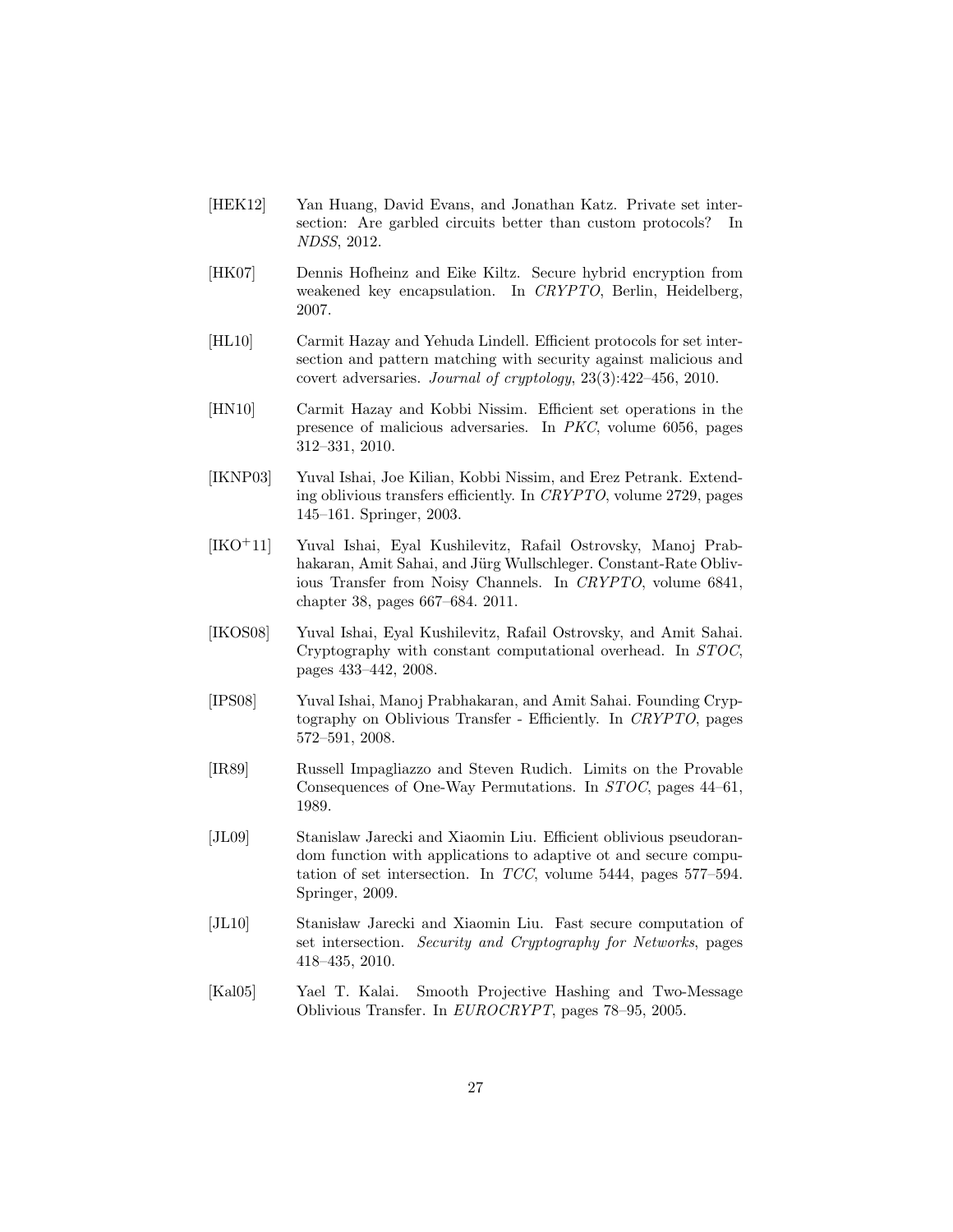- <span id="page-27-5"></span>[Kil88] Joe Kilian. Founding cryptography on oblivious transfer. In STOC, STOC '88, pages 20–31, 1988.
- <span id="page-27-0"></span>[KKRT16] Vladimir Kolesnikov, Ranjit Kumaresan, Mike Rosulek, and Ni Trieu. Efficient batched oblivious PRF with applications to private set intersection. In CCS, pages 818–829, 2016.
- <span id="page-27-10"></span>[KL02] Michał Karoński and Tomasz Luczak. The phase transition in a random hypergraph. Journal of Computational and Applied Mathematics, 142(1):125–135, 2002.
- <span id="page-27-2"></span>[KLS+17] Agnes Kiss, Jian Liu, Thomas Schneider, N Asokan, and Benny ´ Pinkas. Private set intersection for unequal set sizes with mobile applications. PoPETs, 4:97–117, 2017.
- <span id="page-27-1"></span>[KMW09] Adam Kirsch, Michael Mitzenmacher, and Udi Wieder. More robust hashing: Cuckoo hashing with a stash. SIAM Journal on Computing, 39(4):1543–1561, 2009.
- <span id="page-27-3"></span>[KS05] Lea Kissner and Dawn Song. Privacy-preserving set operations. In CRYPTO, volume 3621, pages 241–257, 2005.
- <span id="page-27-7"></span>[Kut06] Reinhard Kutzelnigg. Bipartite Random Graphs and Cuckoo Hashing. In Philippe Chassaing et al., editors, Fourth Colloquium on Mathematics and Computer Science Algorithms, Trees, Combinatorics and Probabilities, volume DMTCS Proceedings vol. AG, Fourth Colloquium on Mathematics and Computer Science Algorithms, Trees, Combinatorics and Probabilities of DMTCS Proceedings, pages 403–406, Nancy, France, 2006. Discrete Mathematics and Theoretical Computer Science.
- <span id="page-27-9"></span>[Lam16] Mikkel Lambæk. Breaking and fixing private set intersection protocols. IACR ePrint 2016/665, 2016.
- <span id="page-27-11"></span>[Lel12] Marc Lelarge. A new approach to the orientation of random hypergraphs. In Proceedings of the twenty-third annual ACM-SIAM symposium on Discrete Algorithms, pages 251–264. SIAM, 2012.
- <span id="page-27-6"></span>[Lo97] Hoi K. Lo. Insecurity of quantum secure computations. *Physical* Review A, 56:1154–1162, 1997.
- <span id="page-27-12"></span>[LP14] Po-Shen Loh and Rasmus Pagh. Thresholds for extreme orientability. Algorithmica, 69(3):522–539, 2014.
- <span id="page-27-4"></span>[MBD12] Dilip Many, Martin Burkhart, and Xenofontas Dimitropoulos. Fast private set operations with SEPIA. Technical Report 345, ETH Zurich, march 2012.
- <span id="page-27-8"></span>[Mit09] Michael Mitzenmacher. Some open questions related to cuckoo hashing. In  $ESA$ , pages  $1-10$ , 2009.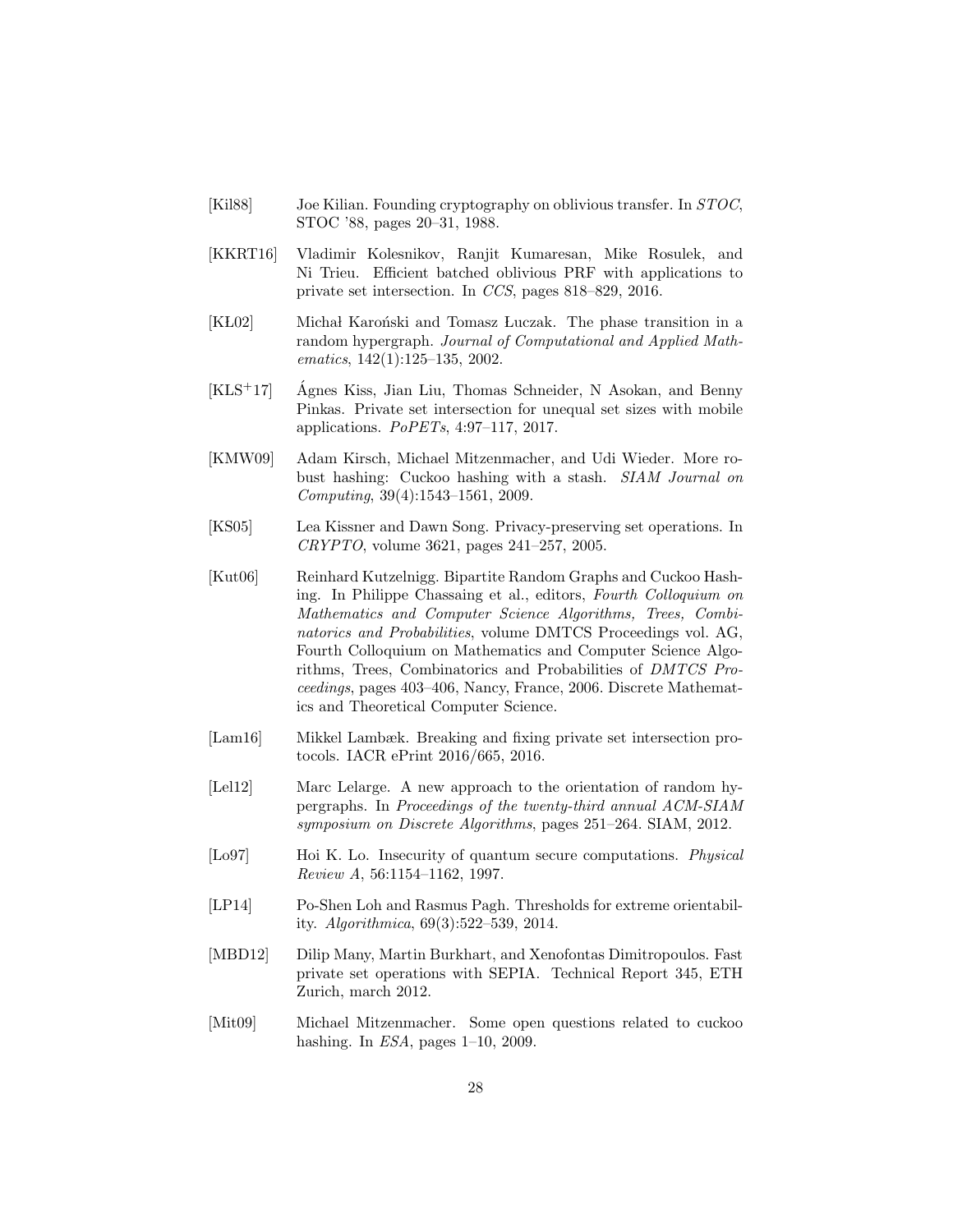- <span id="page-28-6"></span>[PRTY19] Benny Pinkas, Mike Rosulek, Ni Trieu, and Avishay Yanai. SpOTlight: Lightweight private set intersection from sparse OT extension. 2019.
- <span id="page-28-4"></span>[PSSW09] Benny Pinkas, Thomas Schneider, Nigel P Smart, and Stephen C Williams. Secure two-party computation is practical. In ASI-ACRYPT, volume 9, pages 250–267, 2009.
- <span id="page-28-1"></span>[PSSZ15] Benny Pinkas, Thomas Schneider, Gil Segev, and Michael Zohner. Phasing: Private set intersection using permutation-based hashing. In USENIX Security Symposium, pages 515–530, 2015.
- <span id="page-28-9"></span>[PSTY19] Benny Pinkas, Thomas Schneider, Oleksandr Tkachenko, and Avishay Yanai. Efficient circuit-based psi with linear communication. In  $EUROCRYPTO$ , pages 122–153, 2019.
- <span id="page-28-8"></span>[PSWW18] Benny Pinkas, Thomas Schneider, Christian Weinert, and Udi Wieder. Efficient circuit-based PSI via cuckoo hashing. In EU-ROCRYPT, 2018.
- <span id="page-28-0"></span>[PSZ14] Benny Pinkas, Thomas Schneider, and Michael Zohner. Faster private set intersection based on ot extension. In USENIX, pages 797–812, 2014.
- <span id="page-28-5"></span>[PSZ16] Benny Pinkas, Thomas Schneider, and Michael Zohner. Scalable private set intersection based on OT extension. IACR Cryptology ePrint Archive, 2016.
- <span id="page-28-11"></span>[PVW08] Chris Peikert, Vinod Vaikuntanathan, and Brent Waters. A Framework for Efficient and Composable Oblivious Transfer. In David Wagner, editor, CRYPTO, volume 5157, pages 554–571, 2008.
- <span id="page-28-2"></span>[RA18] Amanda C Davi Resende and Diego F Aranha. Faster unbalanced private set intersection. FC 2018, 2018.
- <span id="page-28-10"></span>[Rab81] Michael O. Rabin. How to exchange secrets with oblivious transfer. Technical Report TR-81, Harvard University, 1981.
- <span id="page-28-7"></span>[RR17] Peter Rindal and Mike Rosulek. Improved private set intersection against malicious adversaries. In EUROCRYPT, pages 235–259, 2017.
- <span id="page-28-3"></span>[SFF14] Aaron Segal, Bryan Ford, and Joan Feigenbaum. Catching bandits and only bandits: Privacy-preserving intersection warrants for lawful surveillance. In 4th USENIX Workshop on Free and Open Communications on the Internet (FOCI 14), San Diego, CA, 2014. USENIX Association.
- <span id="page-28-12"></span>[SSS09] Louis Salvail, Christian Schaffner, and Miroslava Sotáková. On the power of two-party quantum cryptography. In ASIACRYPT, pages 70–87, 2009.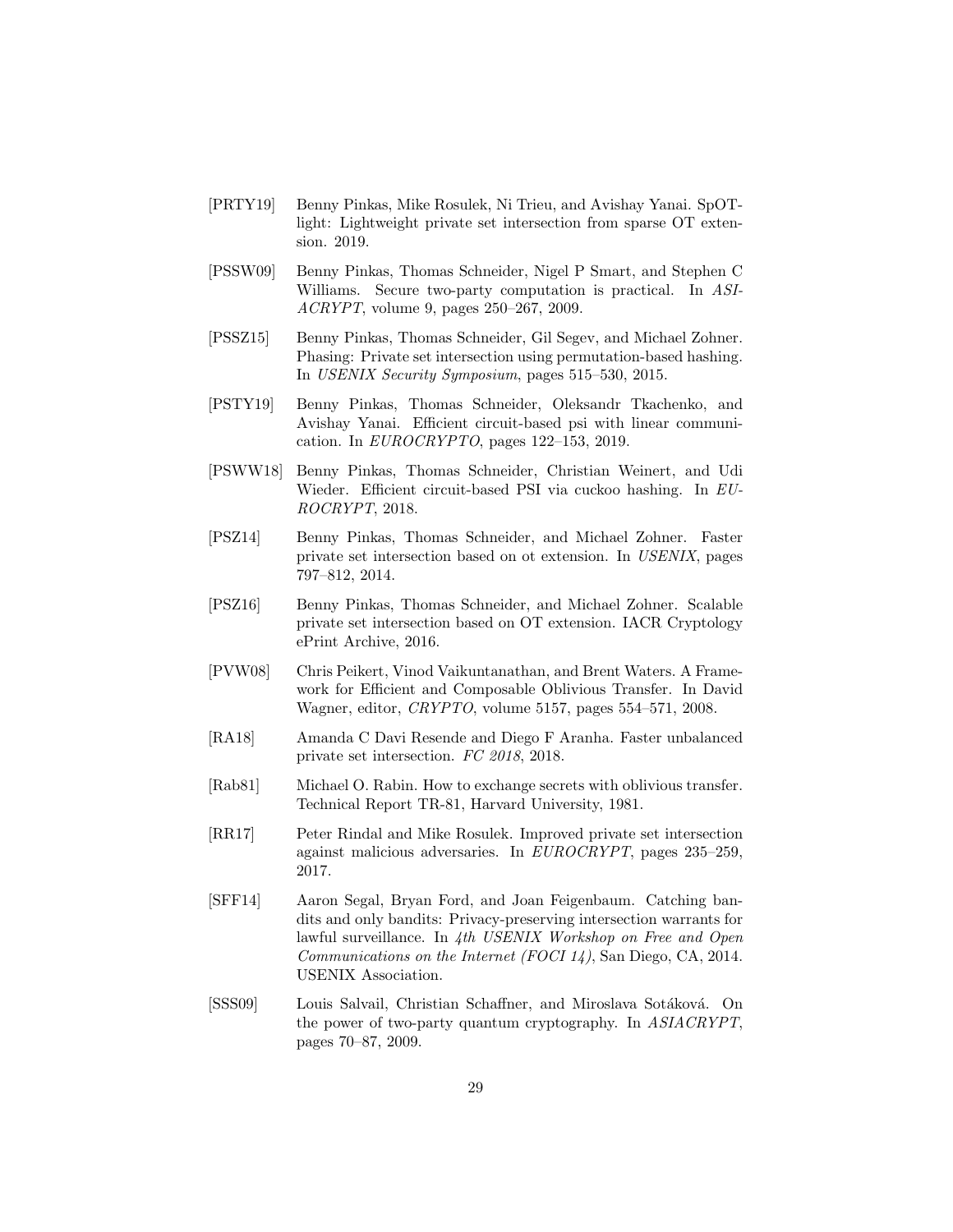- <span id="page-29-0"></span>[Wak68] Abraham Waksman. A permutation network. Journal of the ACM  $(JACM)$ , 15(1):159–163, 1968.
- <span id="page-29-1"></span>[WW06] Stefan Wolf and Jürg Wullschleger. Oblivious transfer is symmetric. In EUROCRYPT, pages 222–232, 2006.
- <span id="page-29-2"></span>[WW10] Severin Winkler and Jürg Wullschleger. On the Efficiency of Classical and Quantum Oblivious Transfer Reductions. In CRYPTO, volume 6223, pages 707–723, Berlin, Heidelberg, 2010.

## A Bounds for static (offline) multiple-choice hashing

In our protocol Bob uses a multiple-choice hashing scheme to hash his  $m$  elements into n buckets. In general, each element will be hashed into  $k$  out of  $d$ possible locations. In previous work, the [\[PSZ14,](#page-28-0) [PSSZ15,](#page-28-1) [KKRT16\]](#page-27-0), Bob uses 1-out-of-k cuckoo hashing with a stash. Cuckoo hashing is designed for dynamic (online) hashing, whereas Bob is assumed to know his entire set at the time he makes the hash allocation.

Since the communication complexity of the resulting protocols depends on  $n$ (the number of hash buckets), we seek the minimum value of  $n$  that results in an acceptably low failure probability. Error bounds for multiple-choice hashing schemes have been well studied, and most results are obtained by analyzing the orientability of certain hypergraphs. In the following sections, we review some of the pertinant results.

#### A.1 Orienting hypergraphs

Given k hash functions,  $h_i$ :  $\mathcal{U}[n]$ , the problem of hashing m elements into n bins such that each bin contains at most b elements, and each element is hashed using d functions can be analyzed by translating the problem into one of orienting hypergraphs.

Formally, we have,

**Definition 8** (Orientability of hypergraphs). A k-uniform hypergraph  $H =$  $(V, E)$  is called  $(d, b)$ -orientable if there exists an assignment of each hyperedge  $e \in E$  to exactly d of its vertices  $v \in e$  such that no vertex is assigned more than b hyperedges.

Translating from our original context, hash-bucket will correspond to a vertex in the hypergraph (thus there are n vertices), and each element will correspond to an hyper-edge (thus there are  $m$  hyper-edges). The hyper-edge corresponding to an element  $x \in \mathcal{U}$  will contain the k vertices corresponding to  $h_1(x), \ldots, h_k(x)$ . An  $(d, b)$  orientation of this hypergraph then corresponds to choosing a set of d hash buckets (vertices) for each element (hyper-edge) such that each vertex (bucket) is chosen at most b times.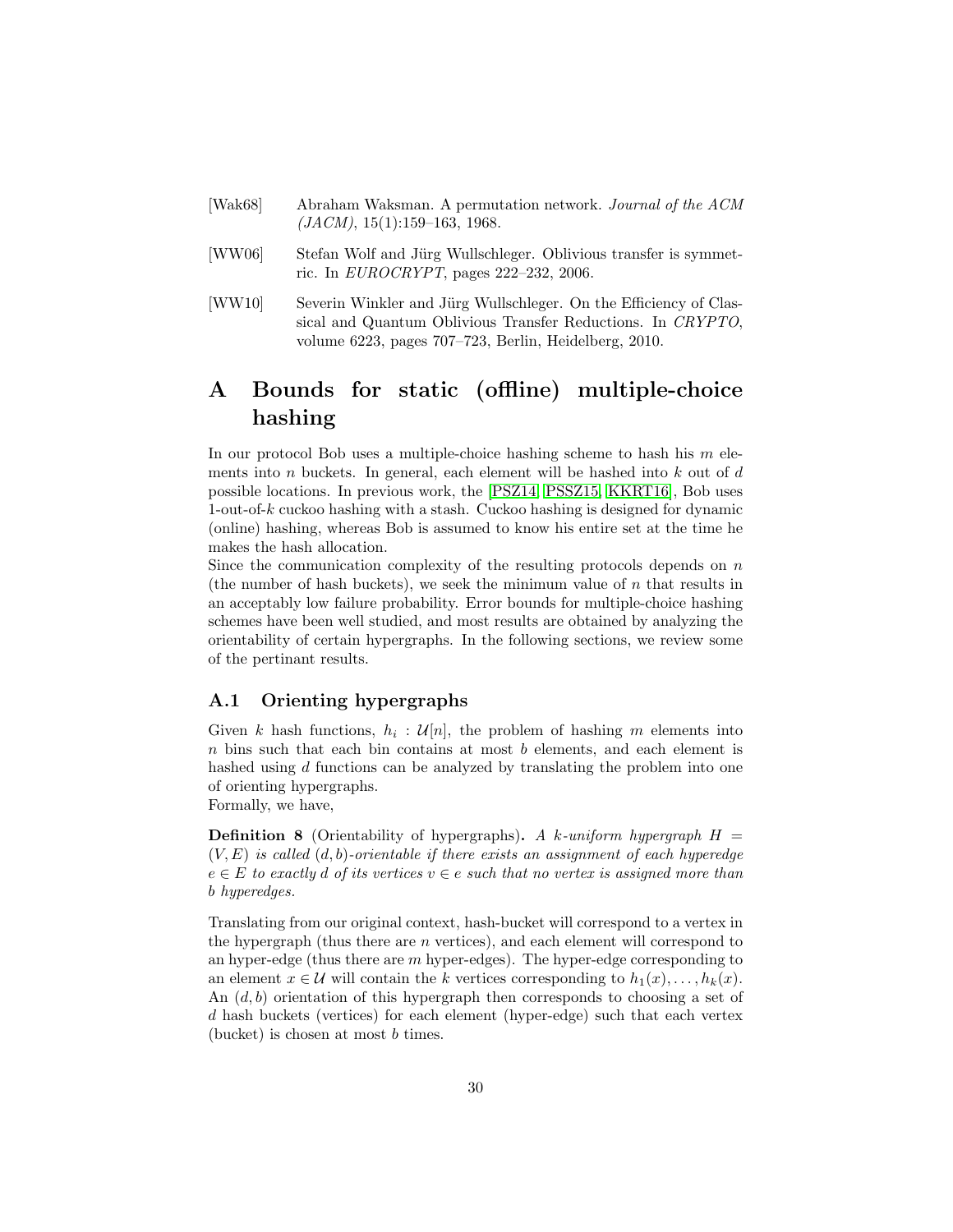The problem of orienting random hypergraphs is well-studied, and many deep results are known [KL02, [GW10,](#page-25-11) [Lel12,](#page-27-11) [LP14\]](#page-27-12).

[\[GW10\]](#page-25-11) give asymptotic thresholds for  $(d, b)$ -orientability in terms of n and m, but their results only hold when b is "sufficiently large."

[\[AP11\]](#page-24-8) show how a similar 2-out-of-3 hash structure can be used to compute set intersections in GPUs. There work focuses on the online setting, and they show the naive insertion algorithm has expected constant running time when  $n = O(m)$ .

[\[Lel12\]](#page-27-11) gives asymptotic thresholds for  $(d, b)$ -orientability in terms of n and m, for almost all values of  $d, b$ . The main result of [\[Lel12\]](#page-27-11) is the following: for any positive integers, k, d, b there is an explicit (although complicated)  $c^* = c_{k,d,b}$ such that if  $m > c^*n$  then the probability a random  $n, m, k$  hypergraph is  $(d, b)$ orientable tends to 0 as  $n \to \infty$ , and if  $m < c^*n$ , this probability tends to 1.

**Theorem 1** (Theorem 1 [\[Lel12\]](#page-27-11)). For integers  $k > d \ge 1$ , and  $b \ge 1$ , then if  $\xi$ is the unique solution to

$$
kd = \xi \frac{E\left[\max(d - \text{Bin}(k, 1 - Q(\xi, b)), 0)\right]}{Q(\xi, b + 1)\Pr\left[\text{Bin}(k - 1, 1 - Q(\xi, b)) < d\right]}
$$

and

$$
c_{k,d,b} = \frac{\xi}{k \Pr[\text{Bin}(k-1, 1 - Q(\xi, b)) < \ell]}
$$

where

$$
Q(x, y) \stackrel{\text{def}}{=} e^{-x} \sum_{j=y}^{\infty} \frac{x^j}{j!}
$$

and Bin $(n, p)$  is the binomial distribution with Pr  $[\text{Bin}(n, p) = k] = {n \choose k} p^k (1 (p)^{n-k}$  then

$$
\lim_{n \to \infty} \Pr\left[H_{n,m,k} \text{ is } (d,b)\text{-orientable}\right] = \begin{cases} 0 \text{ if } m > c_{k,d,b}n \\ 1 \text{ if } m < c_{k,d,b}n \end{cases}
$$

In the case  $d = k - 1$  and  $b = 1$ , we have  $c_{k,k-1,1} = \frac{1}{k(k-1)}$ .

#### A.2 Finding an optimal allocation

Given  $2k-1$  hash functions,  $h_i: U \to [n]$ , and m, we would like to find an allocation such that each of the  $m$  values is hashed into  $k$  of its possible locations, and each bucket contains only a single value. As described above, this corresponds to finding a  $(k, 1)$  orientation on a  $(2k-1)$ -regular hypergraph  $(V, E)$ .

If such an allocation exists, it can be found efficiently using a max-flow algorithm.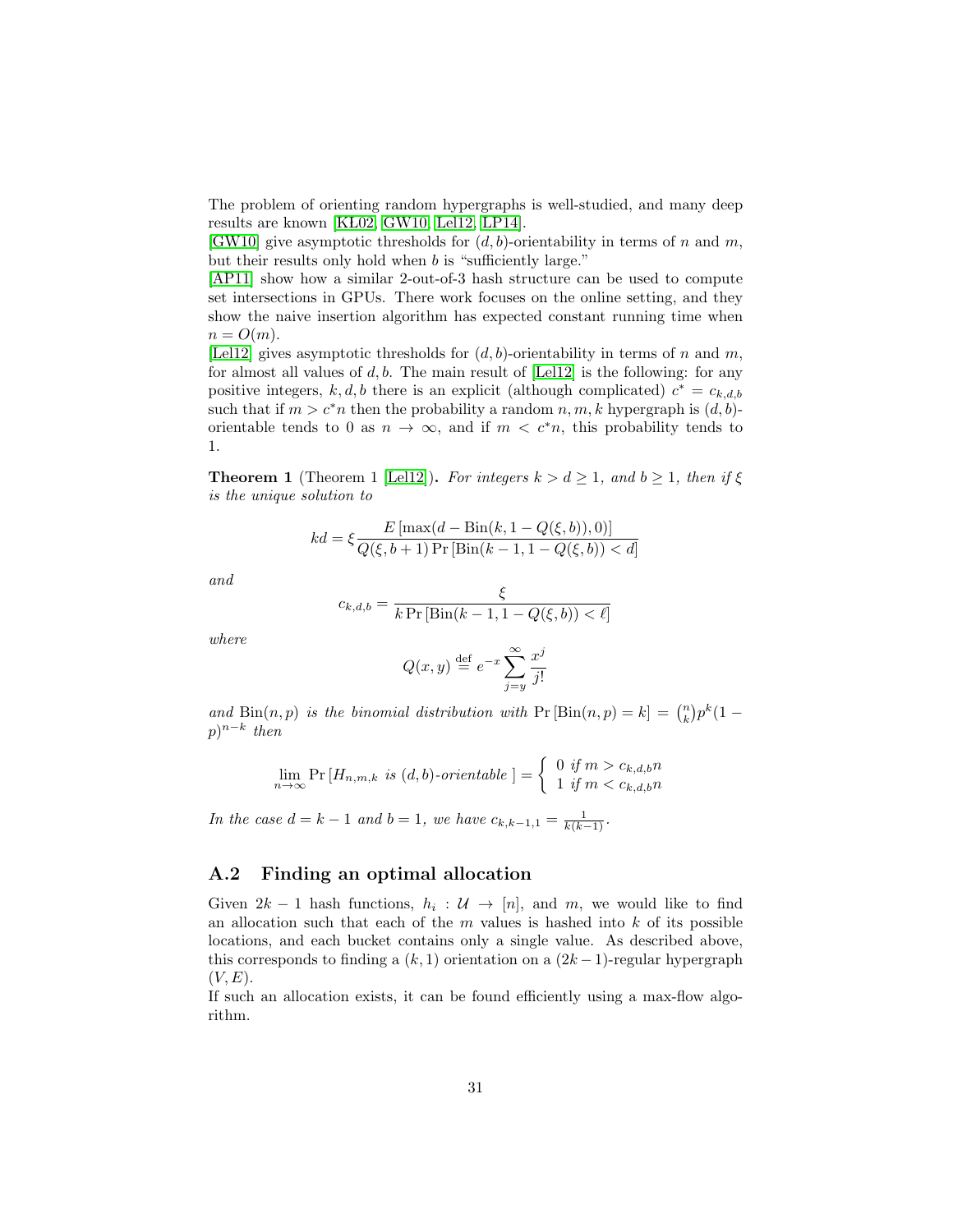| k  | d.             | h | $c_{k,d,b}$ |
|----|----------------|---|-------------|
| 3  | $\overline{2}$ | 1 | .1666       |
| 5  | 3              | 1 | .2119       |
| 7  | 4              | 1 | .1747       |
| 9  | 5              | 1 | .1453       |
| 11 | 6              | 1 | .1236       |
| 13 | 7              | 1 | .1074       |
| 15 | 8              |   | .0948       |

Table 2: The threshold for orientability in random hypergraphs. If  $m$  is the number of elements, and  $n$  is the number of buckets, a random hashing scheme that hashes each element into  $d$  out of  $k$  buckets, where each bucket has size  $b$ will succeed with probability approaching one if and only if  $m/n < c_{k,d,b}$ . In particular, if we hash each element into 3 out of 5 buckets, then (with high probability) there will be no collisions as long as  $n > 5m$ .

| k              | d. | h | $c_{k,d,b}$ |
|----------------|----|---|-------------|
| $\overline{2}$ |    |   | .4999       |
| 3              |    |   | .9179       |
|                |    |   | .9768       |
| 5              |    |   | .9924       |
| 6              |    |   | .9973       |

Table 3: The threshold for 1-out-of- $k$  orientability in random hypergraphs. If  $m$  is the number of elements, and  $n$  is the number of buckets, a random hashing scheme that hashes each element into  $d$  out of  $k$  buckets, where each bucket has size b will succeed with probability approaching one if and only if  $m/n < c_{k,d,b}$ . In particular, if we hash each element into 1 out of 3 buckets, then (with high probability) there will be no collisions as long as  $n > 1.09 \cdot m$ .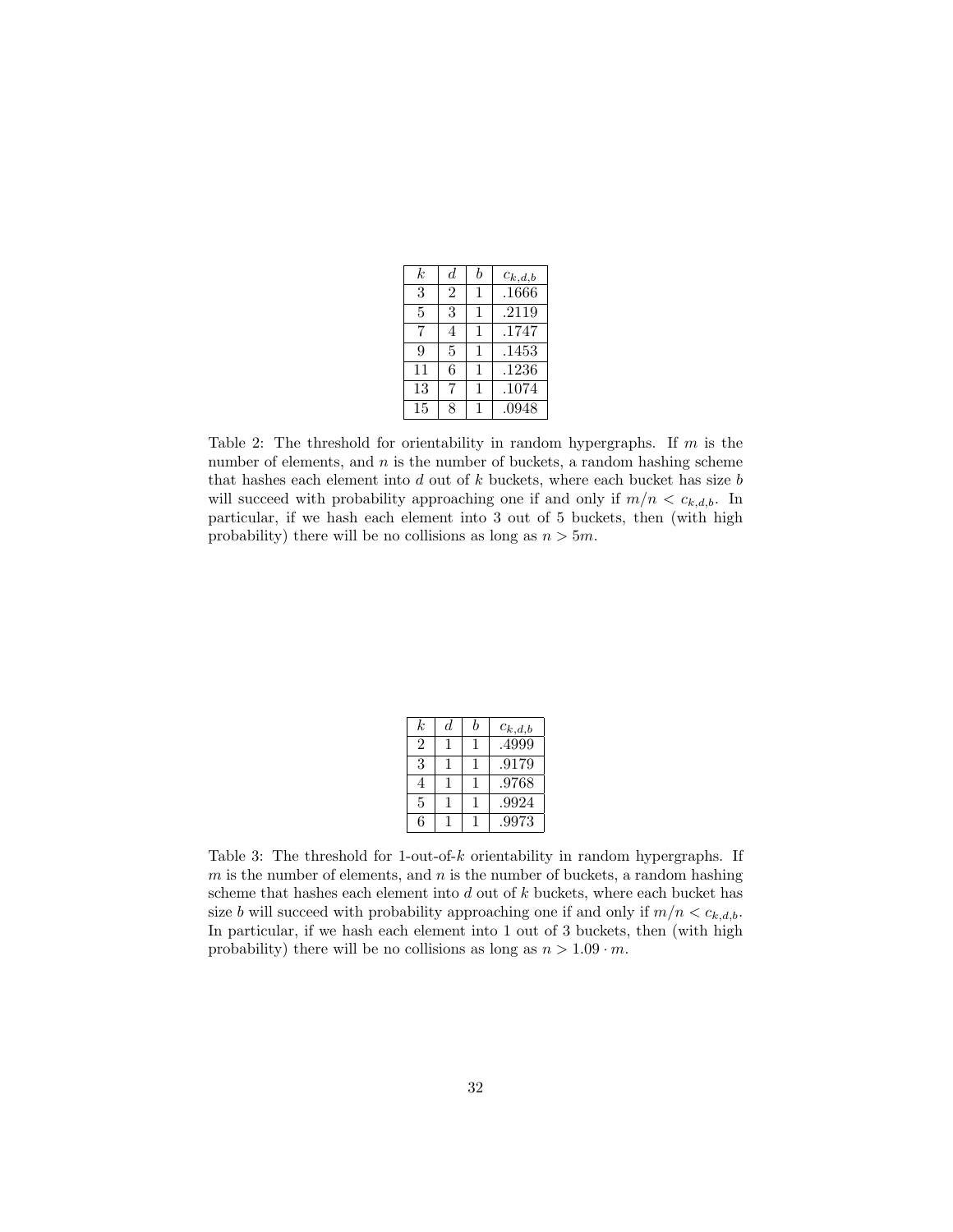**Theorem 2.** Given  $2k-1$  hash functions,  $h_i: \mathcal{U} \to [n]$ , and  $\{x_i\}_{i=1}^m \subset \mathcal{U}$ , it is possible to find an allocation  $A : [m] \to \mathcal{P}([2k-1])$  that allocates each element k hash functions, satisfying

- 1. Each element is allocated exactly k hash functions, i.e.,  $|A(i)| = k$  for all  $i \in [m]$ .
- 2. Each bucket has at most one element, i.e., for all  $i \neq i' \in [m]$ ,  $\{h_j(x_i)\}_{j\in A(i)}$  and  $\{h_j(x_{i'})\}_{j\in A(i')}$  are disjoint.

and the allocation can be found in time  $O(nk)$ .

*Proof.* We begin by translating the problem to finding a  $(k, 1)$ -orientation in an  $(2k-1)$ -regular hypergraph  $G<sub>hyper</sub> = (V<sub>hyper</sub>, H<sub>hyper</sub>)$ , with *n* vertices and  $m$  edges. As described above, each bucket corresponds to an vertex in the hypergraph, and each element  $x \in \mathcal{U}$  corresponds to a hyperedge, containing the  $2k - 1$  vertices  $\{h_1(x), \ldots, h_{2k-1}(x)\}.$ 

Finding a  $(k, 1)$ -orientation of this hypergraph corresponds to finding an orientation, where each hyper-edge "points" to k of its vertices, and each vertex has in-degree at most 1.

This problem can be translated to a problem on a flow network as follows.

Consider a network with node set with nodes for each vertex and each edge in the hypergraph, thus the set of nodes is  $H_{\text{hyper}} \cup V_{\text{hyper}} \cup \{s, t\}$ . For each edge in the hypergraph, put a capacity 1 edge connected the node corresponding to that edge with the  $2k-1$  nodes corresponding to the vertices in  $V_{\text{hyper}}$  that it contains. Add capacity k edges from the source s to each vertex corresponding to an edge in  $H_{\text{hyper}}$ , and capacity 1 edges from each vertex corresponding to a vertex in  $V_{\text{hyper}}$  to the sink, t.

Now, note that any  $|H_{\text{hyper}}|(k)$  flow from s to t in the flow network induces a  $(k, 1)$  orientation in the hypergraph  $G<sub>hyper</sub>$ . Conversely, any  $(k, 1)$  orientation of the hypergraph corresponds exactly to an  $|H_{\text{hyper}}|(k)$  flow from s to t in the induced flow network.

Using the Ford-Fulkerson algorithm, the max flow can be computed in time  $O((|V_{\text{hyper}}| + |H_{\text{hyper}}|)(k)) = O((m+n)k) = O(nk).$  $\Box$ 

### B OPRFs based on OT-masking

The works of [\[PSZ14,](#page-28-0) [PSSZ15\]](#page-28-1) outlined a method for constructing a Private Set Membership (PSM) protocol using an OPRF, and then instantiate the OPRF using OT-based masking.

If Bob has an input  $x \in [N]^t$ , and Alice has set of inputs  $Y \subset [N]^t$ , OT-masking protocol works as follows:

- Alice and Bob engage in t parallel invocations of  $\binom{N}{1}$ -ROT, with the digits of Bob's input acting as the selection string.
- Thus Alice receives 2t random "masks",  $\{M_b^i\}$  for  $i = 1, \ldots, t$ , and  $b \in \mathbb{R}$  $\{0,1\}.$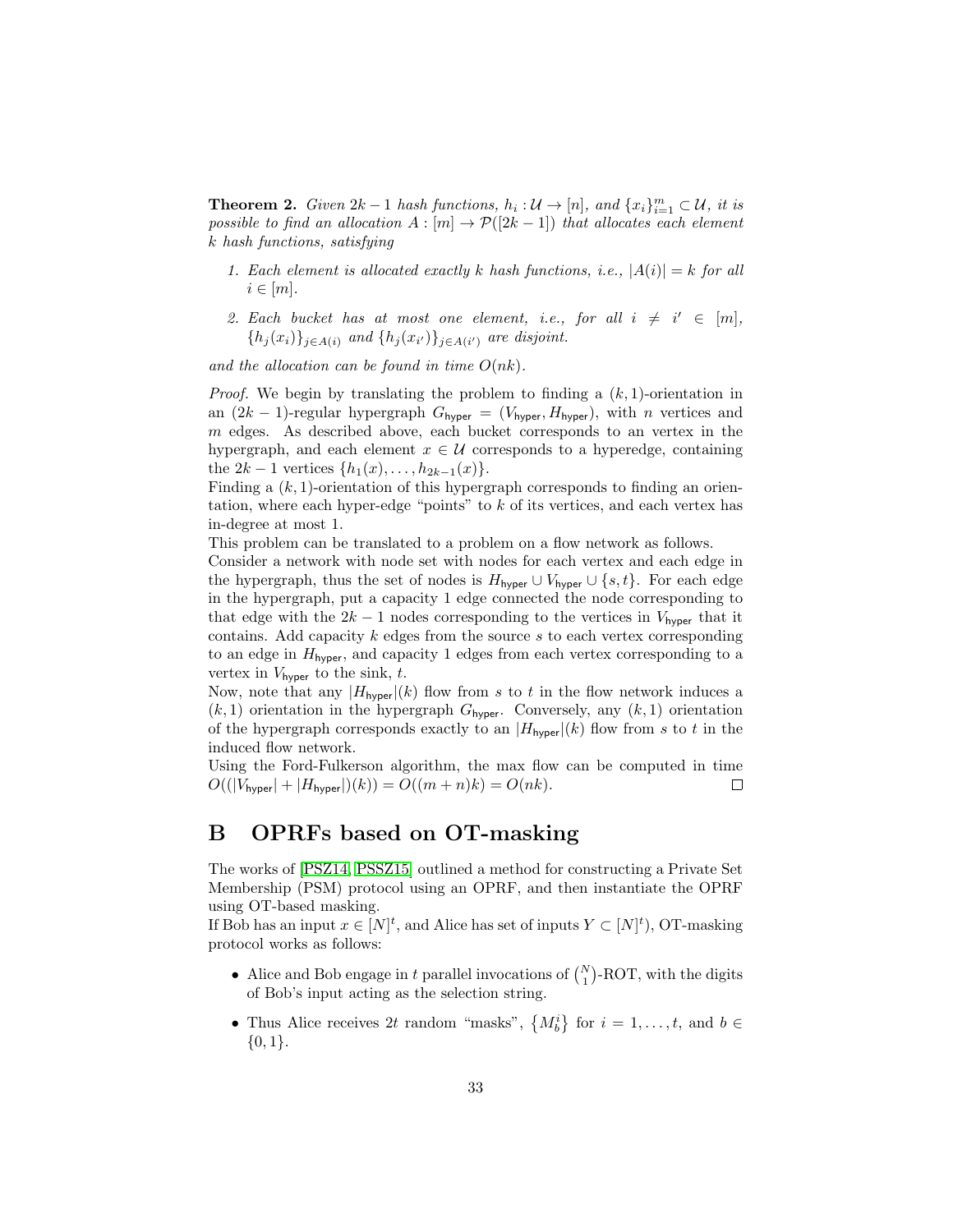- Bob receives t random masks  $\{M_{x_i}^i\}$  for  $i = 1, \ldots, t$ .
- Bob computes his "PRF output"

$$
S_B\stackrel{\rm def}{=}\oplus_{i=1}^t M_{x_i}^i
$$

as the XOR of his t masks.

• For each  $y$  in Alice's set, Alice computes the "PRF"

$$
f(y) \stackrel{\text{def}}{=} \bigoplus_{i=1}^t M_{y_i}^i
$$

i.e., Alice uses the t digits of y to select t of the masks, and XORs them together.

- Alice sends these  $m$  composite masks to Bob.
- Bob checks if his mask  $S_B$  is in the set received from Alice.

Although this "OT-masking" is secure as a "private equality test" (where Alice has only 1 input), it does not securely realize the one-time OPRF functionality (or the PSM functionality). In particular, the masks on Alice's elements are not independent, and thus given masks for y and y', Bob can check whether  $y \oplus y'$ is in Alice's set.

This error appears to have been fixed in the full-version [\[PSZ16\]](#page-28-5), where the outline a true OT-based one-time OPRF by having Alice and Bob engage in a single  $\binom{N^t}{1}$ -ROT, where Bob's input is his value  $x \in [N]^t$ , and Alice essentially receives the "truth-table" of a truly random function (with domain  $[N]^t$ ).

## C Log-log-linear MPC-friendly PSI via Hashing and SCS

In this section, we outline a second PSI protocol which allows participants to compute a secret-sharing of the intersection, rather than revealing the intersection in the clear. Our protocol uses generic MPC techniques and achieves  $O(mt \log \log m)$  communication for t-bit values. This protocol combines a basic hashing scheme with the Sort-Compare-Shuffle (SCS) protocol [\[HEK12\]](#page-26-4) to compare elements within each bucket. This provides asymptotic communication improvements over existing schemes, using only generic MPC techniques, and is naturally composable with larger secure computations.

The generic one-time OPRF protocol (Section [5.1\)](#page-14-0) and its instantiation with BaRKs (Section [5.3\)](#page-16-1) are very efficient, but they reveal the intersection to the players. In many situations, however, PSI is used as a sub-protocol in a larger secure computation, and the intersection itself should never be revealed (e.g. in secure database-joins). In these situations, the protocols outlined in Section [5.1](#page-14-0) are insufficient and an "MPC-friendly" PSI protocol, like the one outlined in this section, is necessary.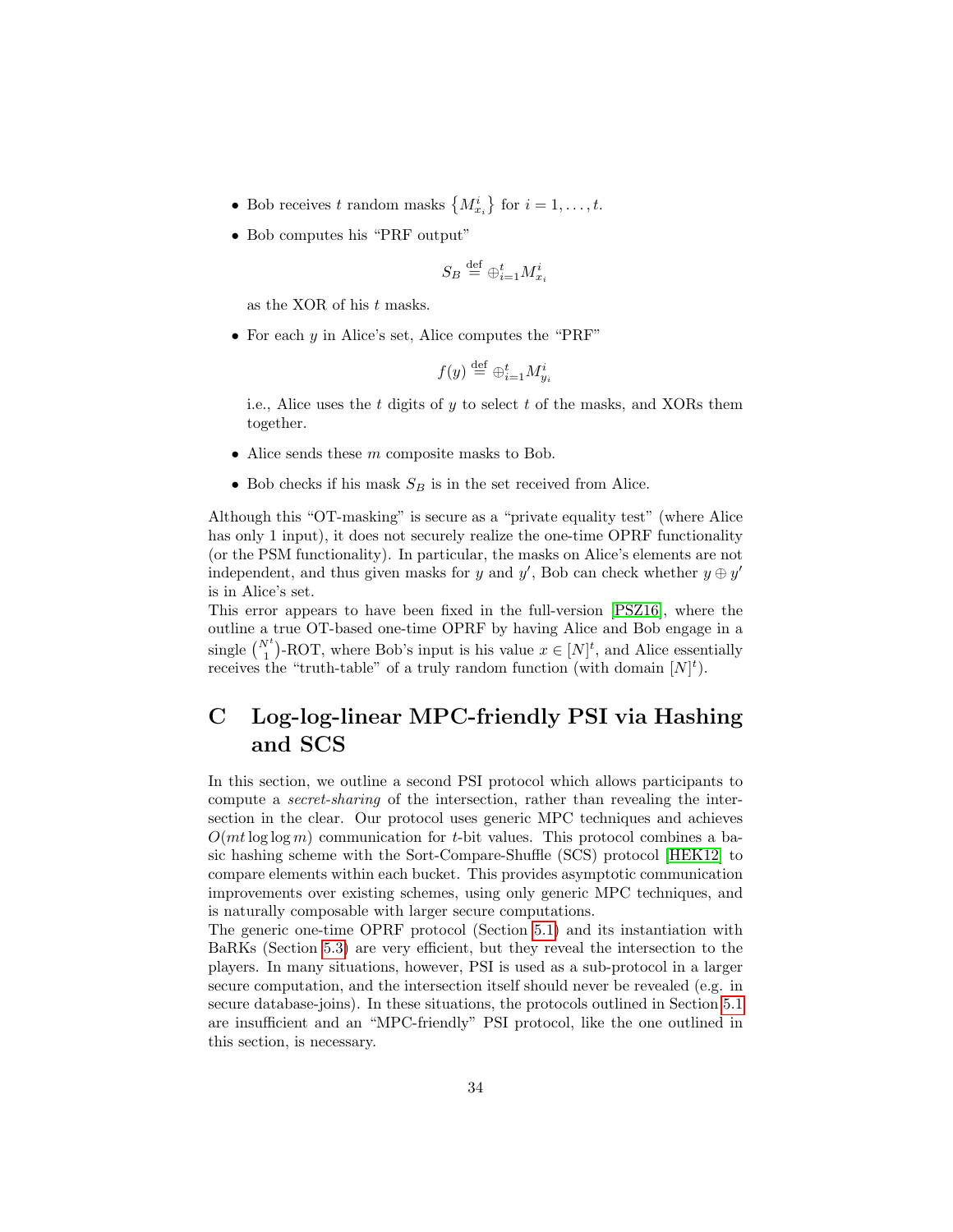All existing "MPC-friendly" PSI protocols are significantly less efficient than protocols that reveal the intersection in the clear (like the protocols of [\[PSZ14,](#page-28-0) [PSSZ15,](#page-28-1) [KKRT16\]](#page-27-0) and our protocol in Section [5.1\)](#page-14-0). It is an interesting open problem whether "MPC-friendly" PSI protocols can be made as efficient as PSI protocols that are not "MPC-friendly."

Two concurrent, independent works also addressed the question of building PSI protocols that don't output the intersection in the clear, and thus are suitable for combination within larger MPC protocols. The works of [\[CO18,](#page-24-3) [PSWW18\]](#page-28-8) both build on the hashing-based PSI protocols of [\[PSZ14,](#page-28-0) [PSSZ15,](#page-28-1) [PSZ16\]](#page-28-5) to obtain an "MPC-friendly" PSI protocol with  $\omega(m\lambda)$  communication. Their solutions differ from each other, and from our solution which achieves  $O(mt \log \log m)$ communication (where  $t$  is the bit-length of the strings).

#### C.1 Construction

Our construction is based on a simple hashing-based scheme, but we use a small number of hash buckets. In particular, instead of setting  $n > m$  (the number of buckets is larger than the number of elements being hashed) we set  $n = m/b$ , for some  $b > 1$ , and allow each bucket to have  $(1 + \delta)b$  elements.

The players will then use the generic, circuit-based, Sort-Compare-Shuffle (SCS) paradigm of [\[HEK12\]](#page-26-4) to compare the elements within each of the buckets. Somewhat surprisingly, for appropriate choices of b and  $\delta$  this yields both asymptotic and concrete improvements in communication cost over the basic SCS paradign of [\[HEK12\]](#page-26-4).

- 1. Set  $n = m/b$ , and let  $h : U \rightarrow [n]$  be a hash function
- 2. Alice and Bob will each hash all of their elements to  $n$  buckets, using the hash function, h. If any bucket contains more than  $(1 + \delta)b$ elements, Alice and Bob abort the protocol. Since the abort leaks information, we will show that this happens with probability that is negligible (in  $m$ ).
- 3. For each bucket, Alice and Bob will engage in a 2-party secure computation, implementing the sort-compare-shuffle (SCS) protocol of [\[HEK12\]](#page-26-4).

<span id="page-34-0"></span>Figure 11: Combining Sort-Compare-Shuffle and hashing to reduce the asymptotic communication cost.

#### C.2 Security

The Sort-Compare-Shuffle protocol is implemented in a generic secure multiparty setting such as ABY [\[DSZ15\]](#page-25-12). As such, no information is leaked apart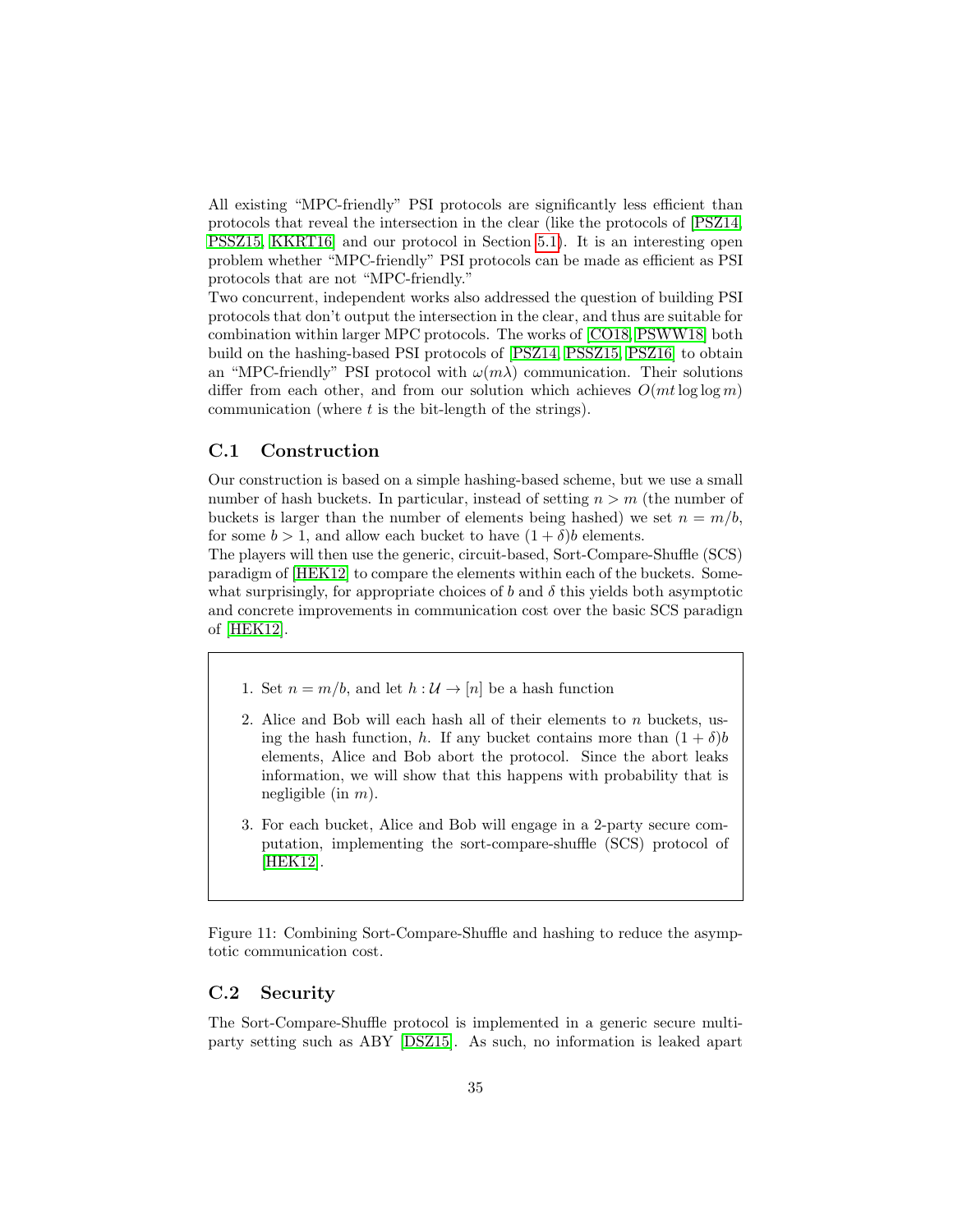from the function result. If there is no abort, the only information revealed is the intersect.

Now, let us examine the probability that the protocol is aborted, i.e., the probability that a bucket contains more than  $(1 + \delta)b$  elements. Fix a player, and a bucket, and let  $X_i$  denote the random variable that is 1 if the player's *i*th element lands in the chosen bucket, and 0 otherwise. Let  $X = \sum_{i=1}^{m} X_i$  denote the number of elements that land in the given bucket. If we model  $h$  as a truly random hash function, each  $X_i$  is an independent random variable with  $Pr[X_i = 1] = E[X_i] = \frac{1}{n}$ . Then,  $E[X] = b$ , and by a Chernoff Bound,

$$
\Pr\left[X > (1+\delta)b\right] \le e^{-\frac{\delta^2 b}{3}}
$$

Taking a union bound over the 2 players and the n buckets, we find that the probability of abort (and hence information leakage) is upper bounded by

$$
\frac{2me^{-\frac{\delta^2b}{3}}}{b} < 2^{-\frac{\delta^2b}{3} + \log m}
$$

Asymptotically, setting  $\delta = 1$ , and  $b = \log^2 m$ , we have that the failure probability is negligible in m. Since the SCS protocol requires  $O(tb \log b)$  AND gates to compare each bucket of size  $O(b)$ , the total number of AND gates is  $O(mt \log \log m)$ . Using the GMW protocol [\[GMW87\]](#page-25-13), each AND gate can be implemented using 2 OTs. Using OT-extensions, the entire secure two-party computation can be implemented using computation and communication that is linear in the size of the circuit [\[IKOS08\]](#page-26-11).

Concretely, to keep the overall failure probability below  $2^{-\sigma}$ , we set

$$
\frac{2me^{-\frac{\delta^2b}{3}}}{b} < 2^{-\frac{\delta^2b}{3} + \log m} < 2^{-\sigma}
$$

$$
\Rightarrow \log m - \frac{\delta^2b}{3} < -\sigma
$$

$$
\Rightarrow \frac{3(\log m + \sigma)}{\delta^2} < b
$$

#### C.3 Communication Complexity

As previously mentioned, the SCS protocol is implemented in a generic secure multiparty computation framework. Since SCS involves 2 parties and consists of a large number of comparisons, it is natural to implement this protocol in a framework that uses Garbled Circuits as the backend such as ABY [\[DSZ15\]](#page-25-12). In this setting, the communication cost primarily depends on the number of AND gates in the circuit.

We assume that Alice and Bob's sets can be represented using  $t$  bits. If we use permutation-based hashing (as in [\[PSSZ15\]](#page-28-1)), the elements can be represented in buckets using  $t - \log n$  bits. Using the SCS protocol of [\[HEK12\]](#page-26-4), to compare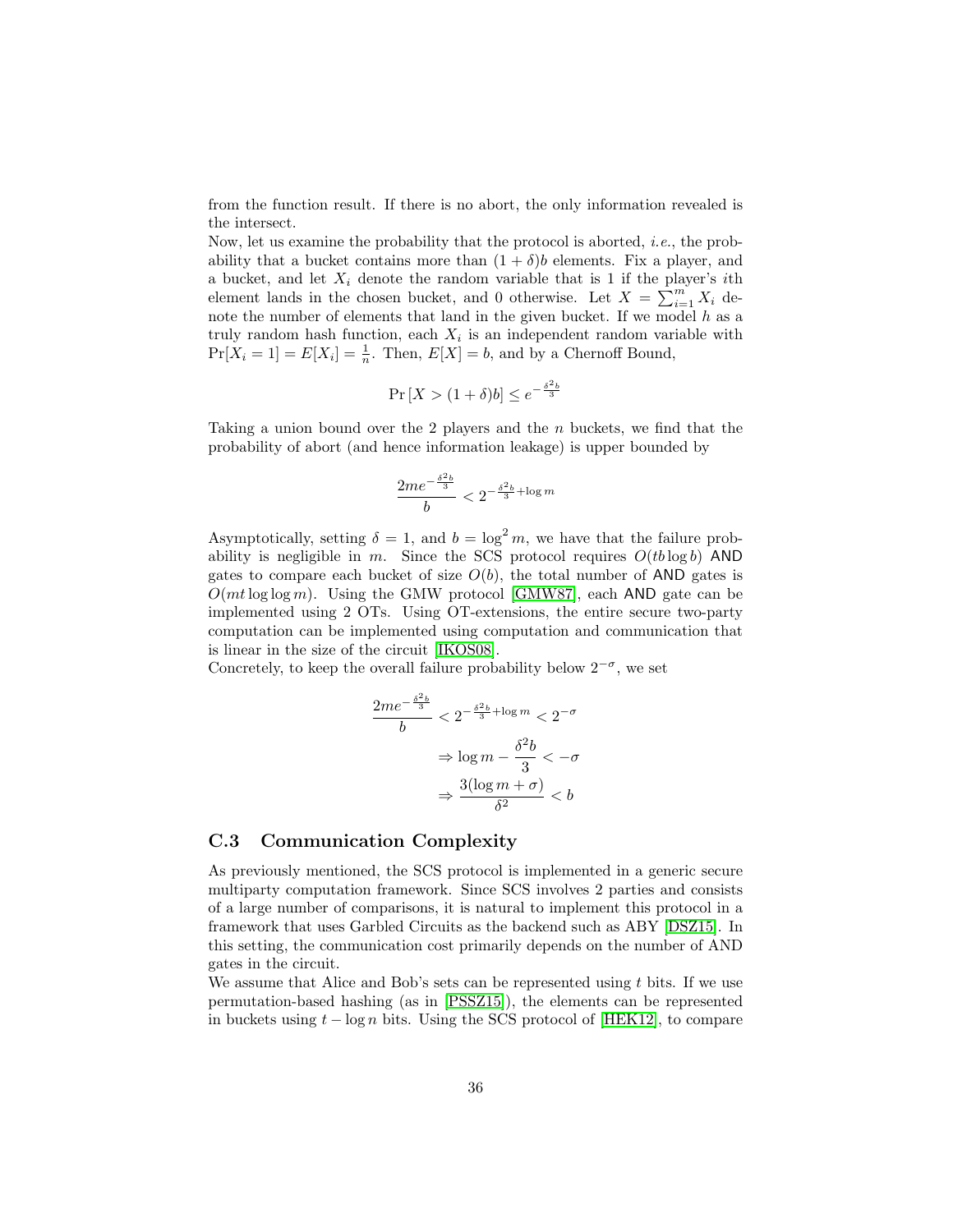$\ell$  elements of length  $\tau$ , requires

$$
\frac{5}{3}\tau\ell\log\ell + 2\tau\ell + \left((3\ell - 1)\tau - \ell\right) - \frac{\tau\ell + \tau}{3}
$$

$$
= \frac{5}{3}\tau\ell\log\ell + \frac{14}{3}\tau\ell - \frac{4}{3}\tau - \ell
$$

$$
< \frac{5}{3}\tau\ell\log\ell + \frac{14}{3}\tau\ell
$$

$$
= \frac{\tau\ell}{3}\left(5\log\ell + 14\right)
$$

AND gates. In our situation, each bucket has  $\ell = (1 + \delta)b$  elements and each element is of length  $\tau = t - \log n$  bits. Thus the calculation requires

$$
\frac{\tau \ell}{3} (5 \log \ell + 14)
$$
  
= 
$$
\frac{(t - \log n)(1 + \delta)b}{3} (5 \log((1 + \delta)b) + 14)
$$
  
= 
$$
\frac{(t - \log m + \log b)(1 + \delta)b}{3} (5 \log(1 + \delta) + 5 \log b + 14)
$$

AND gates. For given values of number of elements, m, bit-length, t, and a given error threshold (e.g.  $\sigma = 40$ ), we can find the value of  $\delta$  to minimize the total number of AND gates required. Table [4](#page-37-0) summarizes the number of AND gates per element required to implement our hashing-SCS scheme (with  $\sigma = 40$ , and gives optimal choices of the parameters  $\delta$  and b).

Thus for real-world parameter choices, the entire PSI protocol can be computed by a circuit using approximately 500m AND gates, and this circuit can be evaluated with constant overhead (independent of the security parameter) using the generic techniques of [\[IKOS08\]](#page-26-11).

### C.4 Comparison with concurrent MPC-friendly PSI protocols

Two concurrent, independent works, [\[PSWW18,](#page-28-8) [CO18\]](#page-24-3), developed MPCfriendly PSI protocols. We implemented our protocol of Figure [11](#page-34-0) using the ABY [\[DSZ15\]](#page-25-12) framework, and obtained concrete communication metrics. In this section, we compare these performance numbers with those found in [\[PSWW18\]](#page-28-8) and [\[CO18\]](#page-24-3).

We find that our protocol has somewhat higher concrete communication complexity than that of [\[PSWW18\]](#page-28-8).

Figure [5](#page-38-0) shows the number secure AND gates required to compute a PSI using our protocol compared to that of [\[PSWW18\]](#page-28-8). The number of AND gates required by the protocol is a good metric for the complexity of the protocol because the number of AND gates is the primary driver of performance of all circuitbased MPC protocols, but unlike communication or runtime benchmarks, it is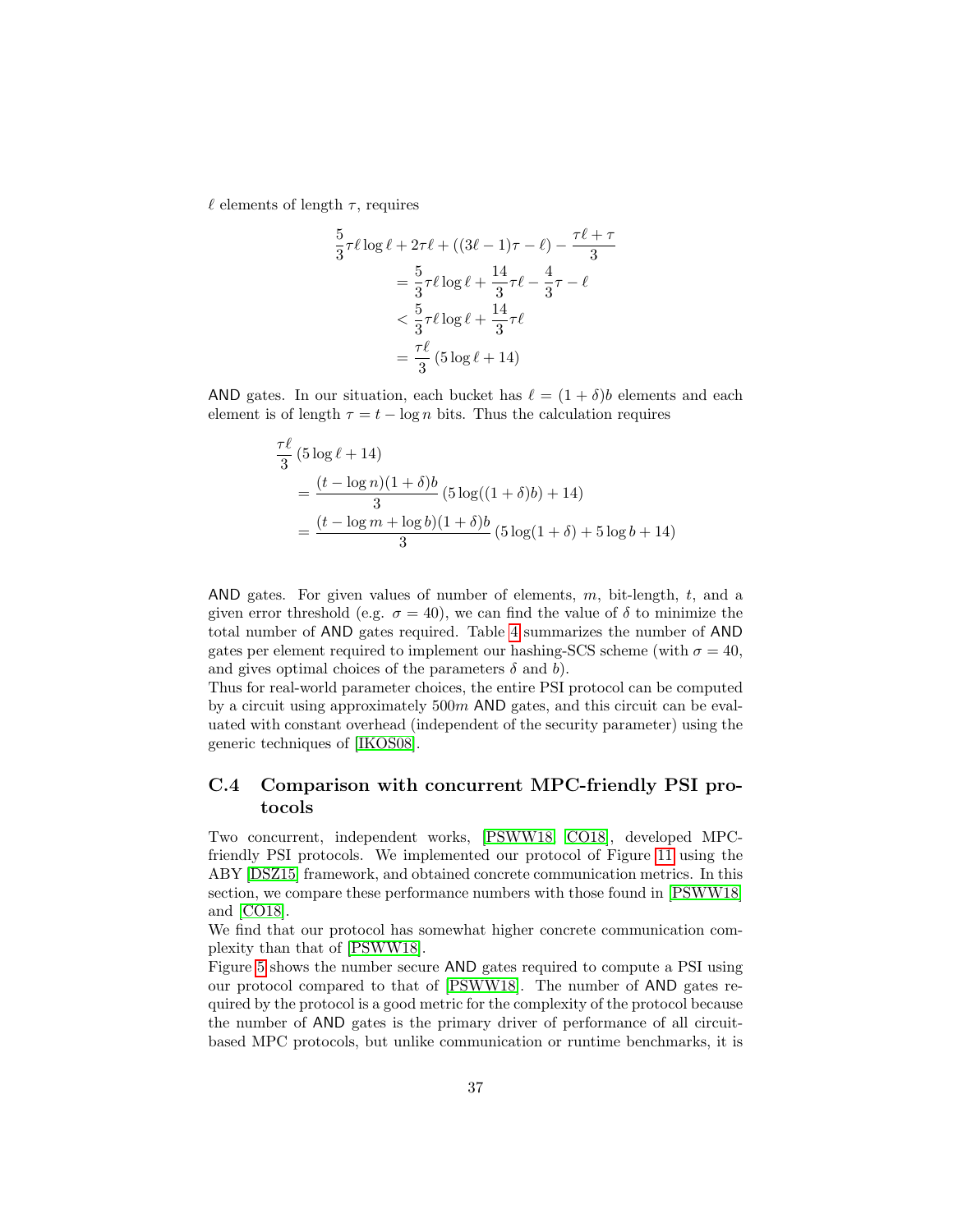<span id="page-37-0"></span>

| log(m) | t  | $\delta$ | $\boldsymbol{b}$ | Number of AND     |
|--------|----|----------|------------------|-------------------|
|        |    |          |                  | gates per element |
| 8      | 12 | 0.88     | 130              | 370               |
| 8      | 16 | 0.62     | 263              | 499               |
| 8      | 20 | $0.52\,$ | 378              | 621               |
| 12     | 16 | 0.85     | 150              | 378               |
| 12     | 20 | 0.61     | 295              | 507               |
| 12     | 24 | 0.51     | 421              | 631               |
| 16     | 20 | 0.83     | 169              | 386               |
| 16     | 24 | 0.60     | 327              | 515               |
| 16     | 28 | $0.50\,$ | 465              | 640               |
| 20     | 24 | 0.81     | 190              | 392               |
| 20     | 28 | 0.59     | 361              | 523               |
| 24     | 28 | 0.80     | 211              | 399               |
| 24     | 32 | 0.58     | 395              | 530               |
| $28\,$ | 32 | 0.78     | 233              | 405               |
| $28\,$ | 36 | 0.58     | 430              | 537               |
| 32     | 36 | 0.77     | 255              | 411               |

Table 4: Number of AND gates required per element in the hashing-SCS protocol.  $m$  is the total number of elements,  $t$  is the bit length of each element,  $b$ is the expected bucket size, and  $(1 + \delta)b$  is the maximum alotted bucket size. Thus the overall computation requires  $m/b$  SCS sub-computations, each on sets of size  $(1 + \delta)b$ .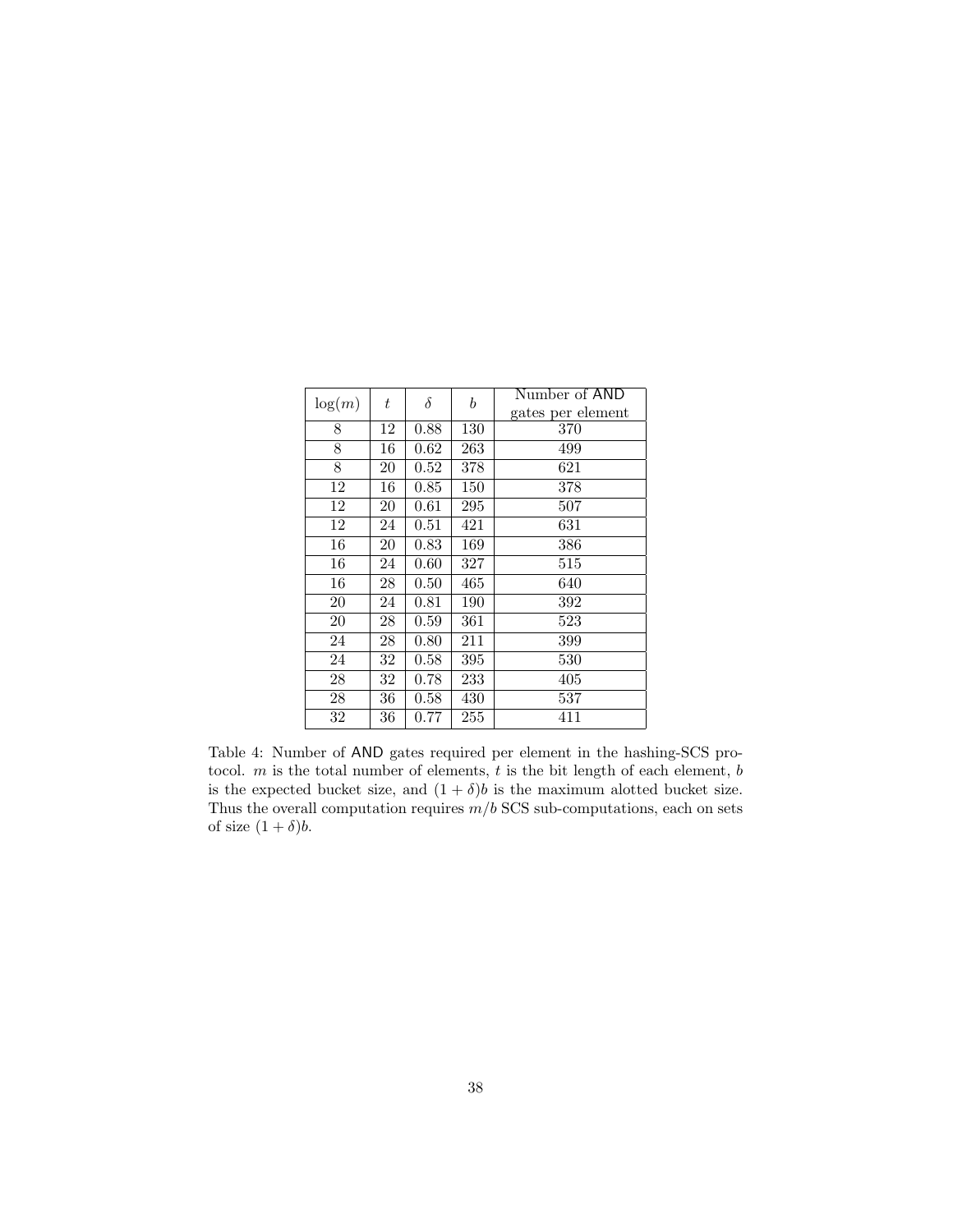<span id="page-38-0"></span>

|        |          | Number of AND gates per element |          |                 |
|--------|----------|---------------------------------|----------|-----------------|
| log(n) | t.       | Ours                            | [PSWW18] | BWA<br>[HEK12]  |
| 12     | 32       | 871                             | 406      | $2^{20}$        |
| 16     | 32       | 761                             | 306      | $2^{16}$        |
| 20     | 32       | 648                             | 205      | $2^{12}$        |
| 12     | $\infty$ | 1780                            | 921      | $2^{51}$        |
| 16     | $\infty$ | 1915                            | 875      | 2 <sub>55</sub> |
| 20     | $\infty$ | 2050                            | 797      | 259             |

Table 5: Comparing the number of AND gates per element using the best ("Iterative Combined") scheme of [\[PSWW18\]](#page-28-8). n is the number of elements, and t is the bit length of each element. When  $t = \infty$ , we use the same method of [\[PSWW18\]](#page-28-8) to first hash each element to a string of length  $40 + 2 \log_2(n) - 1$ , which ensures that the collision probability remains below  $2^{-40}$ .

agnostic to the exact MPC implementation. We find that our protocol requires 2-3 times as many AND gates as that of [\[PSWW18\]](#page-28-8). The protocol of [\[CO18\]](#page-24-3) is not compatible with a generic, circuit-based comparison protocol, and thus it is not included in Table [5.](#page-38-0)

In Table [6](#page-39-0) we compare the communication cost of our protocol with those of [\[PSWW18\]](#page-28-8) and [\[CO18\]](#page-24-3). The work of [\[CO18\]](#page-24-3) does not include an implementation, but the concrete communication cost of their protocol can be calculated analytically. Since the protocol of [\[CO18\]](#page-24-3) primarily requires sending AES ciphertexts, we can calculate the exact communication cost of the protocol by calculating the maximum number of elements in each hash bin, and using the communication costs provided in [\[CO18\]](#page-24-3). This provides a slight under-estimate of the communication cost of [\[CO18\]](#page-24-3) since any actual implementation would require sending some additional meta-information (e.g. packet headers, errorcorrection, etc).

We find that the concrete communication cost of our protocol is 10-20 times higher than that of [\[PSWW18\]](#page-28-8) and on par with that of [\[CO18\]](#page-24-3). All three protocols require 100-1000 times more communication than a protocol like [\[KKRT16\]](#page-27-0) (or our protocol from Section [5.1\)](#page-14-0) that reveals the intersection in the clear to both parties.